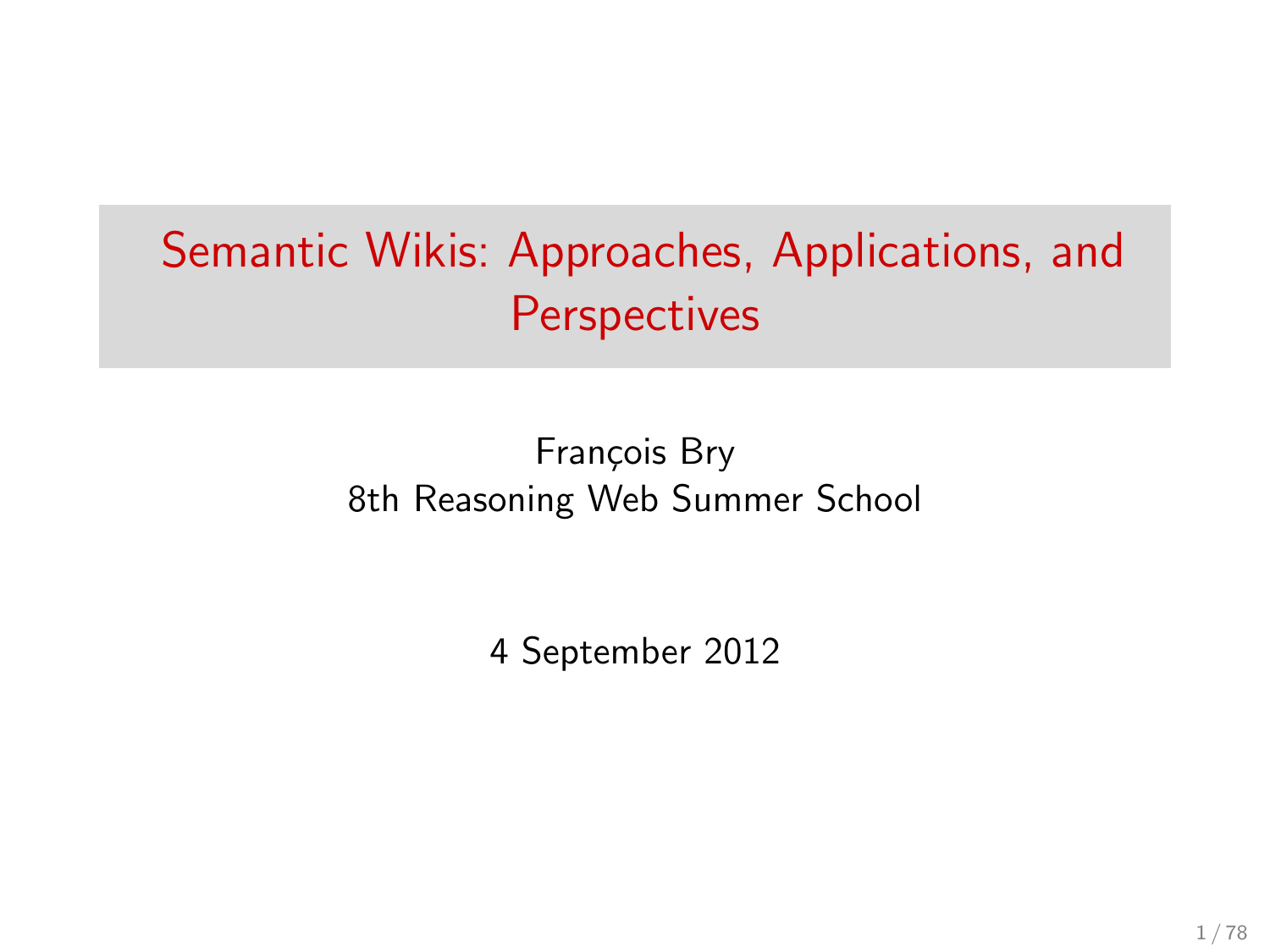## Goals and Schedule

Goals:

- Introducing to academic research on semantic wikis (morning)
- Introducing to academic and non-academic semantic wiki applications and systems (morning)
- $\triangleright$  Supervised sketching of possible research projects on semantic wikis (afternoon)

Schedule:

- $\triangleright$  9:00 10:30: Lecture
- $\blacktriangleright$  11:00 12:00: Lecture
- $\blacktriangleright$  12:00 12:30: Choice of projects and building of teams
- $\blacktriangleright$  14:30 16:30: Project sketching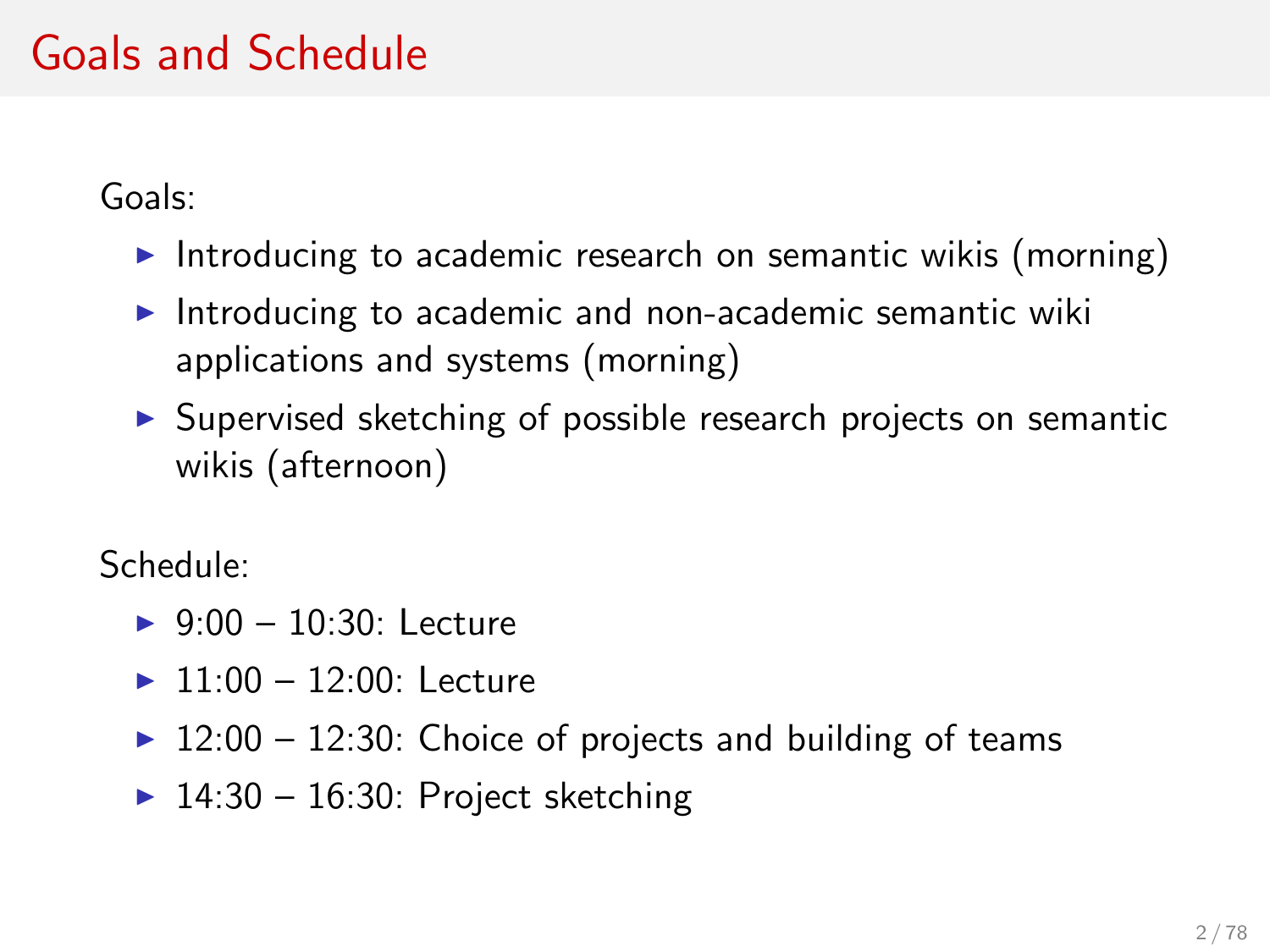#### Inhaltsverzeichnis

- [1. Wikis as They are](#page-3-0)
- [2. From Wikis to Semantic Wikis](#page-6-0)
- [3. First Breed: Typed Links as Semantic Relationships](#page-10-0)
- [4. Second Breed: Ontologies as Schemas](#page-15-0)
- [5. Unconventional Semantic Wikis](#page-27-0)
- [6. Semantic Wiki Applications](#page-45-0)
- [7. Technologies Developed for Semantic Wikis](#page-57-0)
- [8. Possible Ways Ahead](#page-63-0)
- [9. Project Sketching](#page-76-0)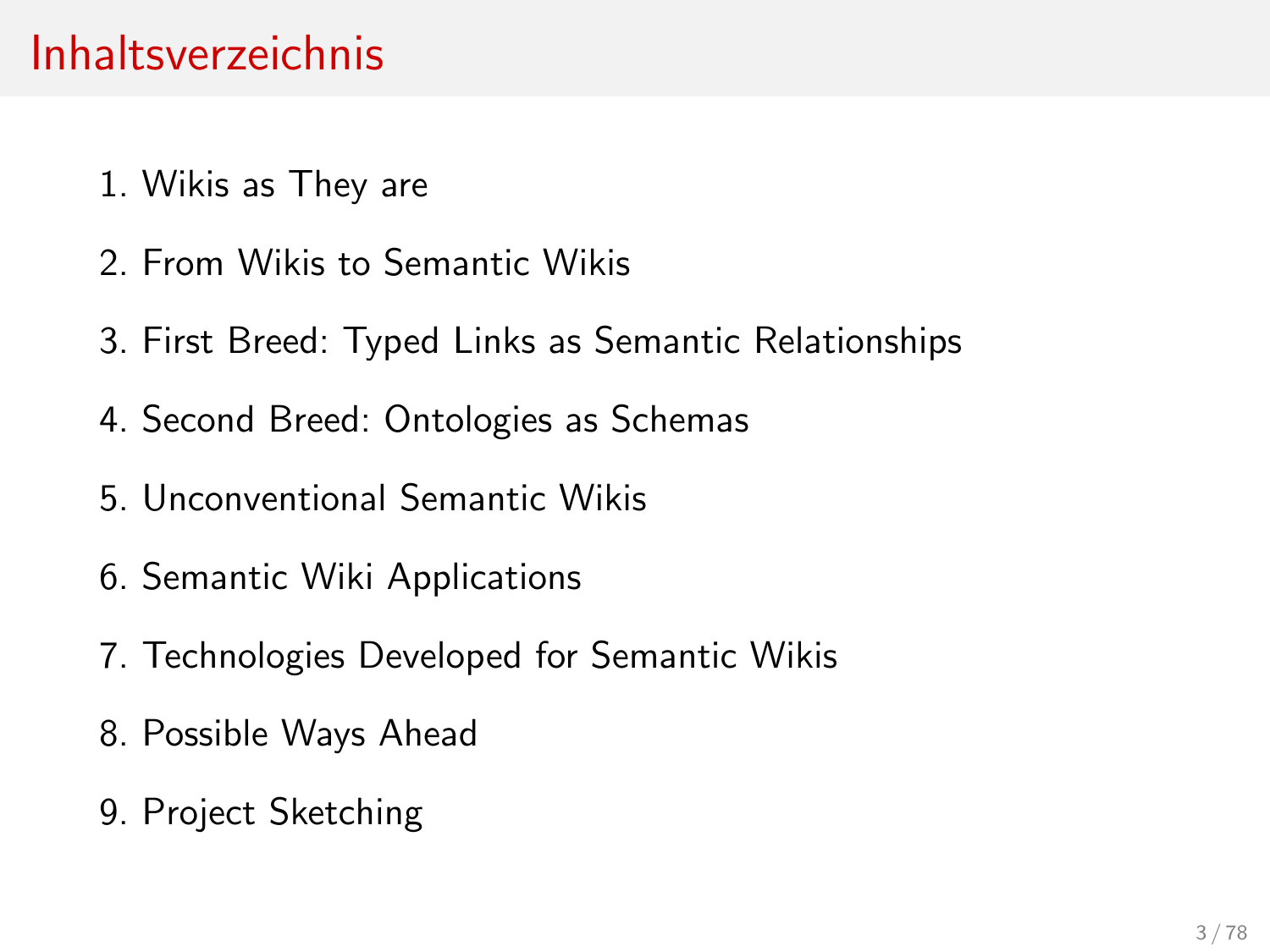# 1. Wikis as They are

Wikis are

- $\blacktriangleright$  easy to use read-write web-sites
- $\triangleright$  cloud computing tools for collaborative authoring
- $\blacktriangleright$  hypertext systems
- $\blacktriangleright$  editing and organising tools

Wiki usually have

- $\blacktriangleright$  flat page spaces links are used for structuring
- $\blacktriangleright$  full text search within all pages
- <span id="page-3-0"></span> $\blacktriangleright$  versioning with rollback

Most wikis so far do not have instant saving

Some wikis support multimedia content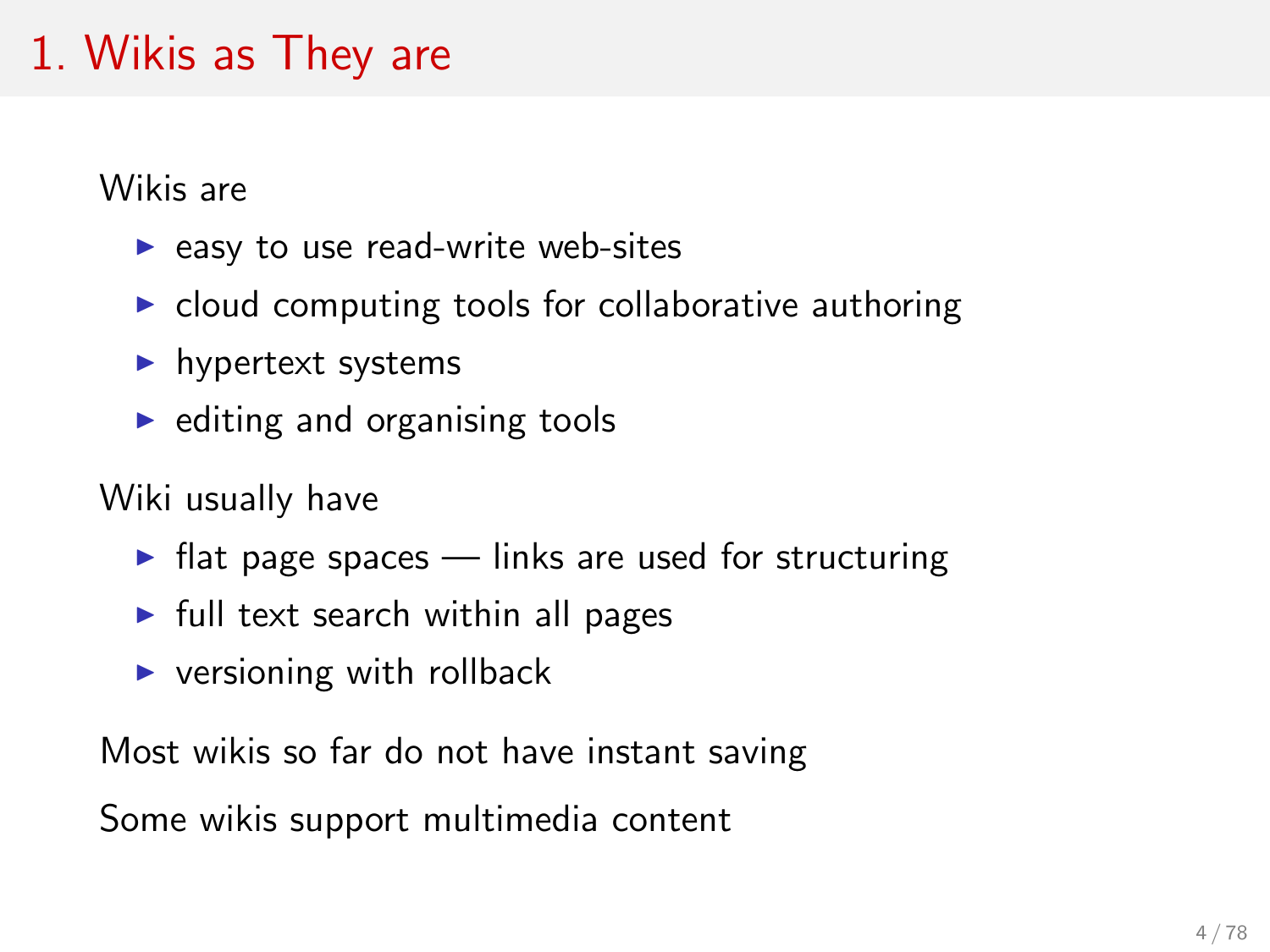## 1. Wikis as They are

Principles that have guided Ward Cunningham in the design of WikiWikiWeb (1995), the first wiki:

- $\triangleright$  Simple easier to use than abuse.
- $\triangleright$  Open every user can edit a page
- Incremental links to yet inexitent pages are possible
- $\triangleright$  Organic text and structure can be updated at any time
- $\triangleright$  Mundane small markup sufficient for the common use
- $\triangleright$  Universal editing and organising similar to writing
- $\triangleright$  Overt a formatted text suggests markup
- $\blacktriangleright$  Unified flat page space
- $\triangleright$  Precise precise page titles avoiding name clashes
- $\triangleright$  Tolerant interpretation preferred to error messages
- $\triangleright$  Obervable every user can see the activity on the wiki
- $\triangleright$  Convergent duplication discouraged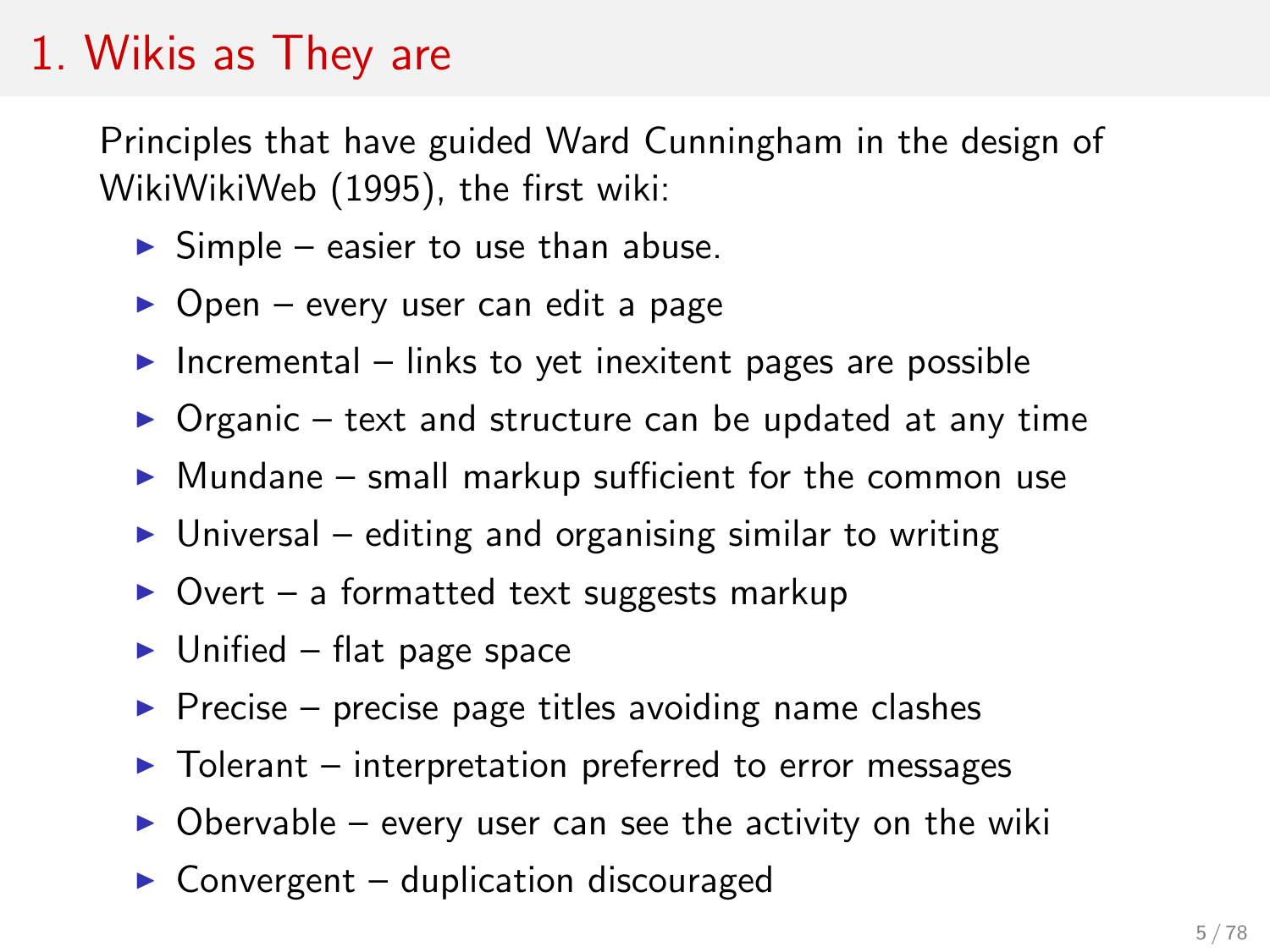## 1. Wikis as They are

Probable reasons for the success of wikis:

- $\blacktriangleright$  Ease of use due to simplified markup and error-tolerance
- $\triangleright$  Availability from a Web browser without software to install

Wikis are successfully used for applications benefitting from:

- $\triangleright$  crowdsourcing
- $\triangleright$  collaborative work amongst communities of interests
- $\blacktriangleright$  personal information management

Standard reference on wikis:

Bo Leuf and Ward Cunningham: The WikiWay – Quick Collaboration on the Web, Addison-Wesley, 2001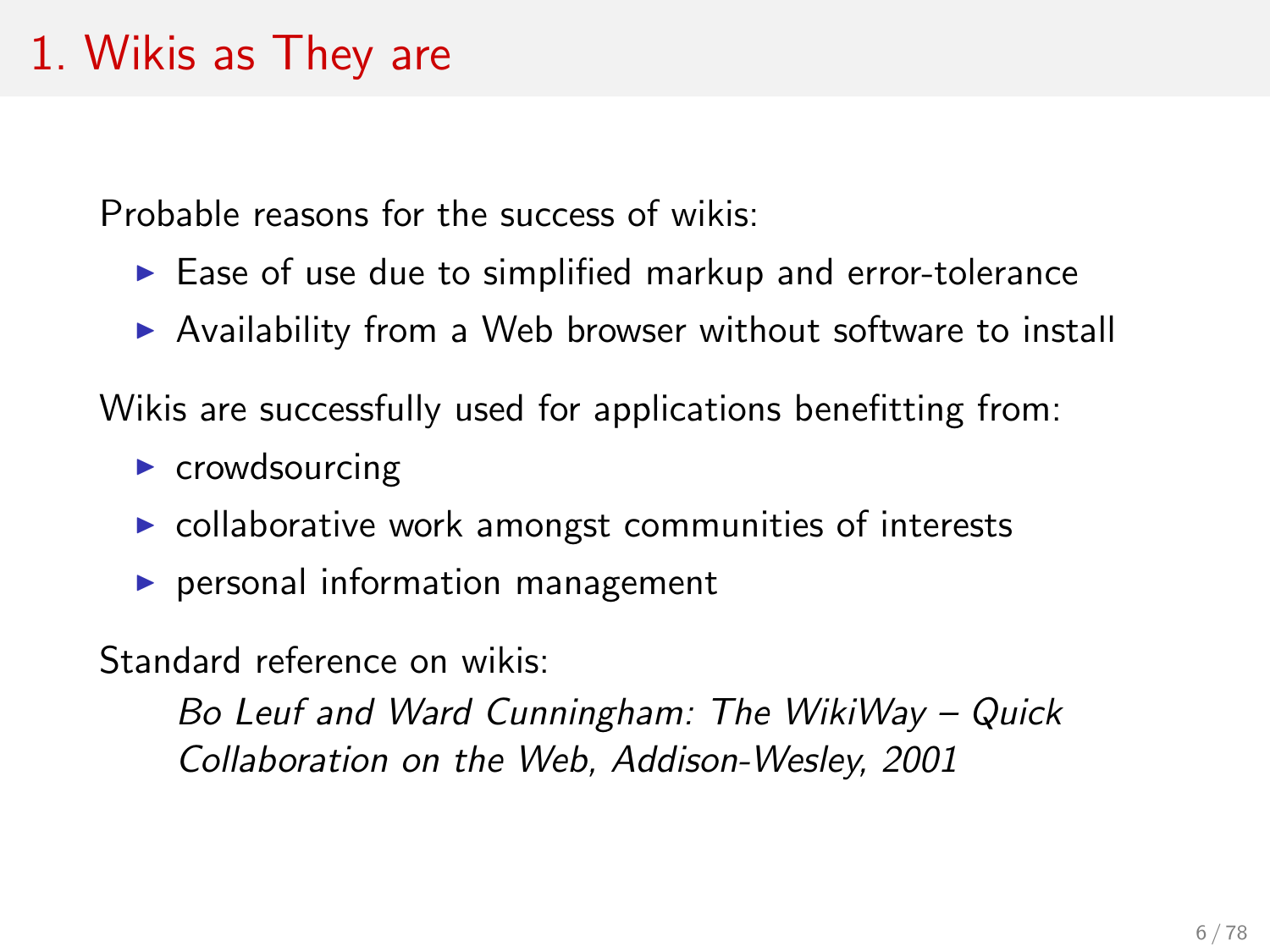Observations having led to semantic wikis:

- $\triangleright$  Typing a link allows to interpret its as a triple (subject/link origin page – predicate/link type – object/link target page)
- <span id="page-6-0"></span> $\triangleright$  Wiki users have tried to expresse more semantics in many ways:
	- $\blacktriangleright$  page as concept
	- $\rightarrow$  typed links as semantic relations between concepts
	- $\triangleright$  logical structure expressed through the link structure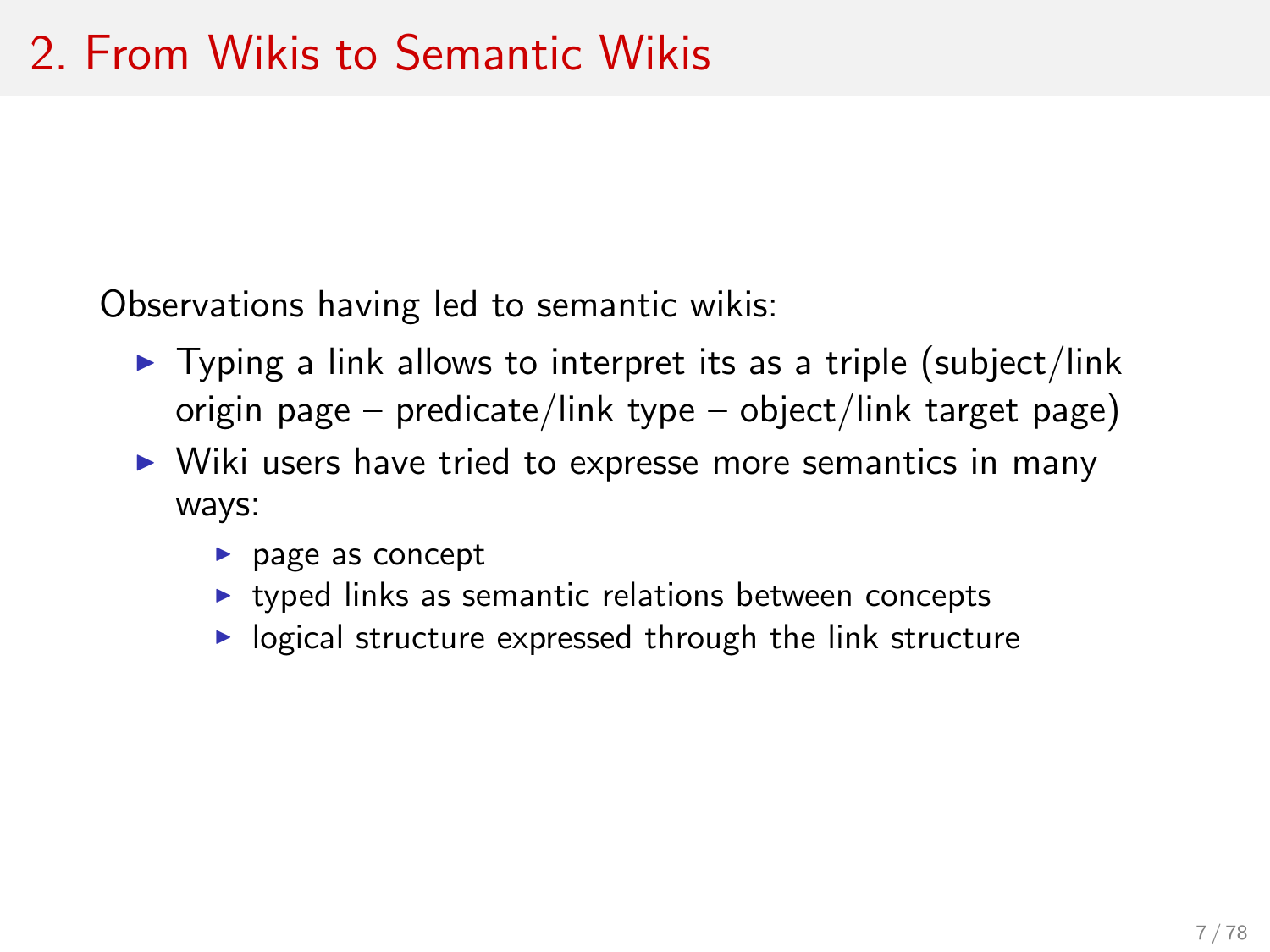# 2. From Wikis to Semantic Wikis

Issues differently addressed by semantic wikis' developers:

- $\triangleright$  The triple structure of typed links suggest to use RDF/S:
	- $\triangleright$  Is RDF or RDFS convenient? sufficient?
	- $\triangleright$  Would informal annotations be beneficial?
- Interpreting wiki pages as concepts and typed links as properties might lead to many undesirable pages Example: person with an identity, a professional occupation, a family, addresses, etc.
- $\triangleright$  Typed links as semantic relationships are simple but:
	- $\triangleright$  Would a link base be preferable to in-text link definitions?
	- $\blacktriangleright$  How can some sort of semantic correctness or consistency be ensured?
	- $\triangleright$  What would a wiki-way semantic editor look like?
- $\triangleright$  What reasoning, if at all, should be offered?
- $\triangleright$  What query/retrieval functions should be offered?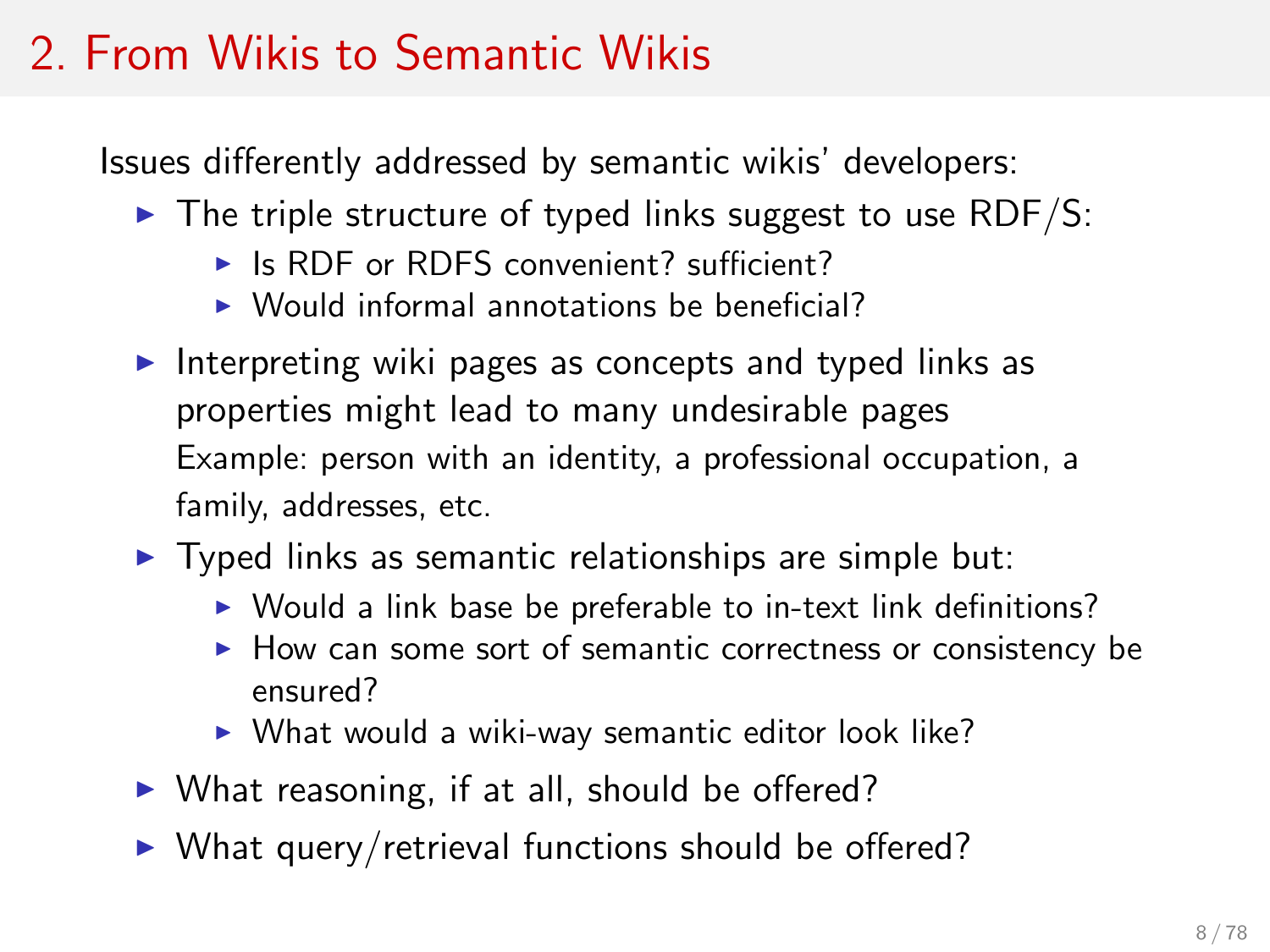The questions above have been answered in different manners:

- $\triangleright$  First breed of semantic wikis: Typed links as semantic relationships
- $\triangleright$  Second breed of semantic wikis: Ontologies as schemas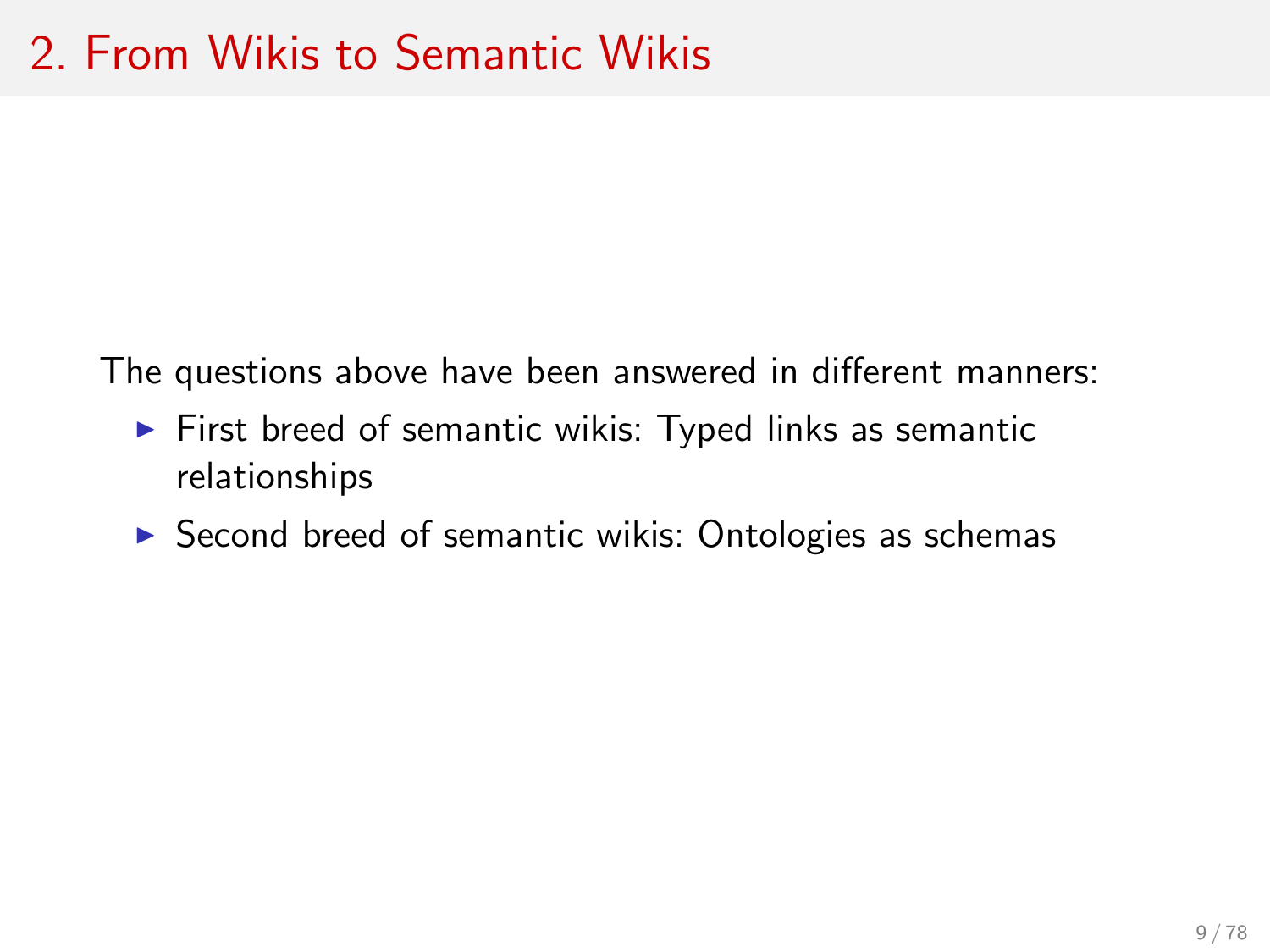# 2. From Wikis to Semantic Wikis

Semantic wiki systems considered:

- $\triangleright$  24 semantic wiki systems selected from the scientific literature
- $\triangleright$  preference given to the most cited systems

Advantages of this choice:

 $\blacktriangleright$  The objectives of the systems' developers are known

Drawbacks of this choice:

- $\triangleright$  valuable systems might be ignored
- $\triangleright$  prototypes instead of full-fledged maintained systems: scientific research rarely achieves full-fledged systems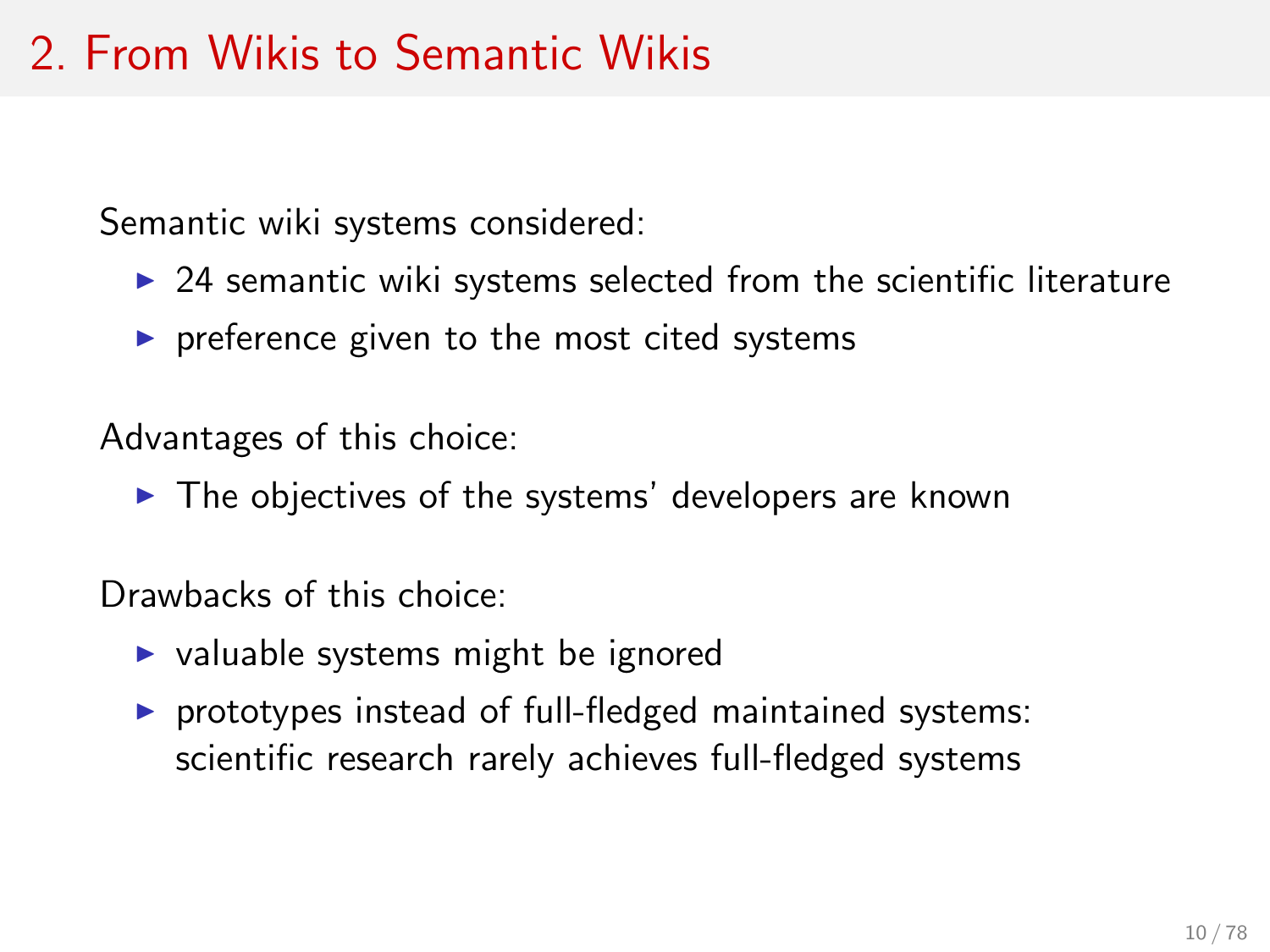# 3. First Breed: Typed Links as Semantic Relationships

Semantic Wikis of the first breed

- $\triangleright$  express semantics as typed links representing triples (subject-property-object)
- $\blacktriangleright$  have simple user interfaces typically with three panes:
	- $\triangleright$  a pane for the (editable) text of a wiki page
	- $\triangleright$  a pane for the (editable or not editable) meta-data to this wiki page

<span id="page-10-0"></span>usually in the form of (property-object) pairs, the implicit subject being the topic of the given wiki page

#### $\blacktriangleright$  a navigation pane usually listing related pages determined from the meta-data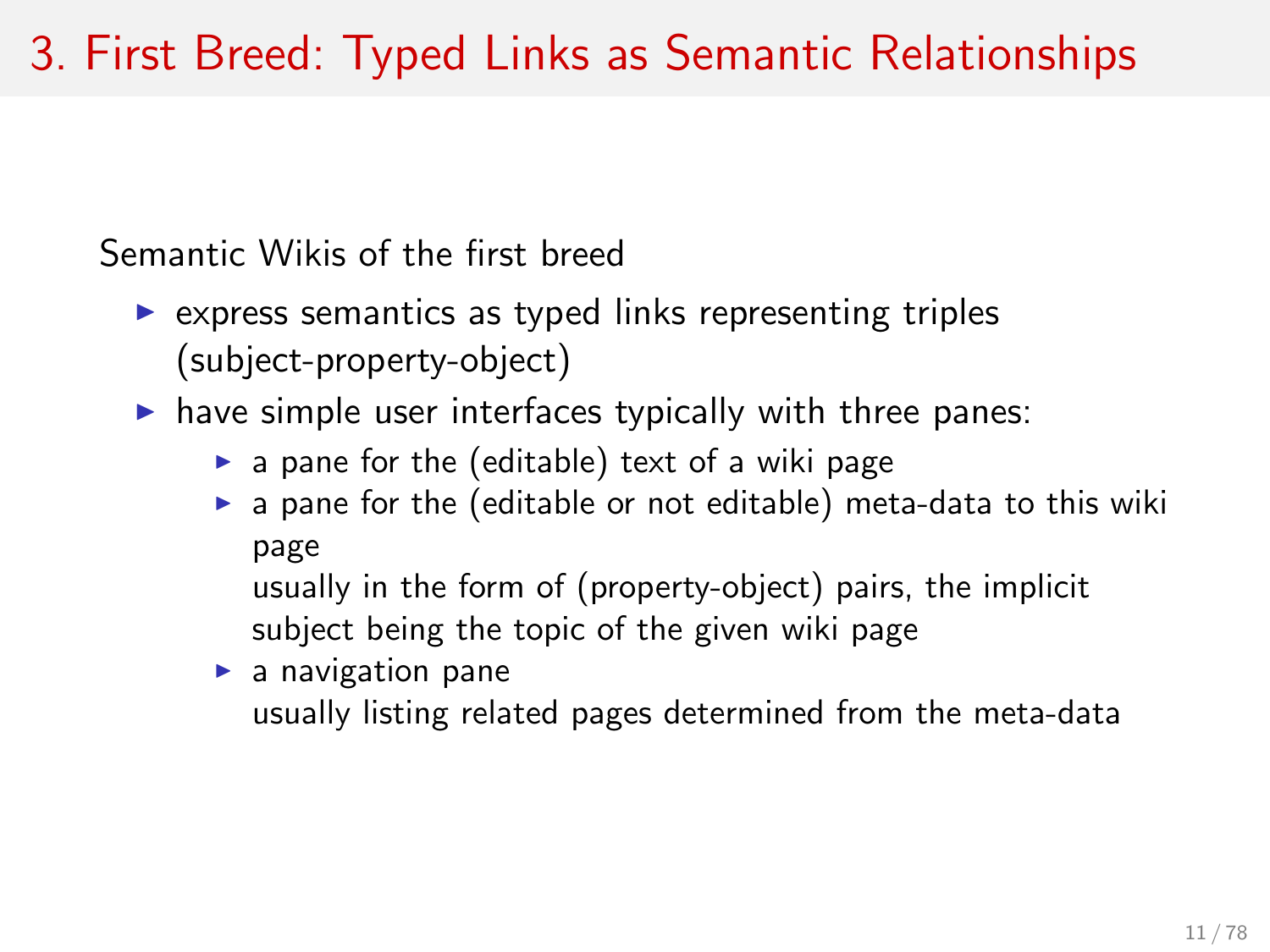With semantic wikis of the first breed, meta-data

- $\triangleright$  are mostly expressed in RDF
- $\triangleright$  can include some limited RDFS (like classes)
- $\blacktriangleright$  have no blank nodes
- $\blacktriangleright$  have no, or very limited, reasoning (like inheritance)
- $\triangleright$  rarely cover user roles or role models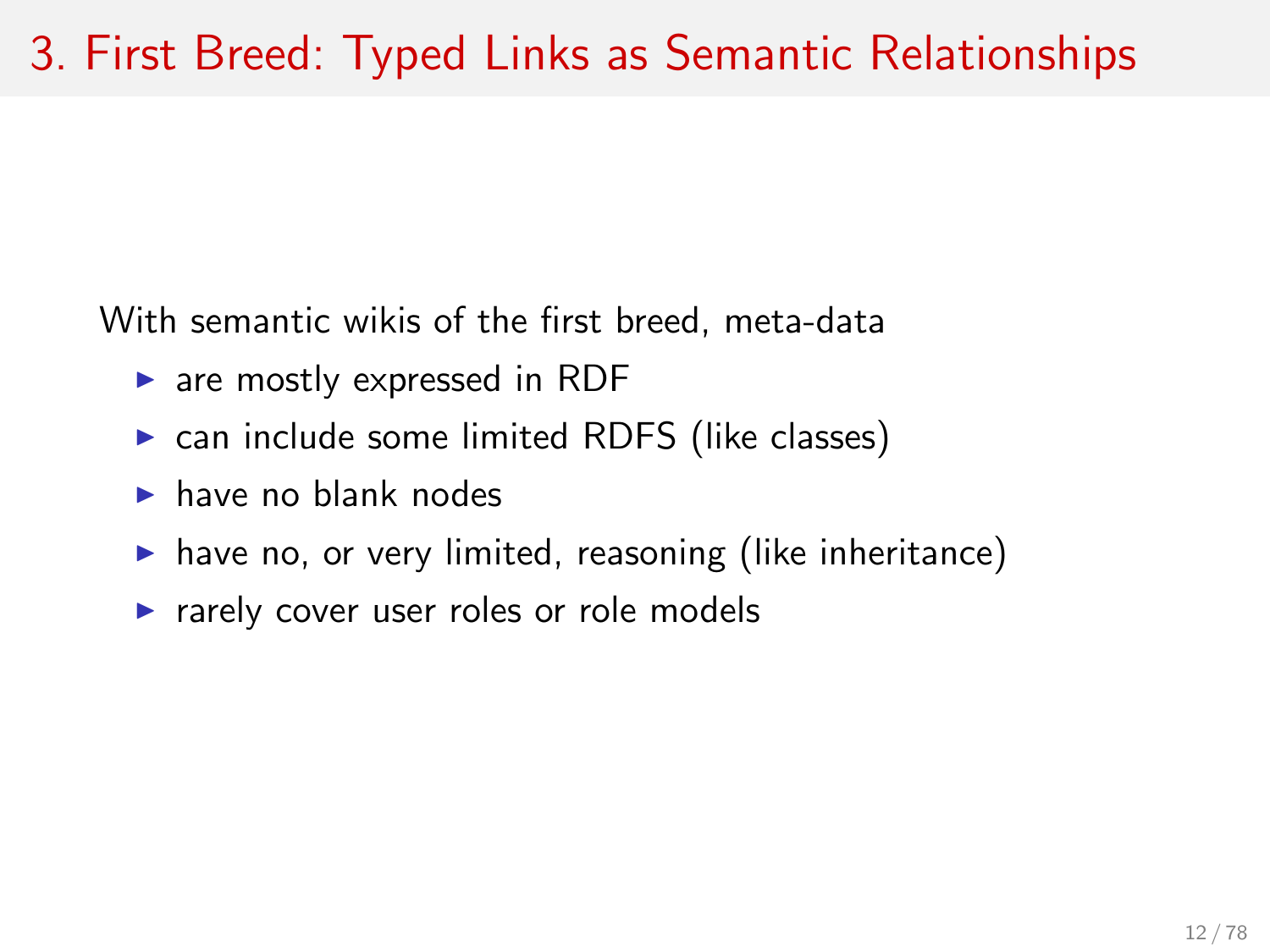First flavour of semantic wikis of the first breed:

- $\triangleright$  metadata are specified like links within the text in a parentheses-based syntax
- $\triangleright$  the meta-data cannot be edited without the page text
- $\triangleright$  the meta-data pane(s) can only be used in read mode

Systems:

Kawawiki (2006), Makna and MultiMakna (2006), MewKISS (2005), Platypus (2004), Rhizome (2005), SemperWiki (2005), SHAWN (2005), TaOPIS (2008), WikSAR (2006)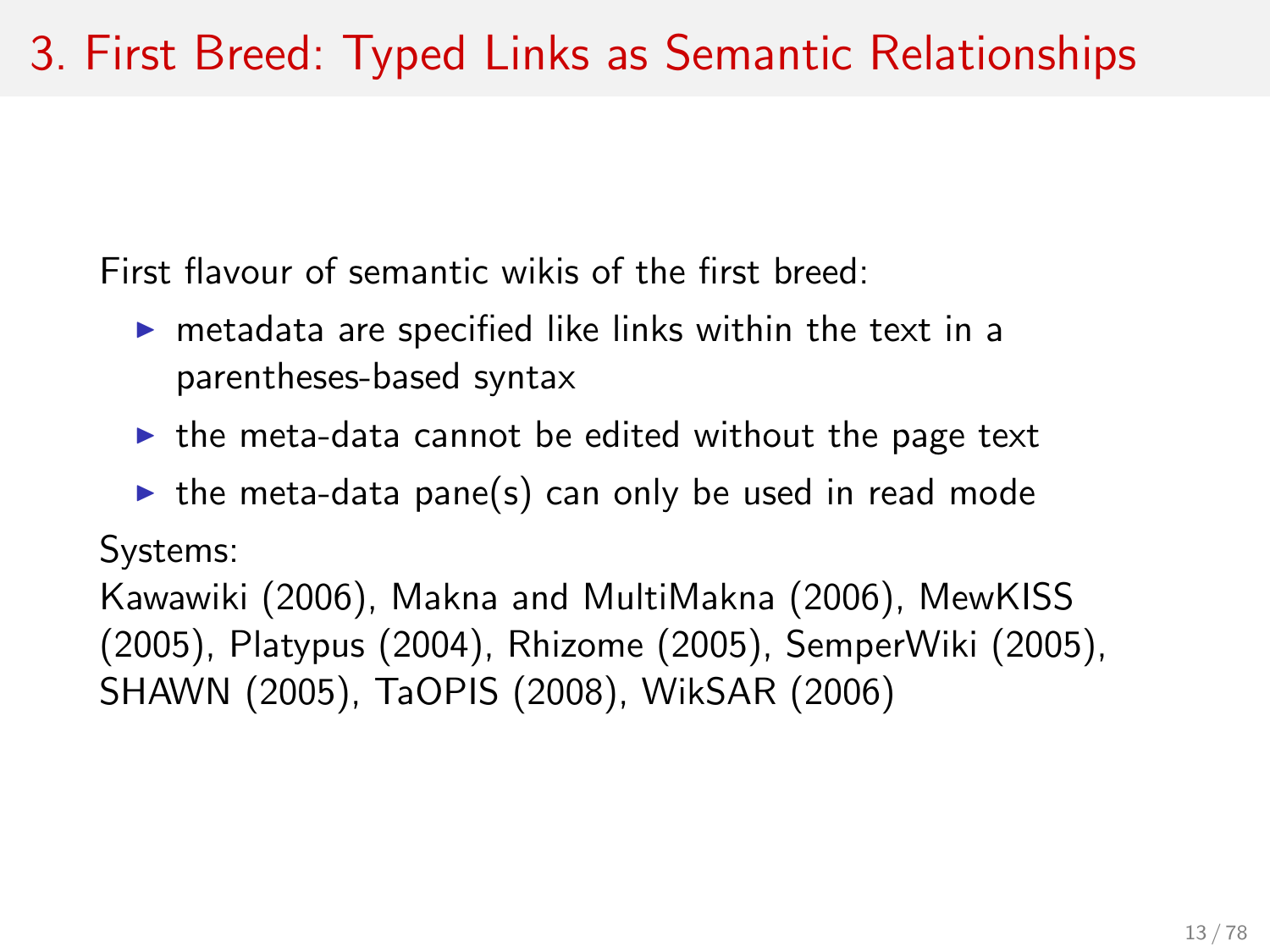Second flavour of semantic wikis of the first breed:

- $\triangleright$  text and meta-data are specified separately
- $\triangleright$  the meta-data pane can be used both in read and in edit modes

Systems:

Kawawiki (2006), Platypus (2004), Rhizome (2005), SemperWiki (2005), SHAWN (2005)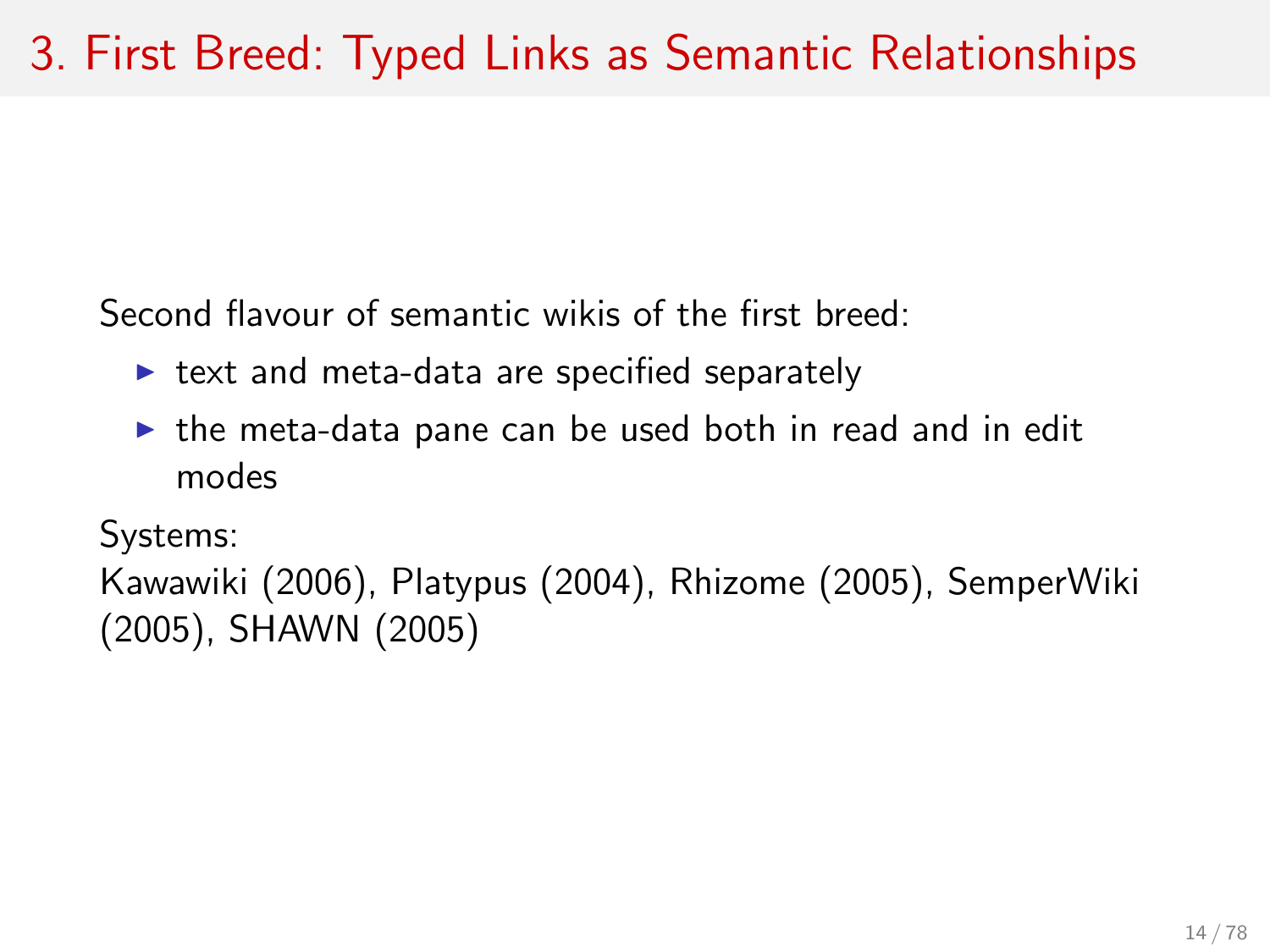Firtst oder second breed?

Some semantic wikis of the first breed can be seen as both first and second flavour if

- $\triangleright$  they give rise to an in-text specificaton of meta-data
- $\blacktriangleright$  their meta-data specifications
	- $\triangleright$  either have to be on specific text lines (SemperWiki, Shawn)
	- $\triangleright$  or are collected in linkbases (Platypus)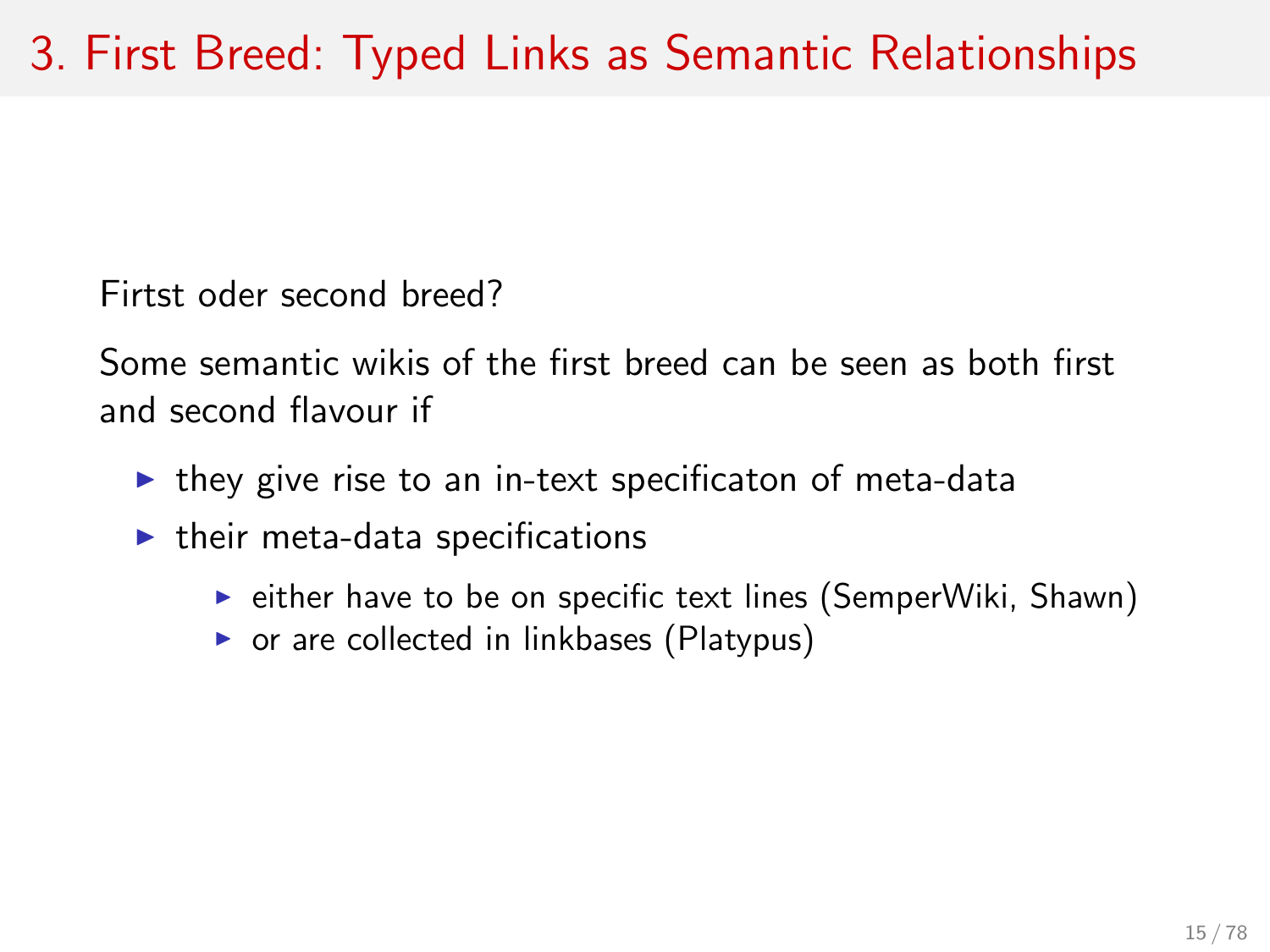## 4. Second Breed: Ontologies as Schemas

Semantic wikis of a second breed aim at allowing for

- $\triangleright$  richer meta-data than expressible in triples (subject-predicate-object) namely full-fledged ontologies
- $\triangleright$  reasoning with "wiki-stored" ontologies

One of the motivations for the second breed of semantic wikis has been Wikipedia:

Wikipedia's infoboxes can be seen as textual expression of

- $\blacktriangleright$  semantically rich concepts
- <span id="page-15-0"></span> $\blacktriangleright$  relationships amongst concepts.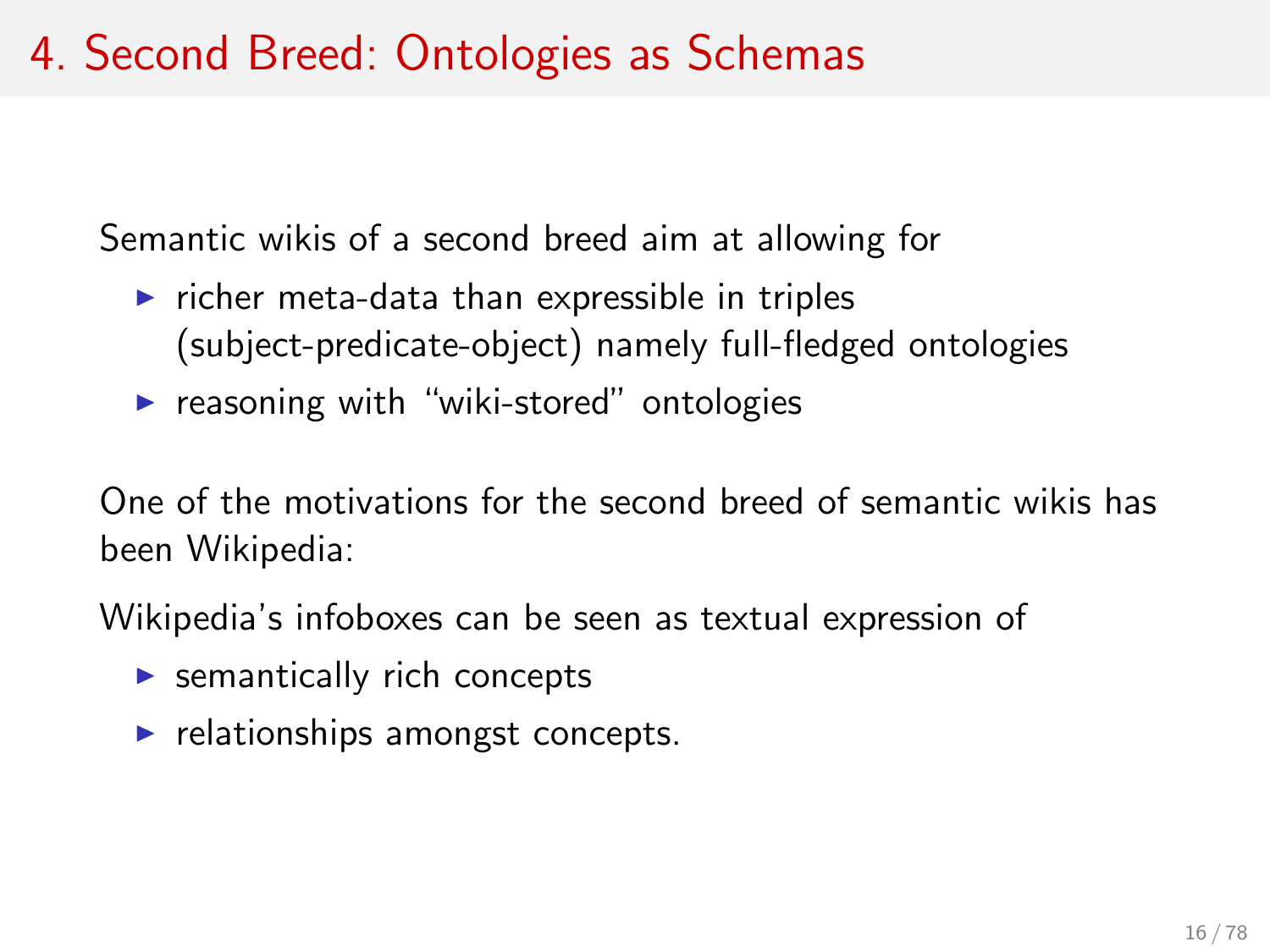Semantically rich ontologies can hardly be expressed in-text Most semantic wikis of the second breed therefore have editable meta-data panes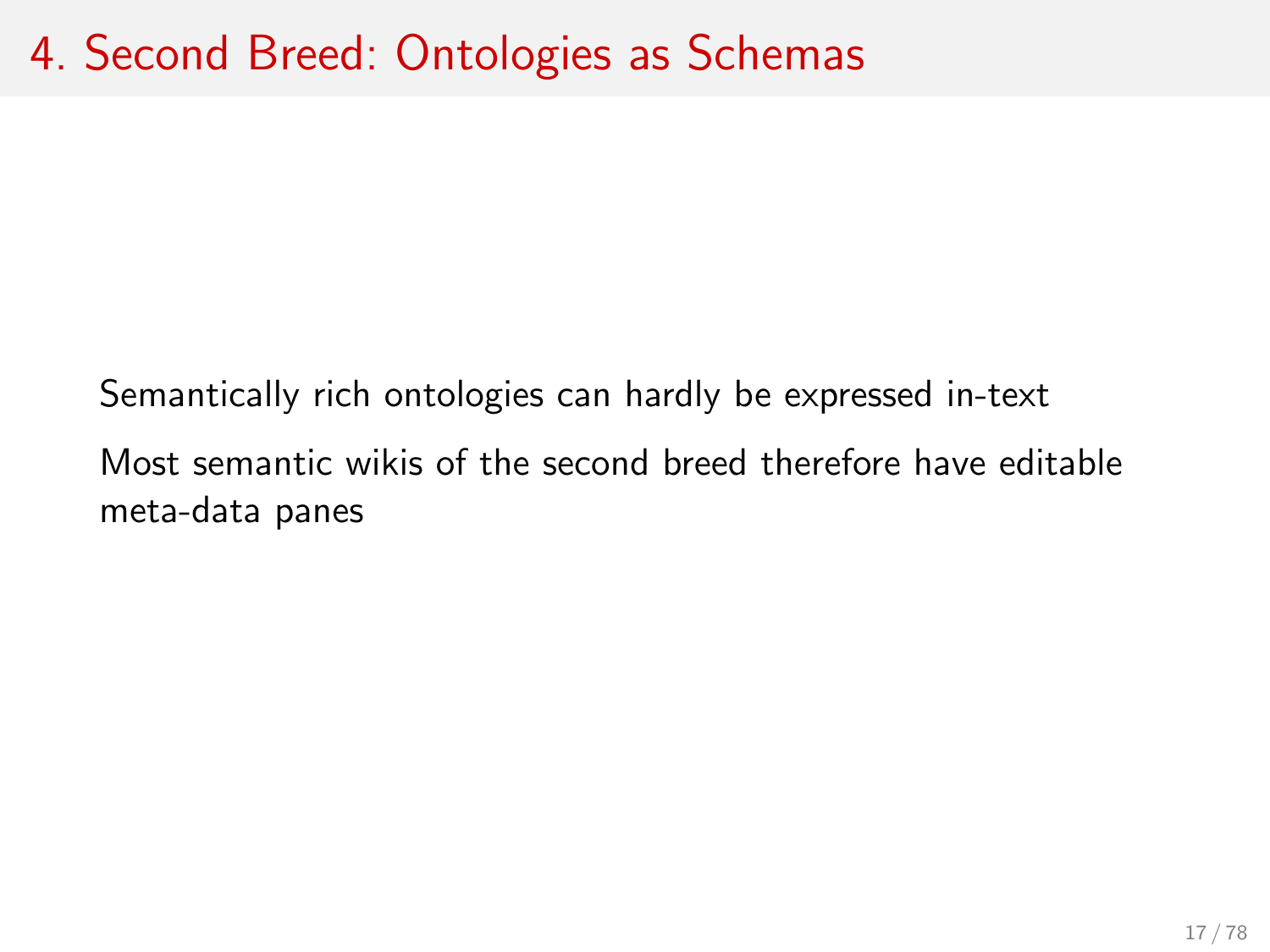## 4. Second Breed: Ontologies as Schemas

The development of semantic wikis of the second breed has been boosted by the Semantic Web research community seeing them

- $\blacktriangleright$  as "wikis for the semantic web"
- $\triangleright$  or as "semantic web in the small"

These views are not fully compatible and can be realised in different manners

Therefore, semantic wikis of the second breed also come in two flavours:

- $\triangleright$  Semantic wikis with ontology developement capabilities
- $\triangleright$  Semantic wikis without ontology developement capabilities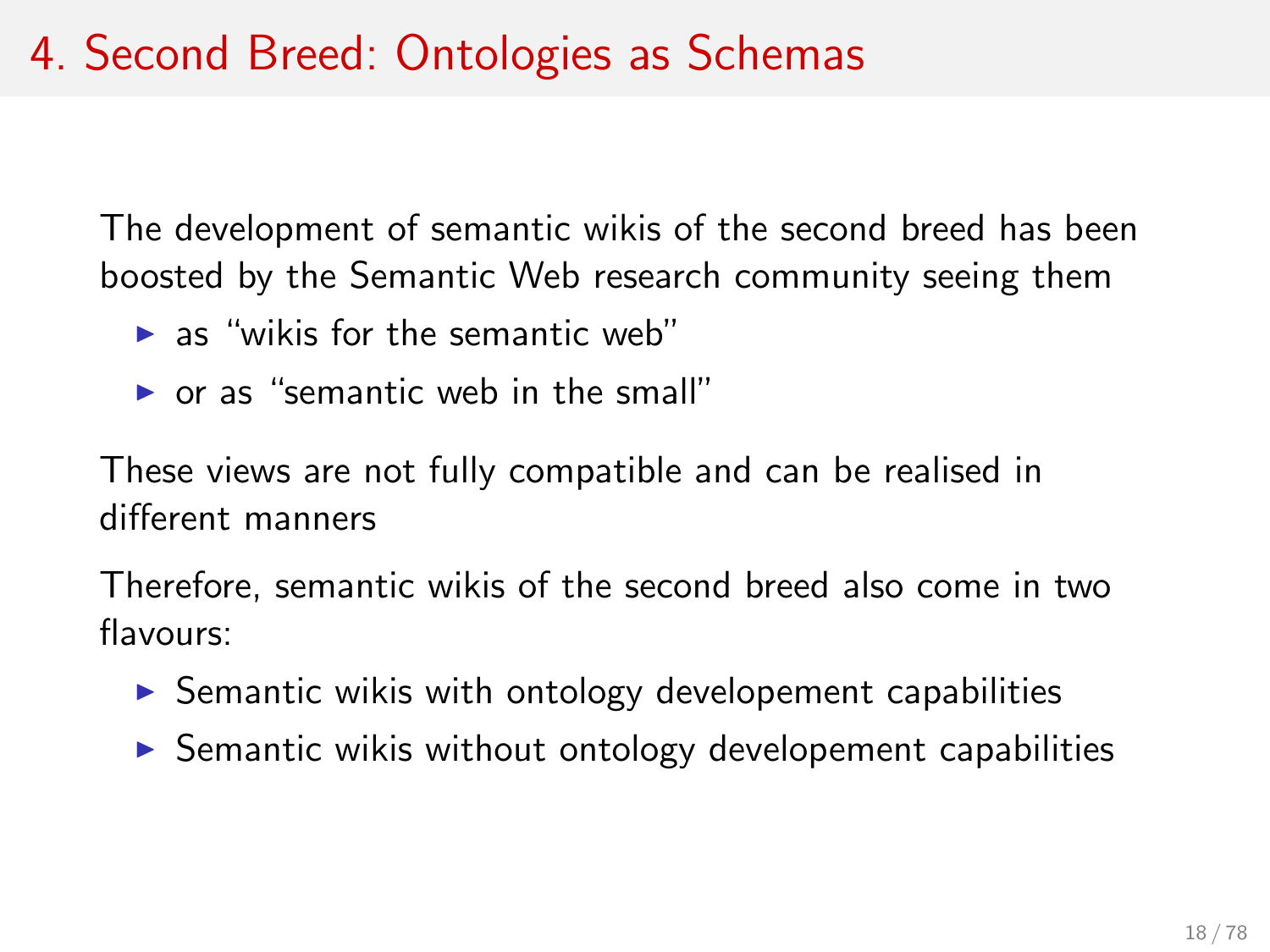First flavour:

Semantic wikis with ontology developement capabilities

- $\triangleright$  drawn by the view of semantic wikis as "semantic webs in the small"
- $\triangleright$  striving for semantic wikis capable of
	- $\blacktriangleright$  importing complex ontologies
	- $\triangleright$  using these ontologies for semantically structuring the wikis' contents
	- $\triangleright$  supporting further development of the imported ontologies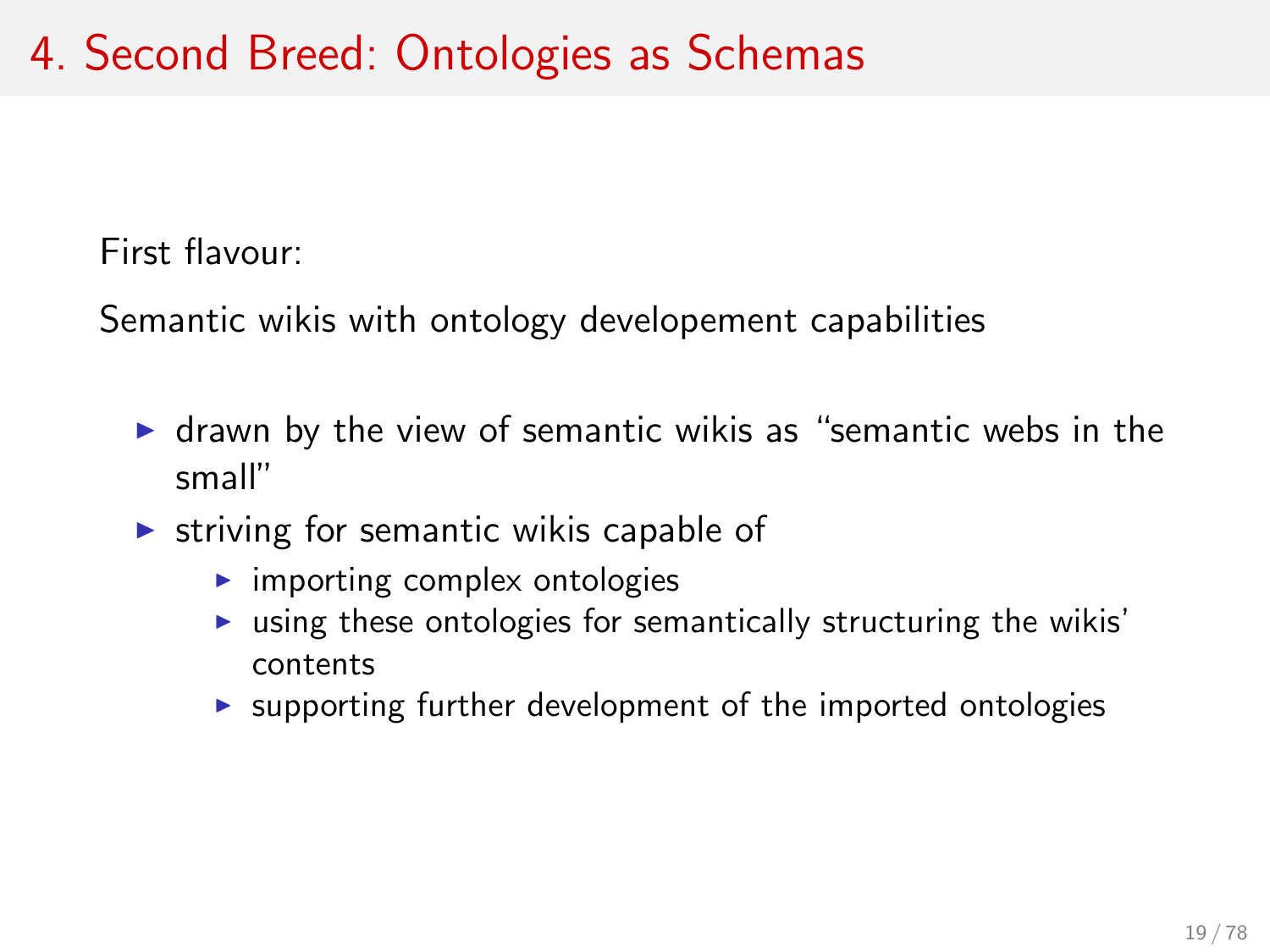Semantic MediaWiki (2005):

One of – if not the – first semantic wiki of the second breed:

The overall objective of the project is to develop a single solution for semantic annotation that fits the needs of most Wikimedia projects and still meets the Wiki-specific requirements of usability and performance.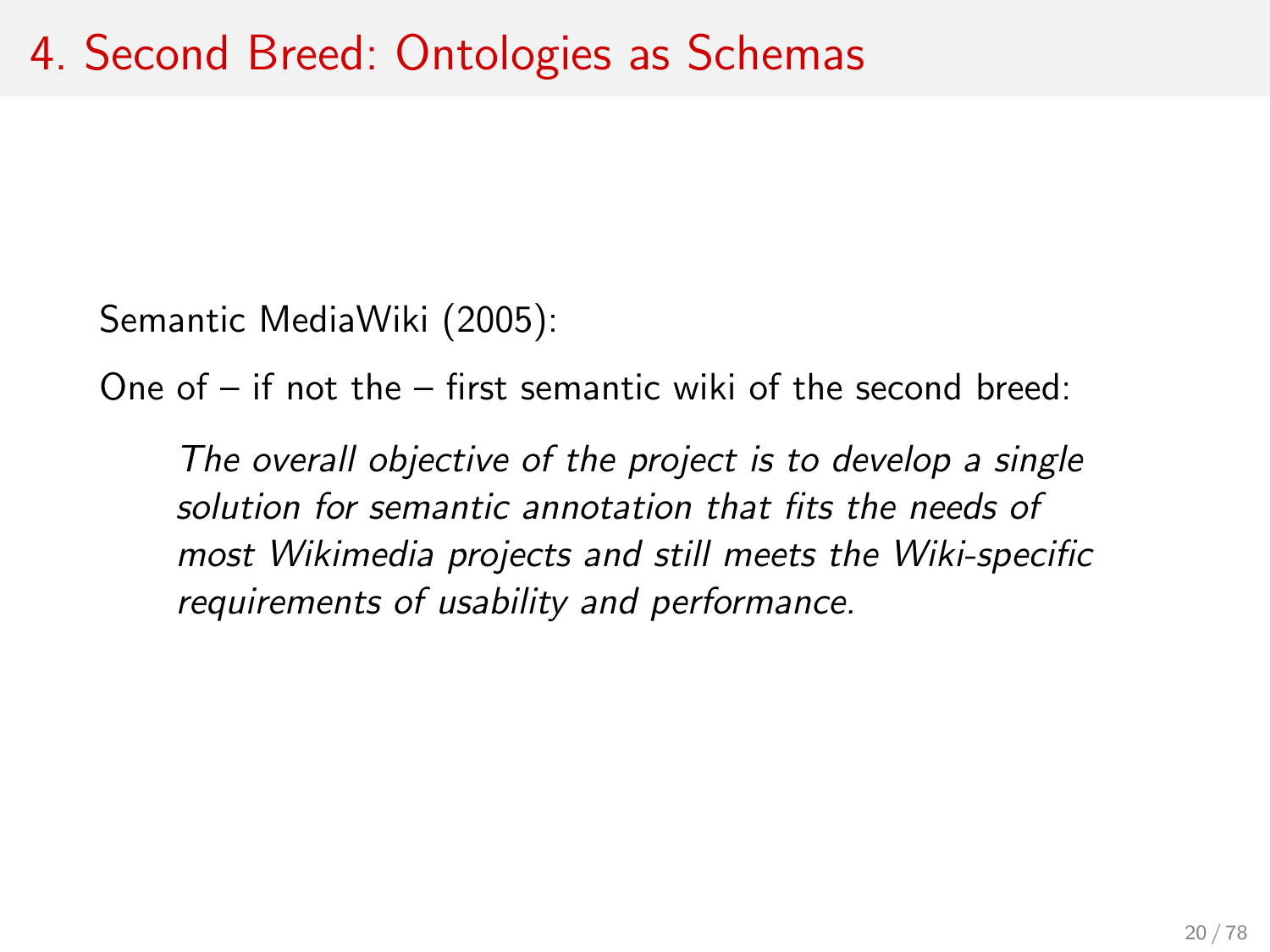Semantic wikis of the first flavour of the second breed can be seen as

- $\blacktriangleright$  human-readable interfaces to ontologies
- $\triangleright$  more or less sophisticated ontology management systems

#### Systems:

Freebase (2005), Graphingwiki (2006), Gnowsis Wiki (2006), Makna and Multi-Makna (2006), Semantic MediaWiki (2005), OntoWiki (2006), Swooki (2008), Topincs Wiki (2006), Ylvi (2006)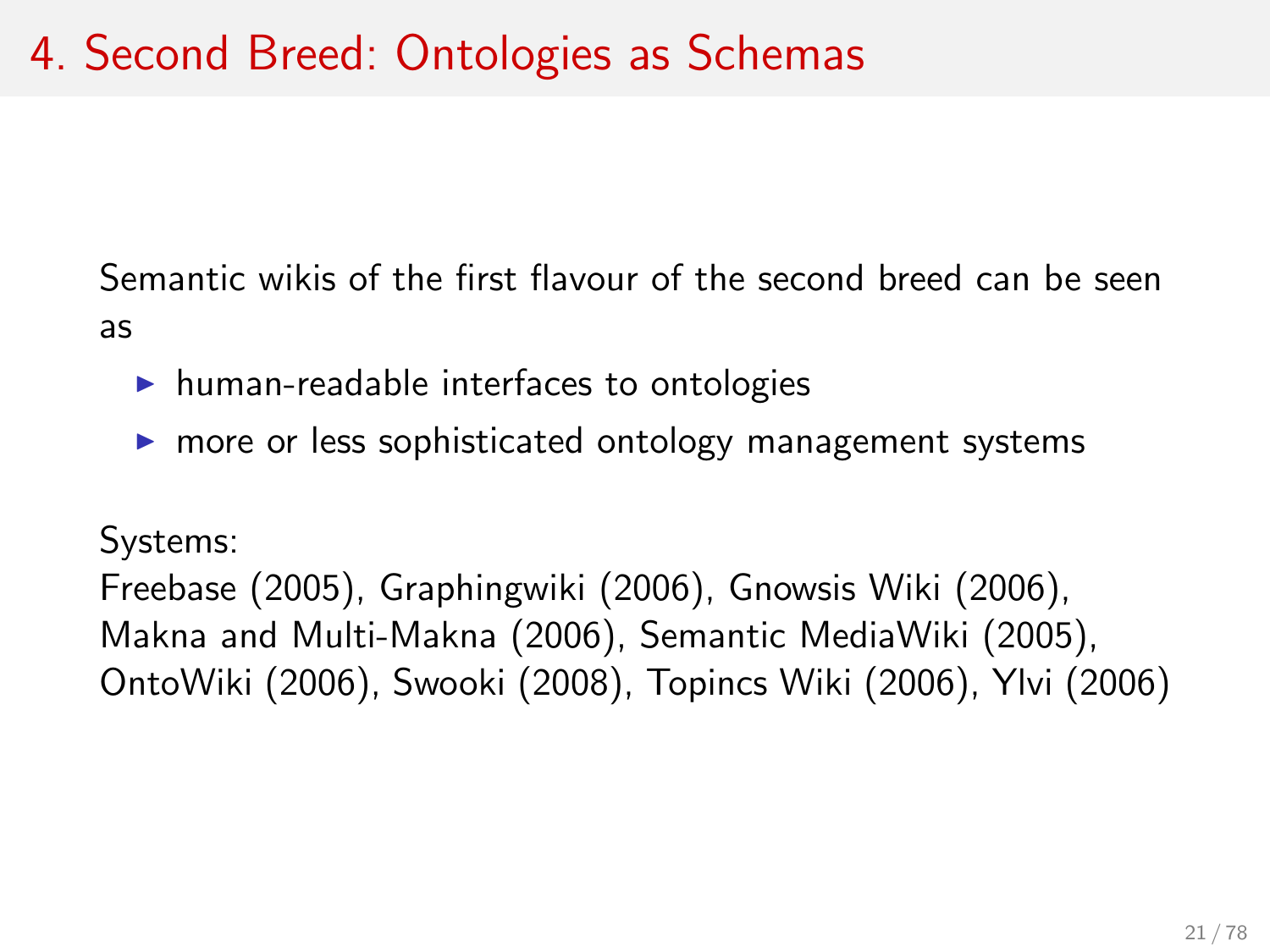Second Flavour:

Semantic wikis without ontology developement capabilities

Drawn by the views that

- **Example 1** semantic wikis do not have to provide tools for developing/ managing complex ontologies
- $\triangleright$  well-engineered ontologies are better specified outside a semantic wiki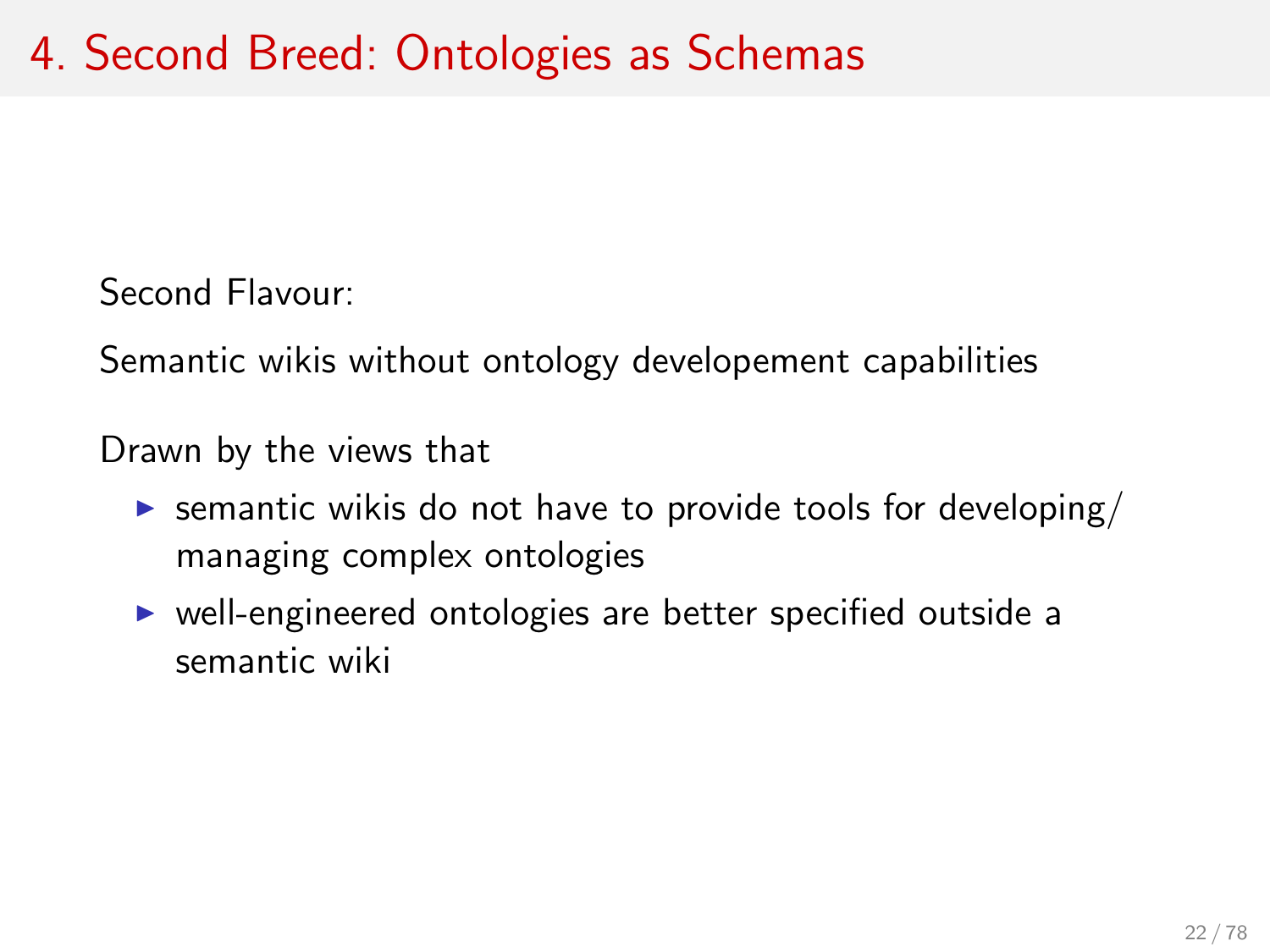IkeWiki (2006) is a prominent representatives of the second flavour of semantic wikis of the second breed

Systems: BOWiki (2008), COW (2006), IkeWiki (2006), Kaukolu (2006)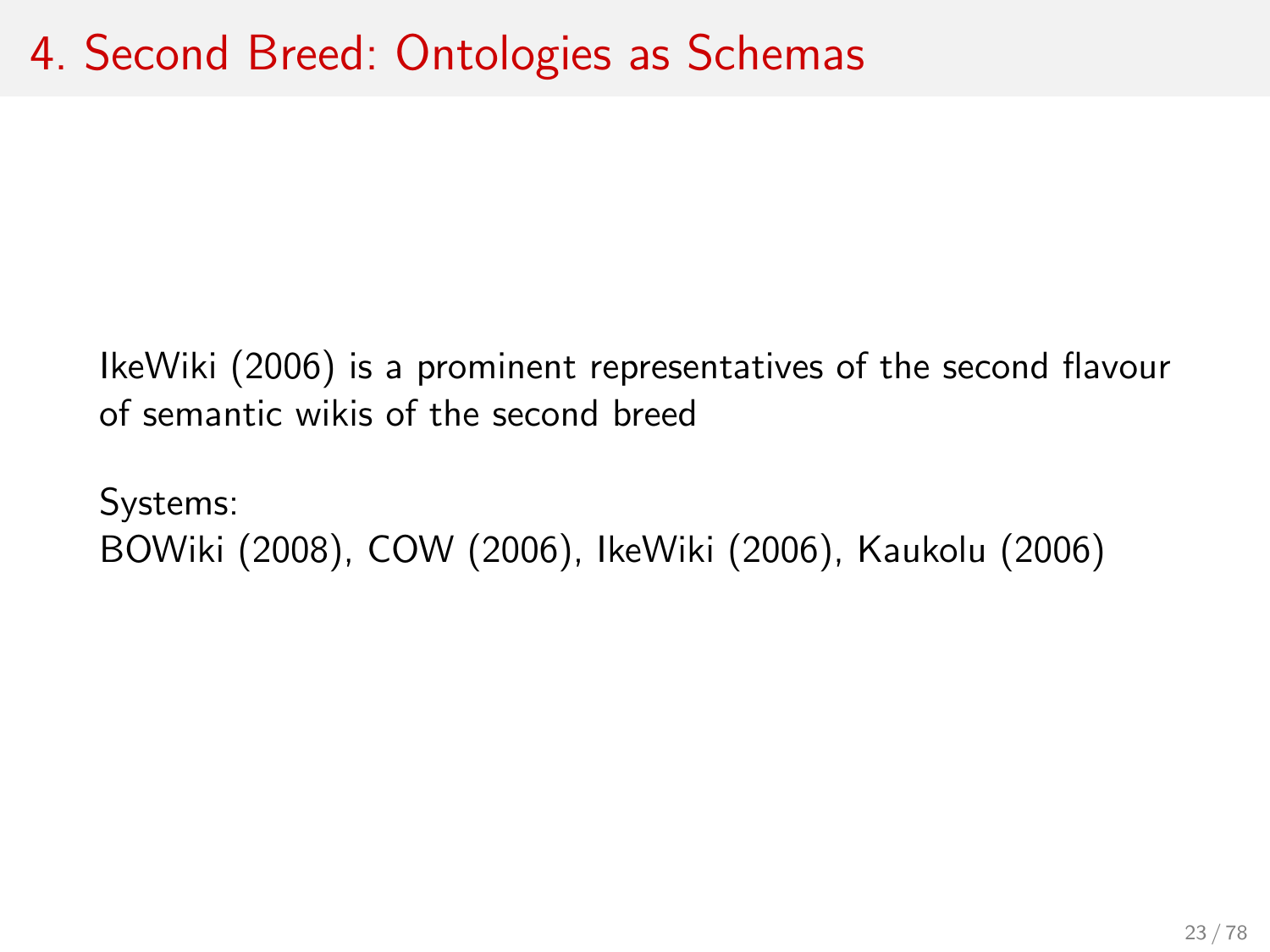Wikitology:

Interpreting, like most semantic wikis of the second breed,

- $\blacktriangleright$  a wiki page as an entity definition
- $\triangleright$  typed links from a wiki page seen as an entity as properties of that entity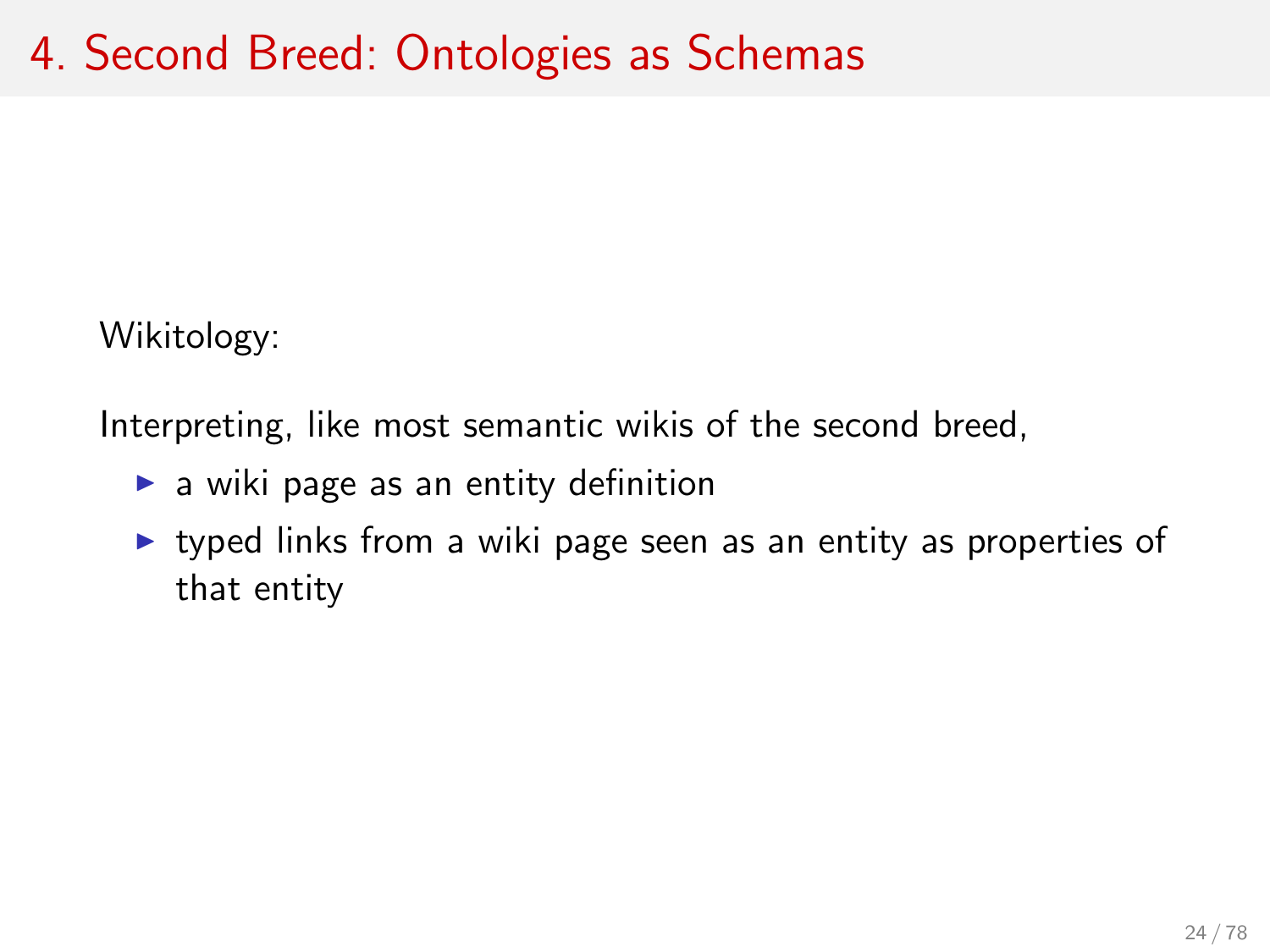Freebase is special: it is first and foremost a wiki application, not a wiki system

Freebase is about collecting common knowledge through crowdsourcing

In 2010 Google purchased Metaweb, the company developing and running Freebase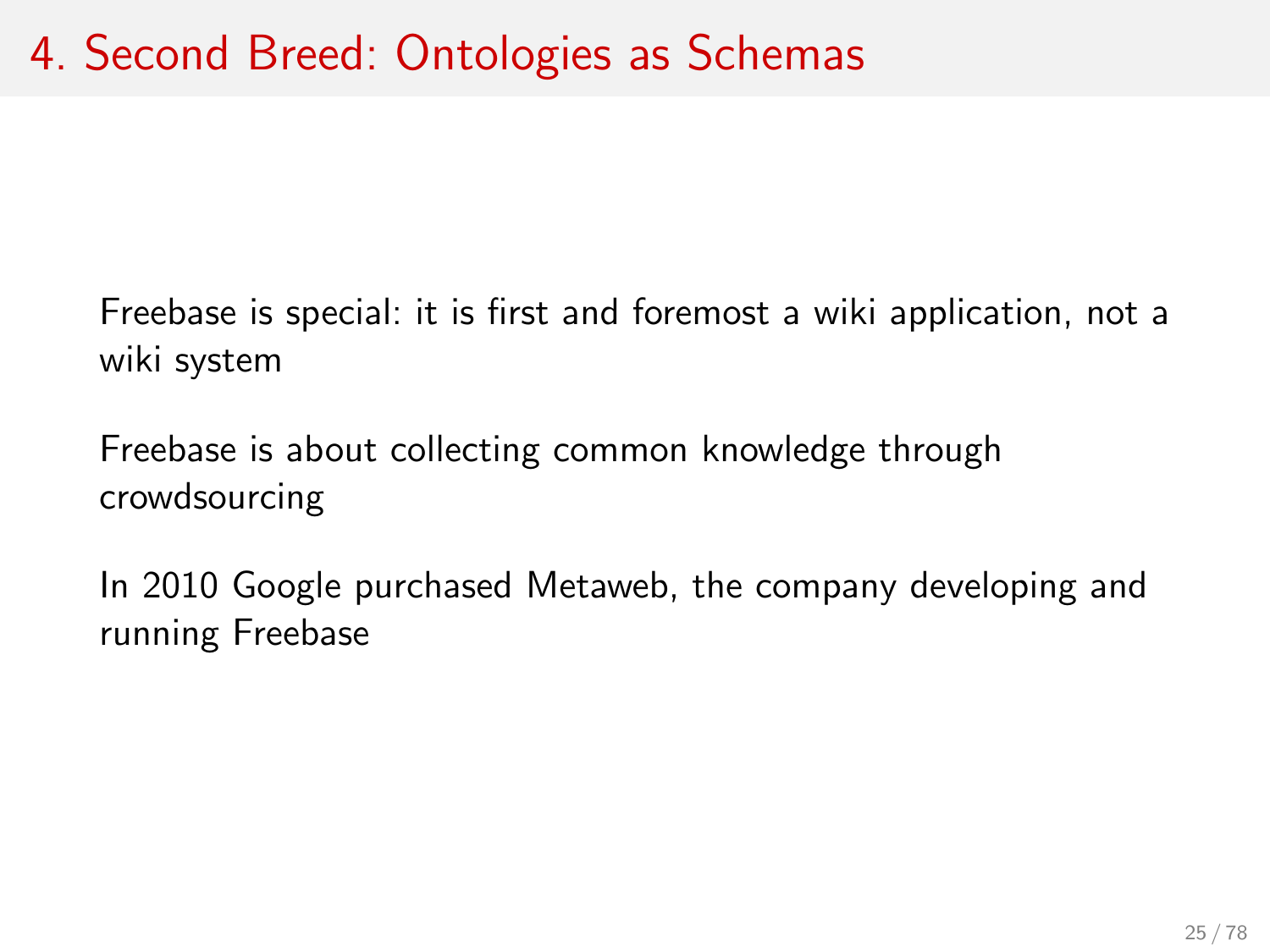#### 4. Second Breed: Ontologies as Schemas

| 1st breed: Semantics through typed links |
|------------------------------------------|
| 1st flavour: in-text typed links         |
| Kawawiki, 2005, [46]                     |
| Makna and MultiMakna, 2006, [70]         |
| MewKISS, 2005, [67, 68]                  |
| Platypus, 2004, [95]                     |
| Rhizome, 2005, [94, 93]                  |
| TaOPIS, 2008, [88]                       |
| WikSAR, 2006, [4]                        |
| 2nd flavour: typed links outside text    |
| Kawawiki, 2006 [46]                      |
| Platypus, 2004, [95]                     |
| Rhizome, 2005, [94, 93]                  |
| SemperWiki, 2005, [71]                   |
| SHAWN, 2005, [3]                         |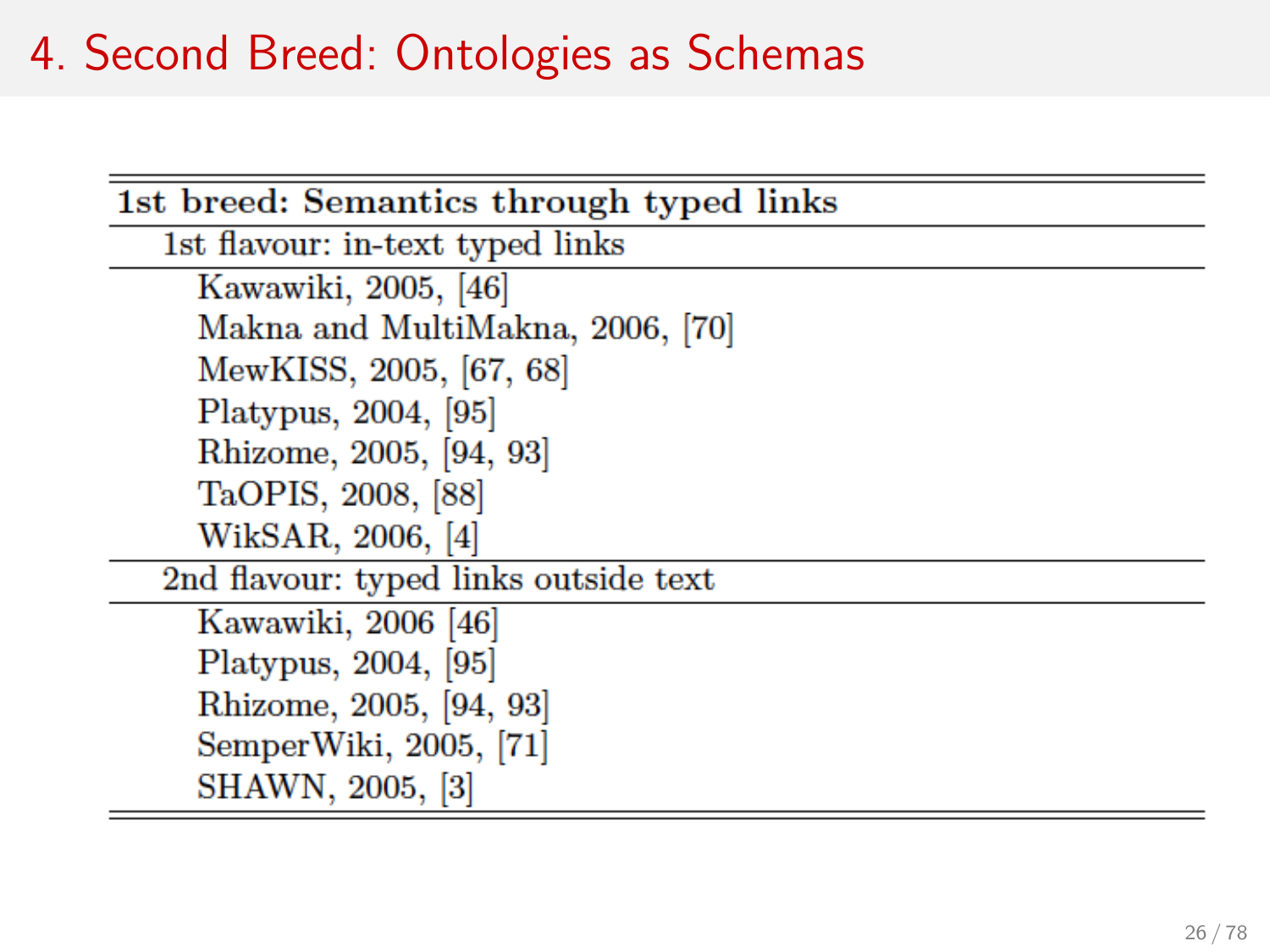#### 4. Second Breed: Ontologies as Schemas

| 2nd Breed: Ontologies as wiki schemas                               |
|---------------------------------------------------------------------|
| 1st flavour: wiki for smeantics / wiki for ontology developement    |
| Freebase, 2005, [10]                                                |
| Graphingwiki, 2006, [33]                                            |
| Gnowsis Wiki, 2006, [82, 81]                                        |
| Makna and Multi-Makna, 2006, [70]                                   |
| Semantic MediaWiki, 2005, [98, 54]                                  |
| OntoWiki, 2006, [1]                                                 |
| Swooki, 2008, [79]                                                  |
| Topincs Wiki, 2006, [21]                                            |
| Ylvi, 2006, [77]                                                    |
| 2nd flavour: Semantic for wiki / wiki not for ontology developement |
| BOWiki, 2008, [5]                                                   |
| COW, 2006, [35]                                                     |
| IkeWiki, 2006, [83, 87]                                             |
| Kaukolu, 2006, [47]                                                 |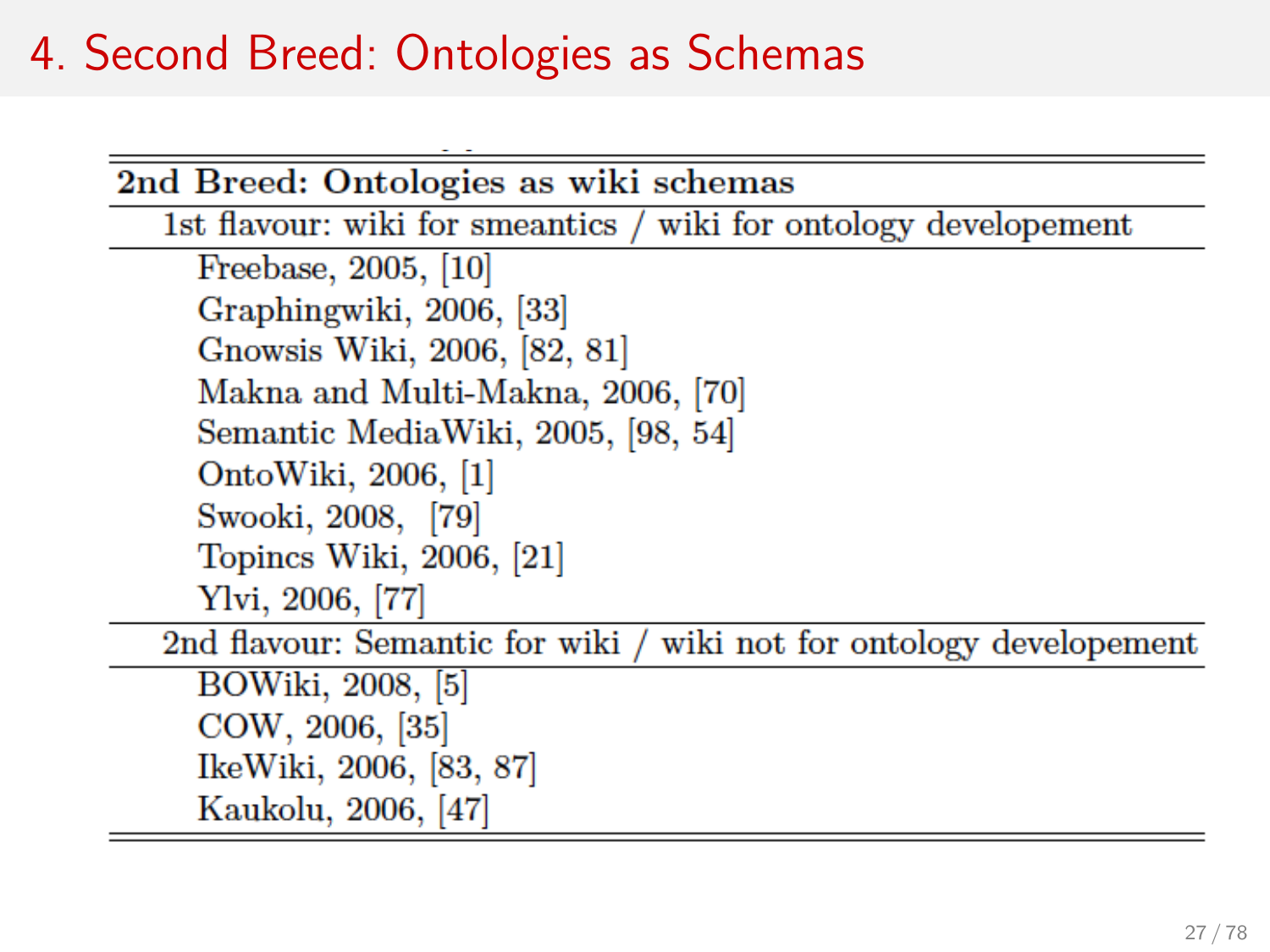A few unconventional approaches to semantic wikis have been investigated

For lack of a meaningful classification, they are listed below in the alphabetic order of the system names

<span id="page-27-0"></span>This makes this section unstructured, reflecting what it is about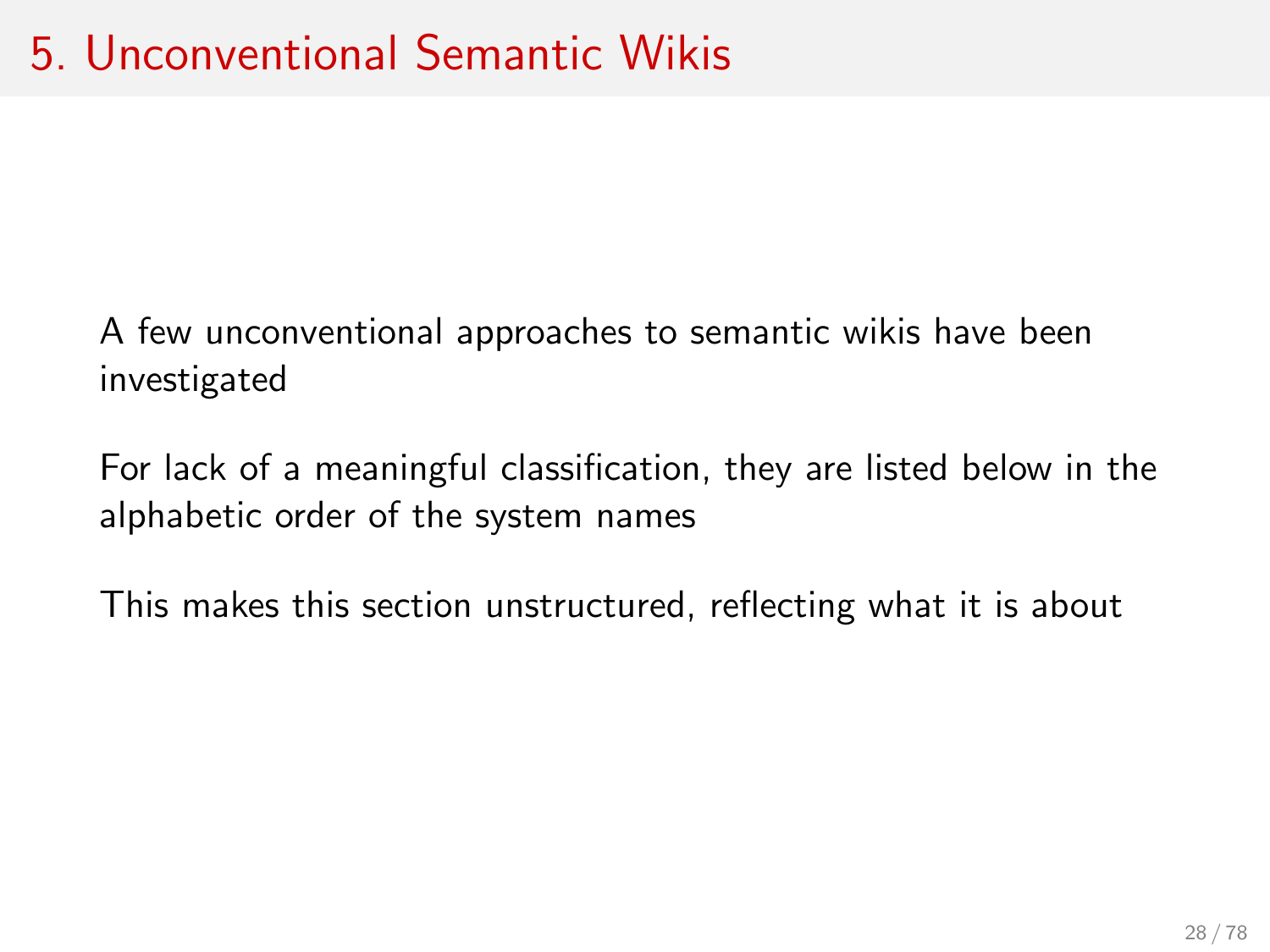#### AceWiki – Controlled English

- $\triangleright$  builds upon ACE (Attempto Controlled English)
	- $\triangleright$  resembles a natural language but with a limited grammar
	- $\triangleright$  requiring non-ambiguously specification of the meaning of each word used
	- $\triangleright$  entities and concepts are represented as nouns, roles as transitive verbs or of-constructs
	- $\triangleright$  similar to a logic and/or knowledge representation language
	- $\triangleright$  An ACE specifiation is executable
- $\triangleright$  wiki pages contain parts of an ACE specification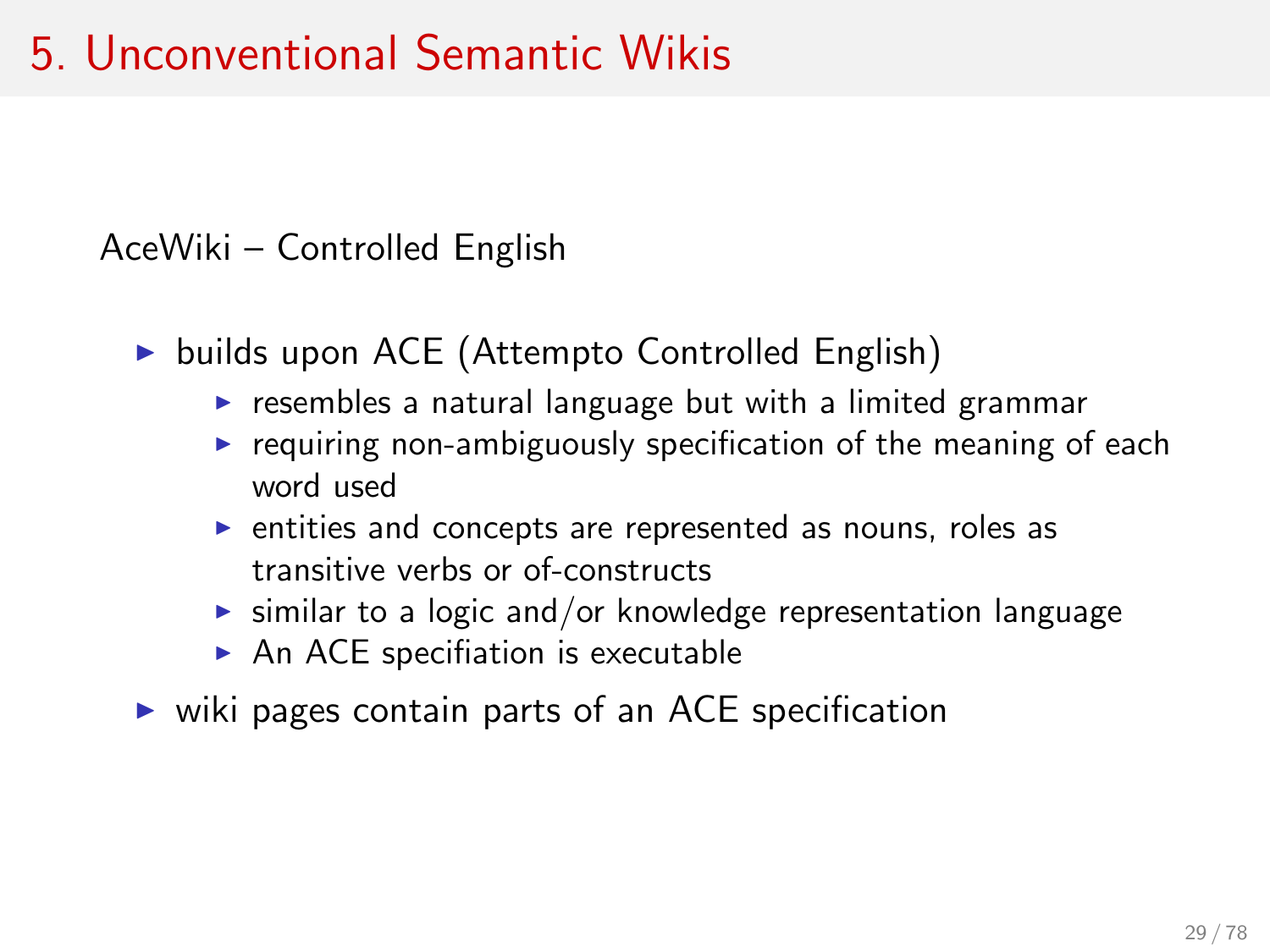BOWiki – Consistency Checks

Semantic MediaWiki based wiki for biologists

The goal was to "develop a collaboratively curated knowledge basis that automatically verifies its ontological adequacy" BoWiki has been "designed to eliminate the need for costly and time consuming manual expert database curation, while providing users with an automated reasoning system to verify the consistency of newly added content to the knowledge base"

- $\triangleright$  uses OWL DL and Pellet for consistency checking
- $\triangleright$  besides error messages, does not provide any support for coping with inconsistent data

Second breed ("ontologies as wiki schema") second flavour ("no tool for ontology developement")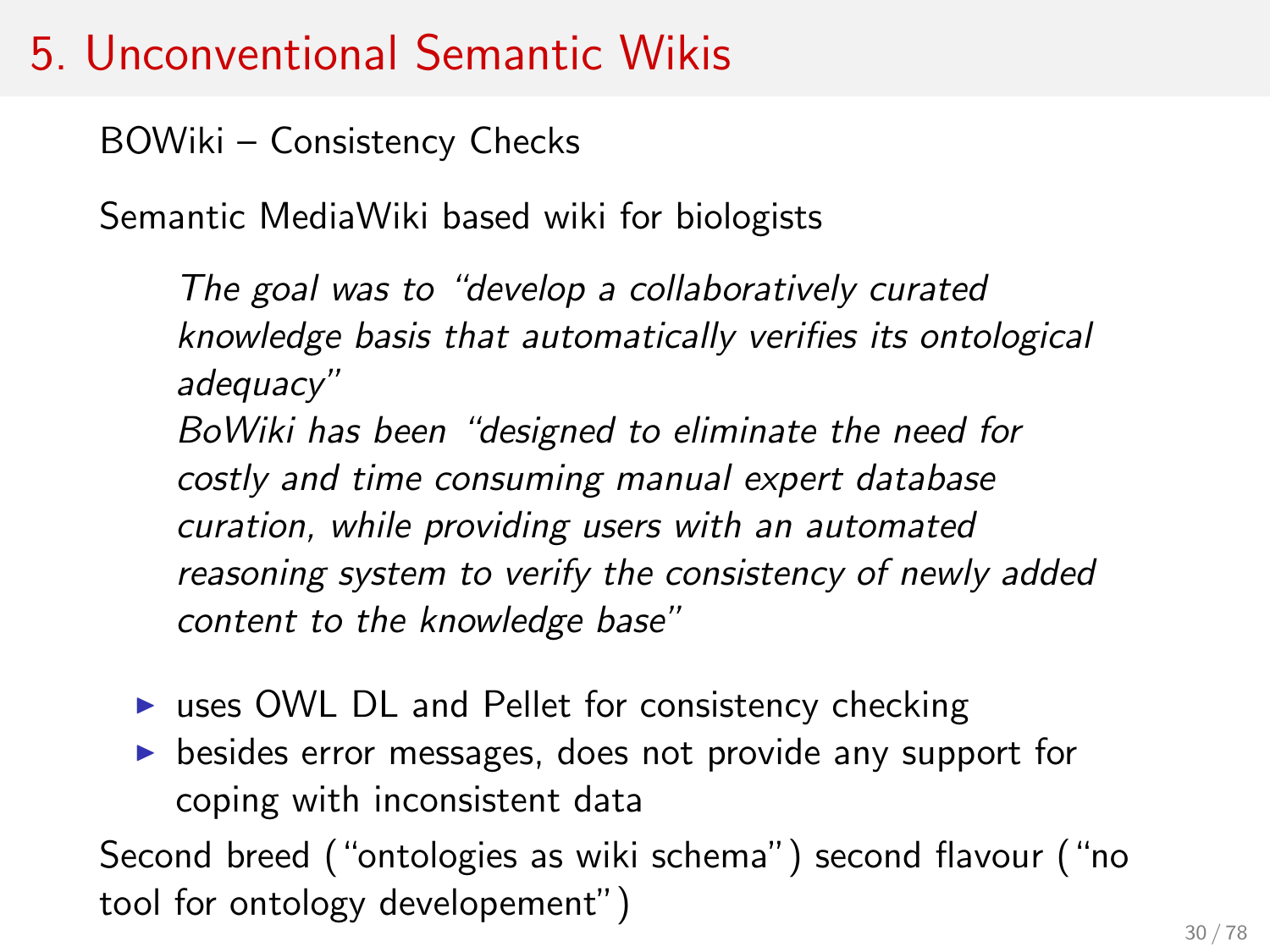Freebase – Inconsistency-Tolerance

Semantic wiki of the second breed ("ontology as wiki schema") first flavour ("wiki for semantics")

Also an unconventional semantic wiki because it is tolerant to inconsistencies:

There is no intrinsic hierarchy of categories or canonical world view of all knowledge. Conflicting and contradictory types and properties may exist simultaneously.

Freebare, and no other semantic wiki, addresses how to cope with inconsistencies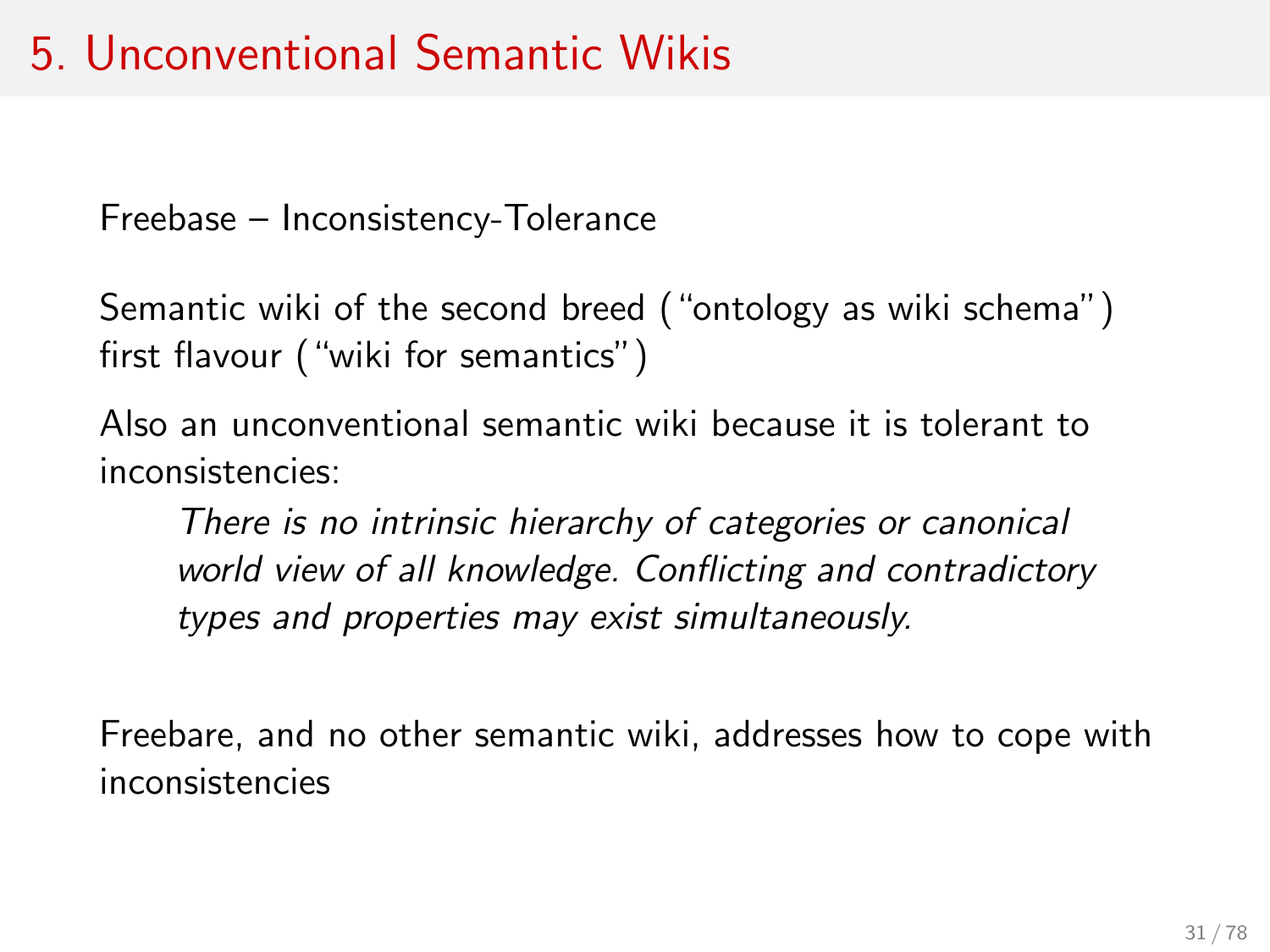Graphingwiki – Protocol Dependencies

- $\triangleright$  extends the wiki MoinMoin
- $\triangleright$  offers speci
	- c rules for detecting dependencies in network protocols
- $\triangleright$  provides with a specific visualisation of such dependencies
- $\triangleright$  supports RDF meta-data expressed with a syntax similar to that of Semantic MediaWiki
- $\triangleright$  inference rules are expressed in wiki pages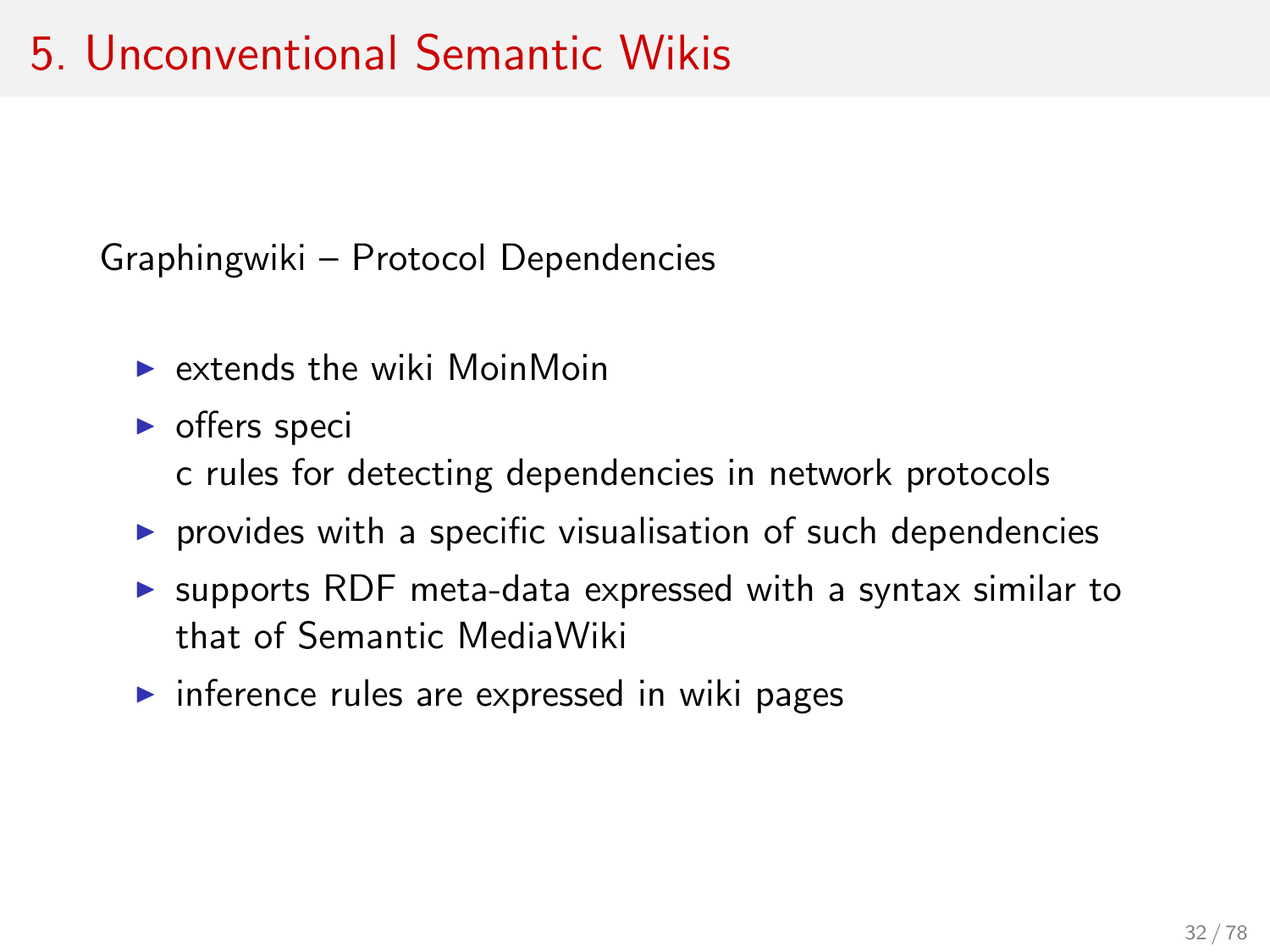KnowWE – Decision Support Systems

- $\triangleright$  tuned to building decision support systems
- $\triangleright$  relies on a general purpose "task ontology" for problem solving
- $\triangleright$  relies on a reasoner tuned to this task ontology
- $\triangleright$  suppports the specification of "application ontologies"
- $\triangleright$  one wiki page describes a situation or a cause of a fault
- $\triangleright$  ontology concepts are marked in the textual description aimed at human readers
- $\triangleright$  rules expressing how faults relate to observations are specified in a specific area of the wiki pages
- $\triangleright$  solutions generated in problem solving session are saved in wiki pages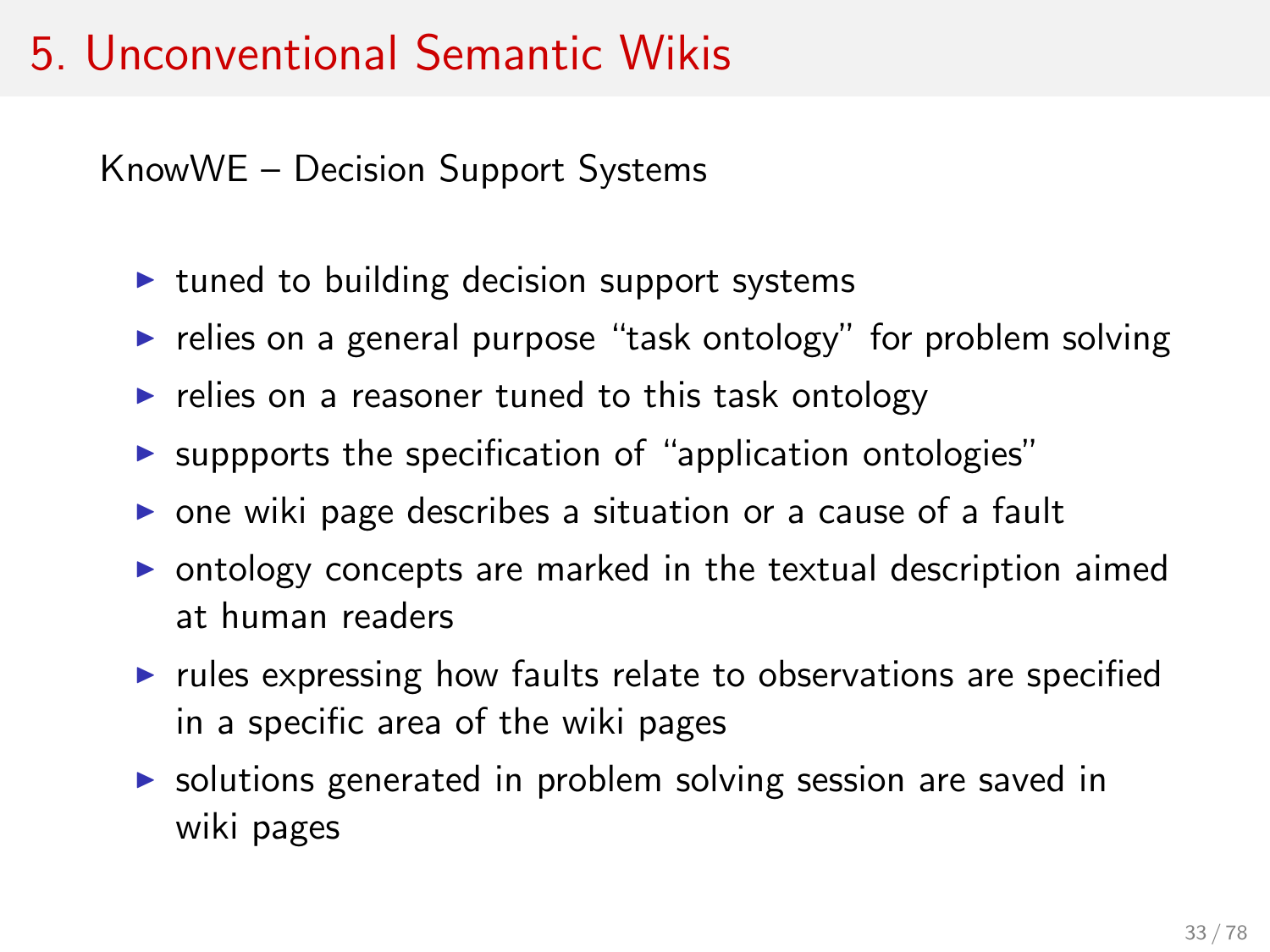Makna – Workflow

workflow management according to the WfMC process de nition reference model

While traversing a process graph the [workflow] engine [of the semantic wiki] fires events  $-e.g.$  process-start, process-end, task-start, task-end and task-assign– which can be associated with custom actions.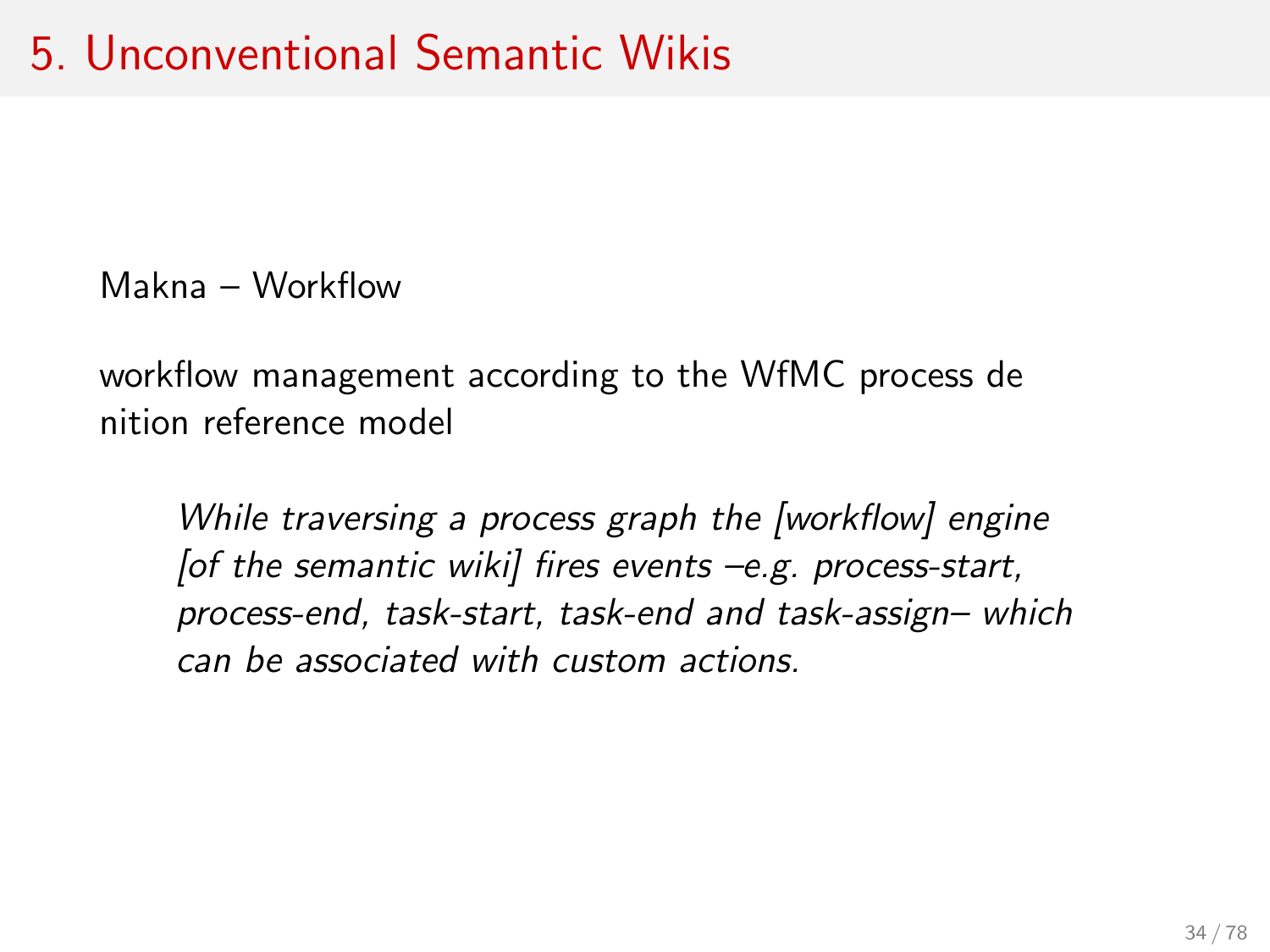OntoWiki – Ontology Editing, Maps and Calendars

Semantic wiki of the second breed ("ontologies as wiki schema") first flavour ("wiki for semantics")

Also unconventional semantic wiki because of

- $\triangleright$  editing ontologies and metadata more in the focus of OntoWiki than editing text
- $\triangleright$  OntoWiki supports specific applications requiring specific data rendering: Maps and Calendars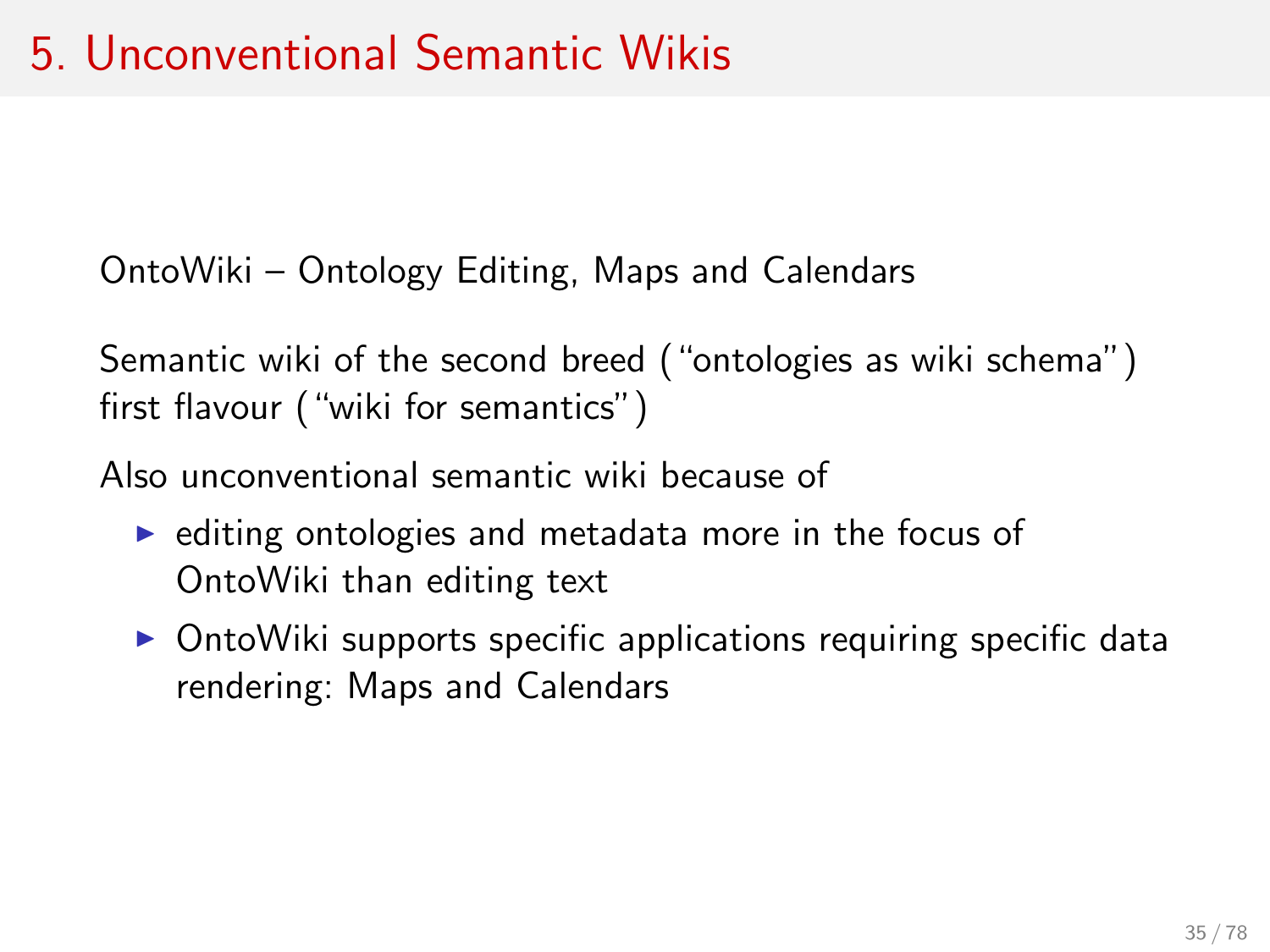OpenRecord – Tables

data are entered using tables like those of a relational database

The project has considered in the past to

incorporate simple spreadsheet features, as well as interactive charting and graphing features, and OLAP and pivot table features.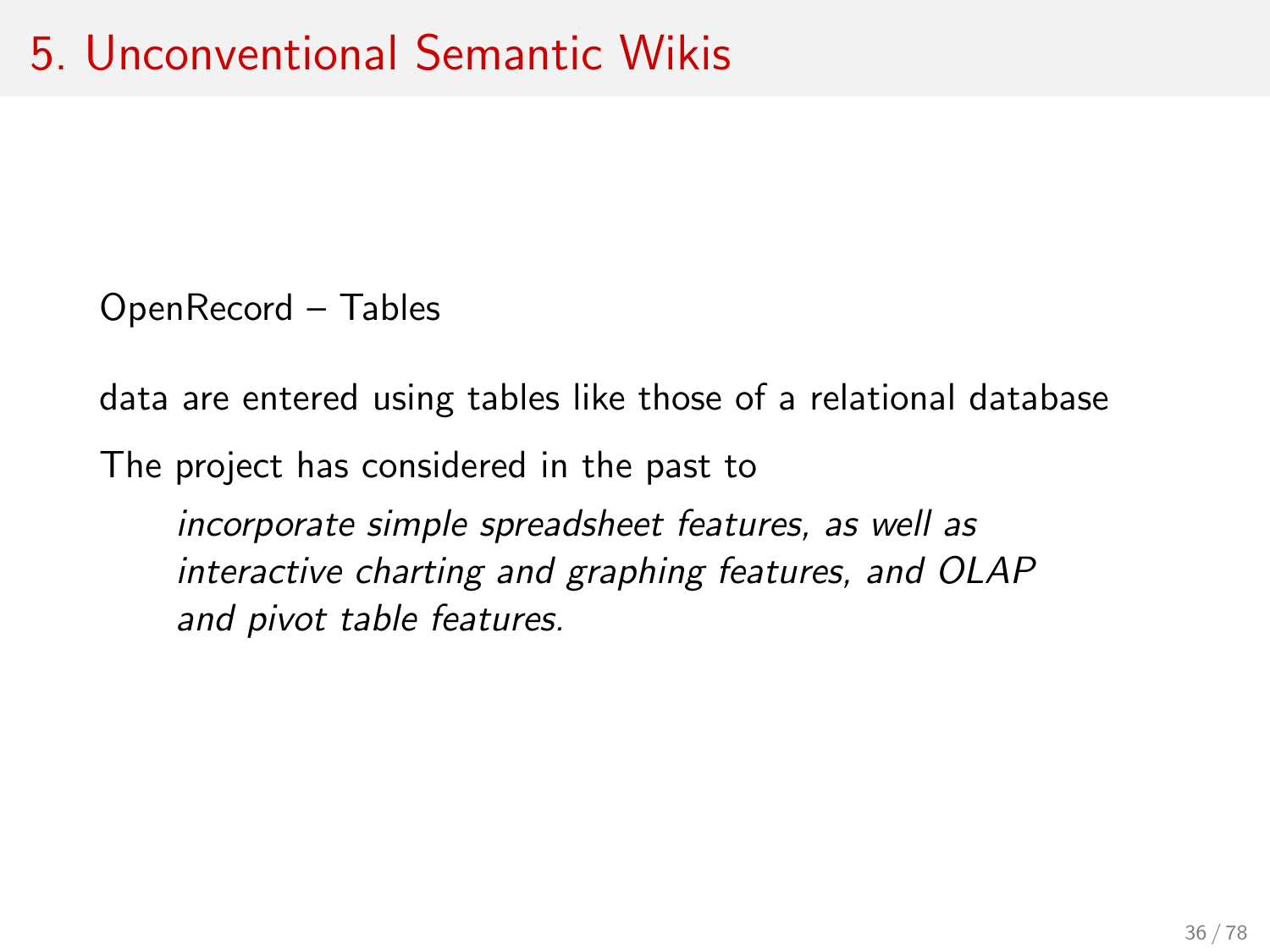ShyWiki – Spatial Hypertext

- $\triangleright$  wiki page is a collection of "notes" spatially organised in a two dimensional plane
	- $\blacktriangleright$  a note may include other notes
	- $\blacktriangleright$  a note may contain text, images, and/or anchors of simple links (in different colours)
- $\blacktriangleright$  links may be typed
- $\triangleright$  semantic relationships between notes are spatially expressed as follows:
	- $\triangleright$  Disjointness: notes are not in contact with each other
	- Intersection: one note partially covers another
	- $\triangleright$  Subsumption: a note is inside another
	- $\triangleright$  Connection: a note is tangent to another
	- $\triangleright$  Clusters, lists as well as one to one, one-to-n- and m-to-n-relationship may be expressed in similar manners

Spatially expressed relations amongst notes are transformed into RDF triples, a wiki page being interpreted as a concept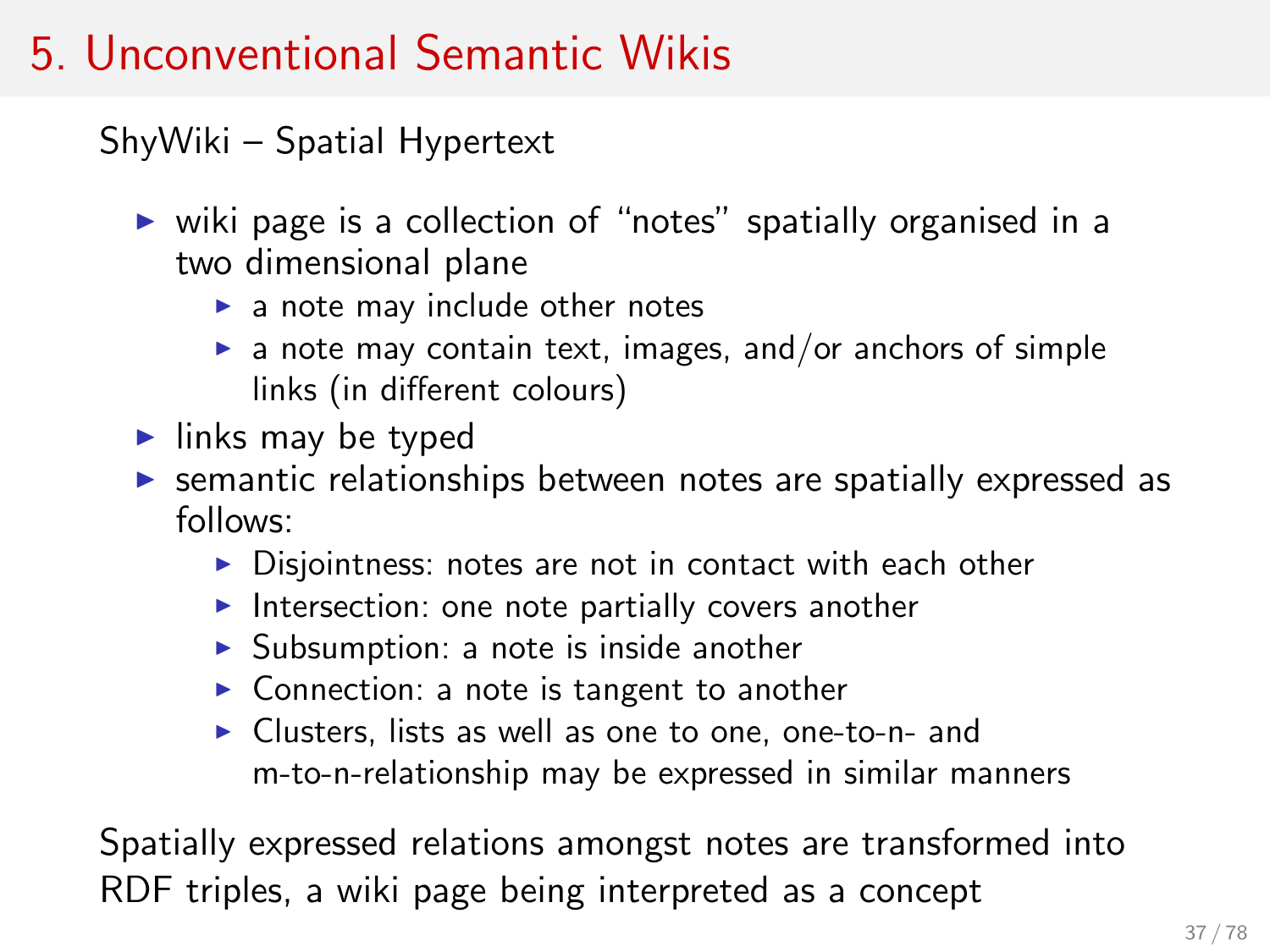SweetWiki – Conceptual Model Reified and Folksonomies

Semantic wiki of the second flavour ("semantics for wikis") second breed ("ontologies as wiki schema)

Two special features:

 $\triangleright$  Conceptual data model specified in an OWL ontology

Makes it possible to use the same query language for both, the conceptual model and the application

 $\triangleright$  Supports of social tagging (or folksonomies)

A predefined RDF ontology is used for associating tags with wiki pages or media content

Makes it possible to use the same reasoner for inferences from tags as from the application's ontology

Not addressed: How to migrate from informal tags to a formalised ontology ("knowledge maturing")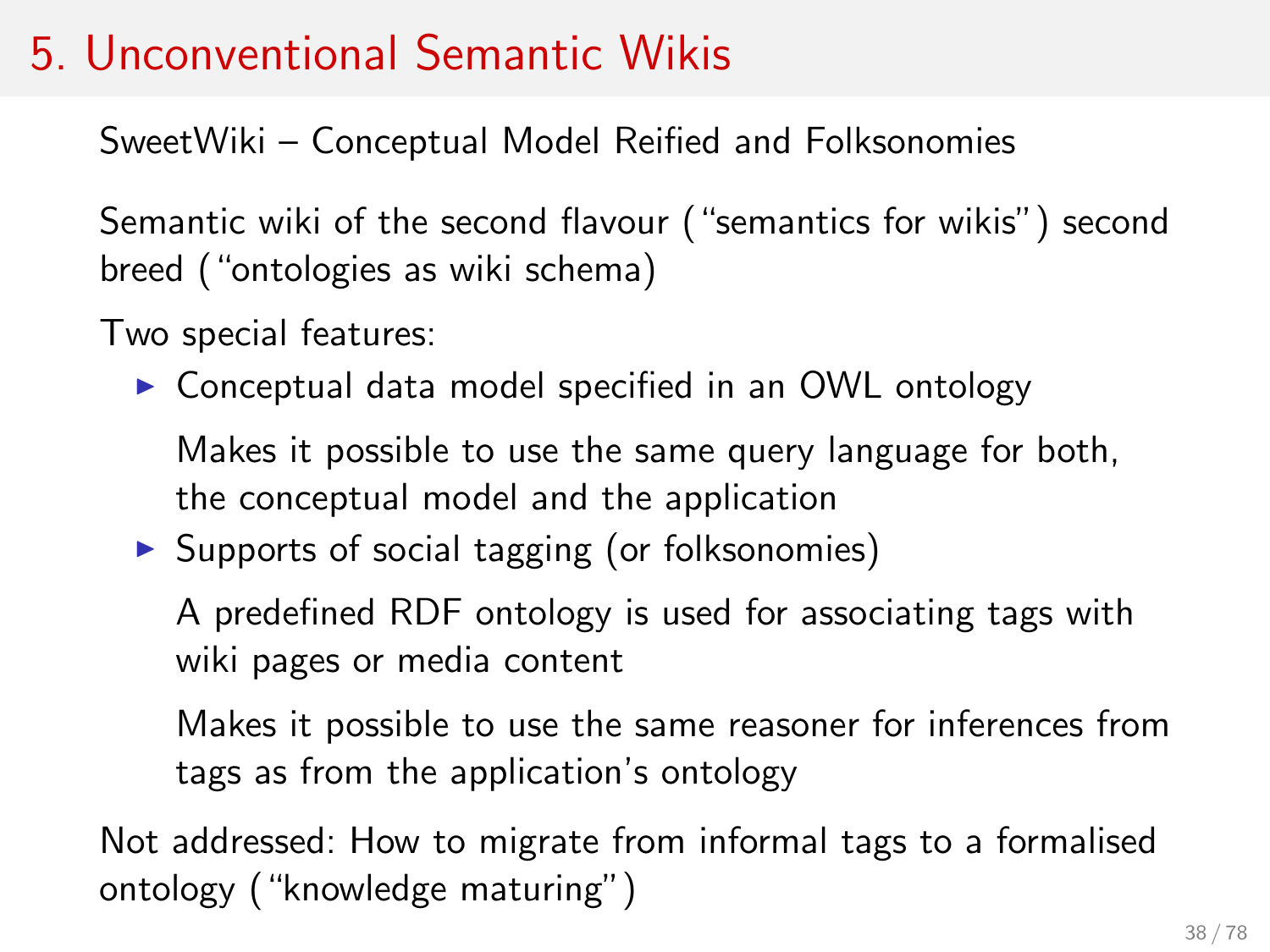SWiki – Ontological Linking

Makes it possible to specify concepts and semantic relationships between concepts and to automatically relate with links concepts in different wiki pages that are semantically related

called "ontological linking" and described as follows:

links should be inserted into documents based on source anchor text specified in an ontology.

Reverses the approach of other semantic wikis: Instead of deriving semantic relationships from links, SWiki derives links from semantic relationships

SWiki's "ontological linking" is close to the notion of link base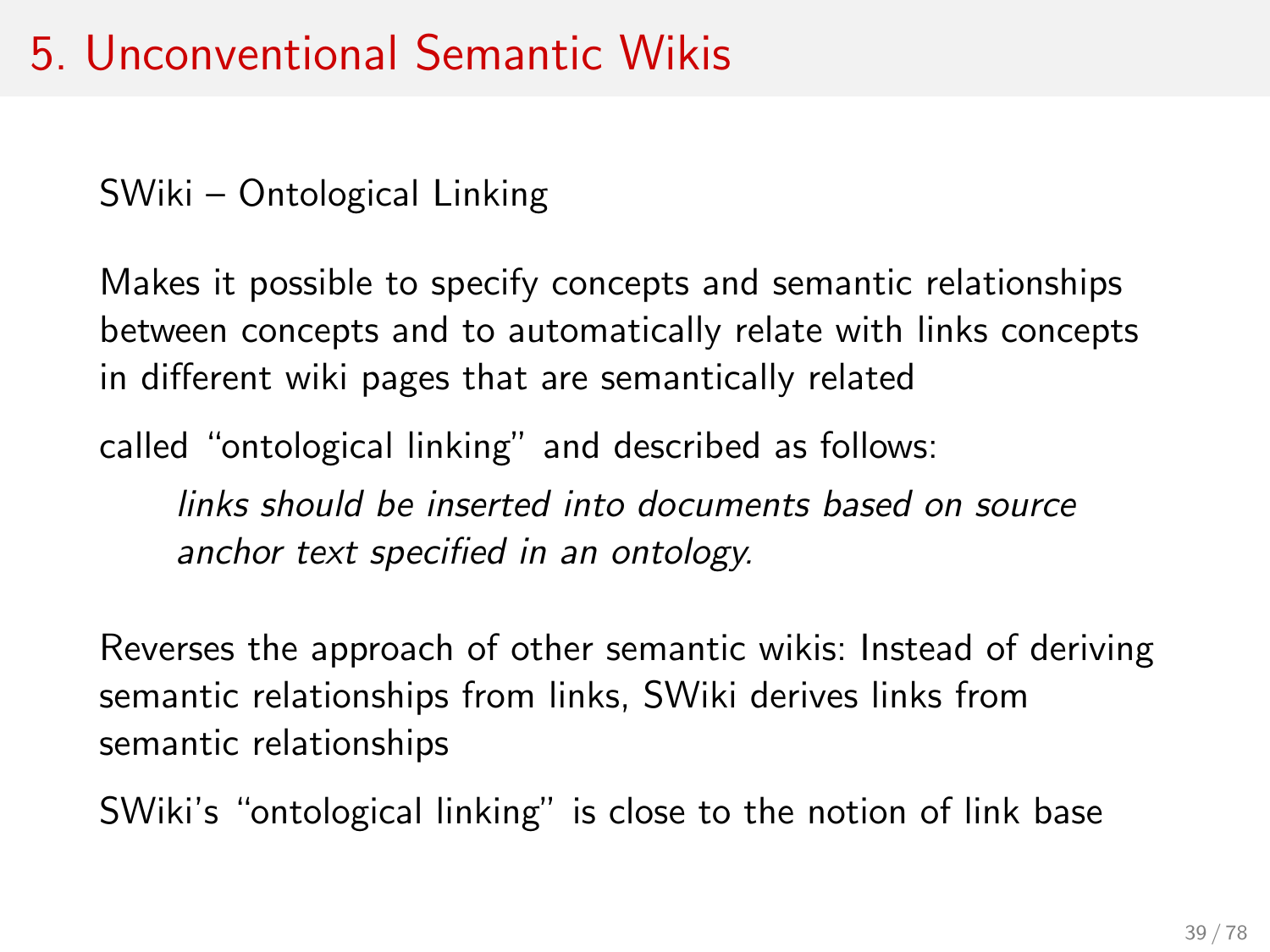Swooki – Peer-to-Peer for Mass Collaboration

peer-to-peer semantic wiki designed as a realisation of Semantic MediaWiki using Wooki, a peer-to-peer wiki system aiming at mass collaboration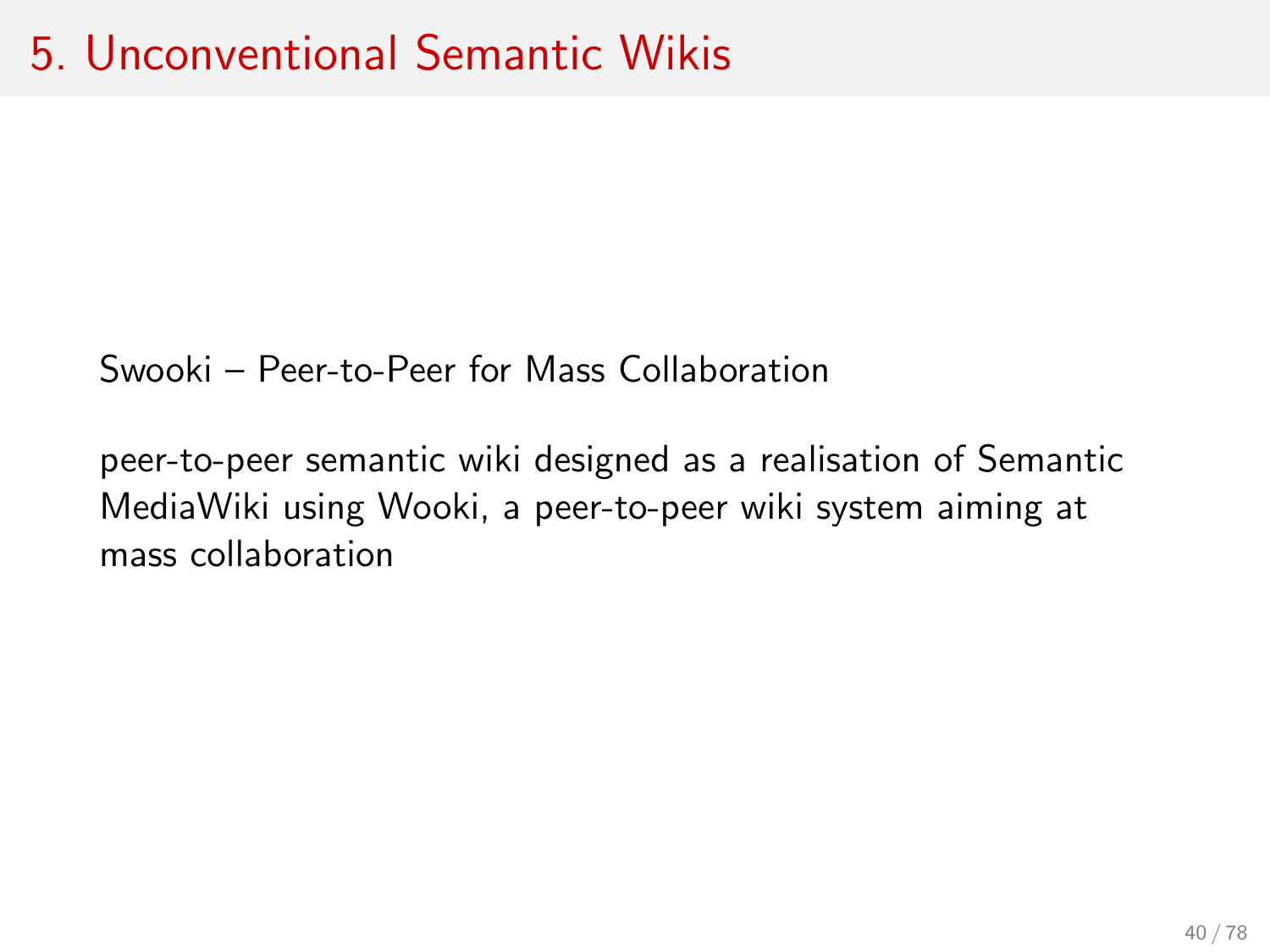TaOPis Wiki – F-Logic

Semantic wiki of the first breed ("semantics through typed links")and first flavour ("in-text typed links")

Using TaOPis one can develop an F-Logic ontology

TaOPis Wiki provides an object-oriented wikitology

The developers of TaOPis Wiki seem to suggest that the objectoriented model of TaOPis Wiki makes informal tags "self-organize" into a formal ontology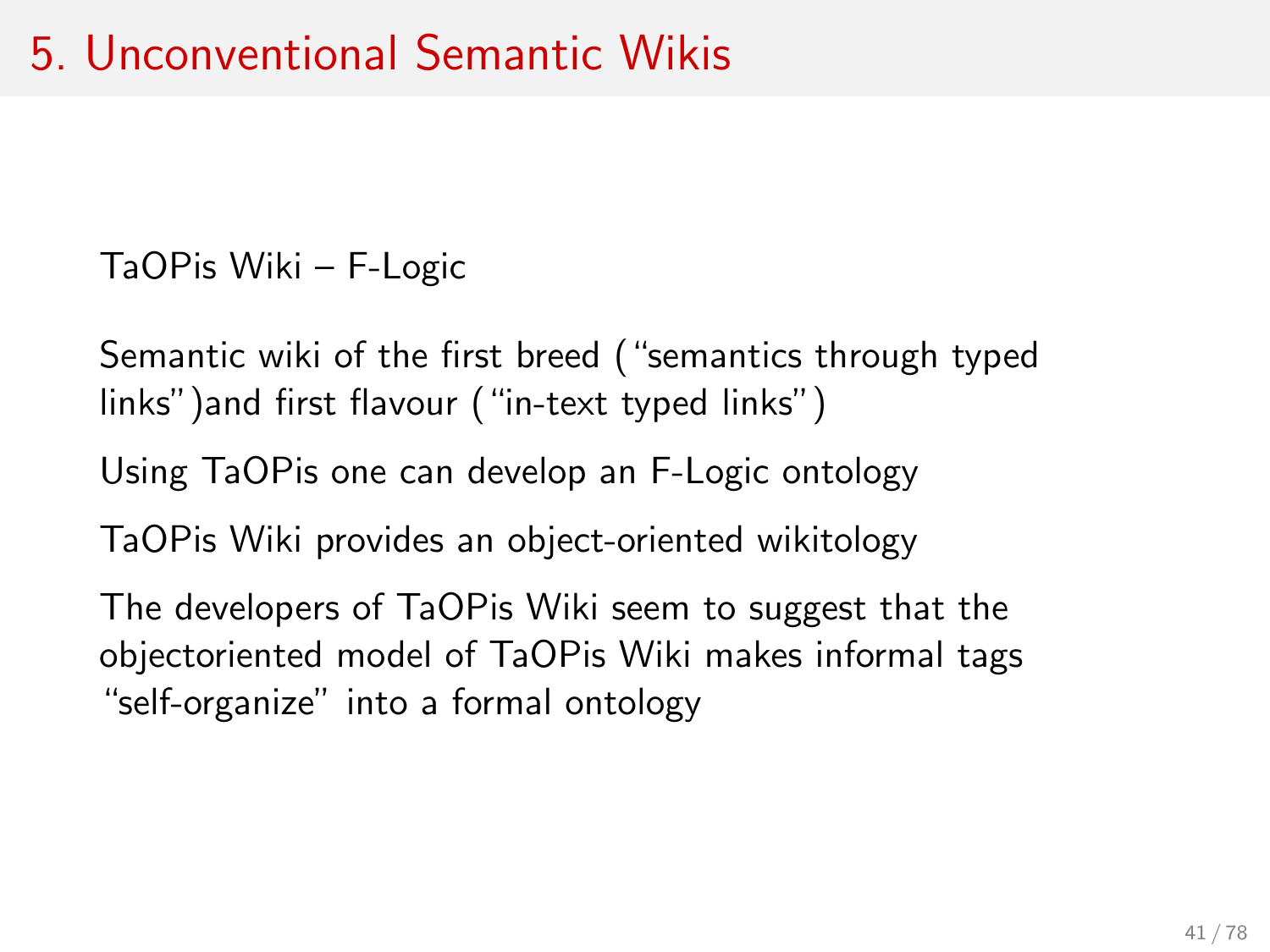Thinkbase – Visual Browser

Thinkbase is a visual browser for Freebase with two panes:

- $\triangleright$  A first pane displaying a portion of the semantic graph centred at a concept and consisting of the concepts directly related to that concept
- $\triangleright$  a second pane displaying a text for that concept

This visualisation in the first pane can be extended by repeatedly expanding the portion of the graph displayed and by collapsing some of the nodes (representing concepts)

Thinkbase has an edit mode which succinctly described as follows:

Our research prototype also provides some functionality to edit the content of Freebase through the visual representation (e.g. add new relationships).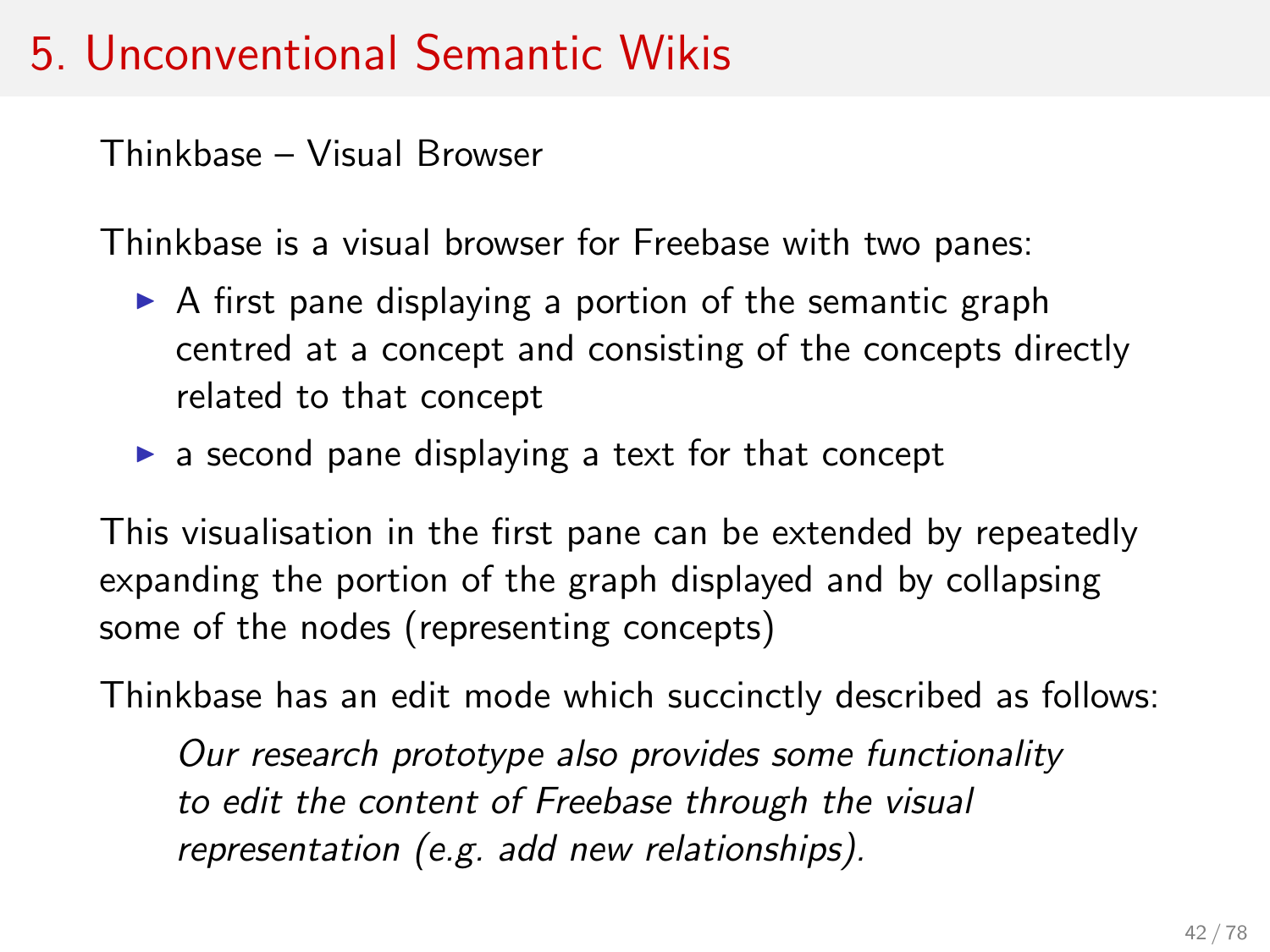Topincs Wiki – Topic Maps Ontology Edition

Topincs Wiki is of the second breed ("ontologies as wiki schema") and and first flavour ("wikis for semantics")

Wiki for the collaborative editing of topic maps a knowledge representation formalism similar to RDF

The core concepts of Topic Maps are topics, n-ary associations between topics, and occurrences of topics, while the core concepts of RDF are resources and binary relationships

Topincs wiki has not been designed for text entries, even though textual data can be added in a Topincs Wiki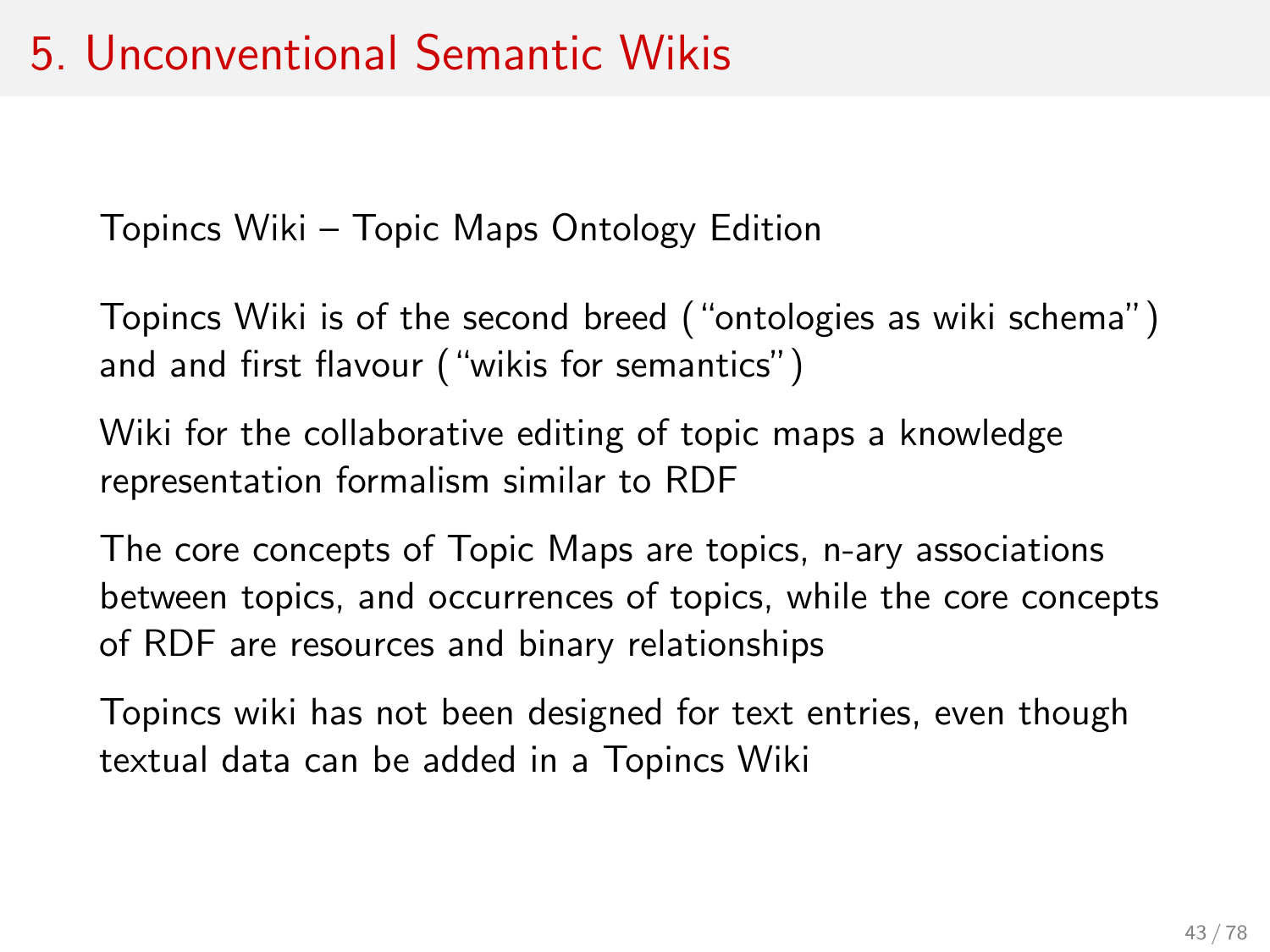wikiCalc – Spreadsheets

Wiki system for text and spreadsheets

The formulas included in a spreadsheet can be seen as – executable – meta-data

wikiCalc supports text, spreadsheets, and hypertext links, and offers a rich layout

wikiCalc offers two edit modes:

- $\triangleright$  a WYSWYG edit mode
- $\blacktriangleright$  a markup edit modes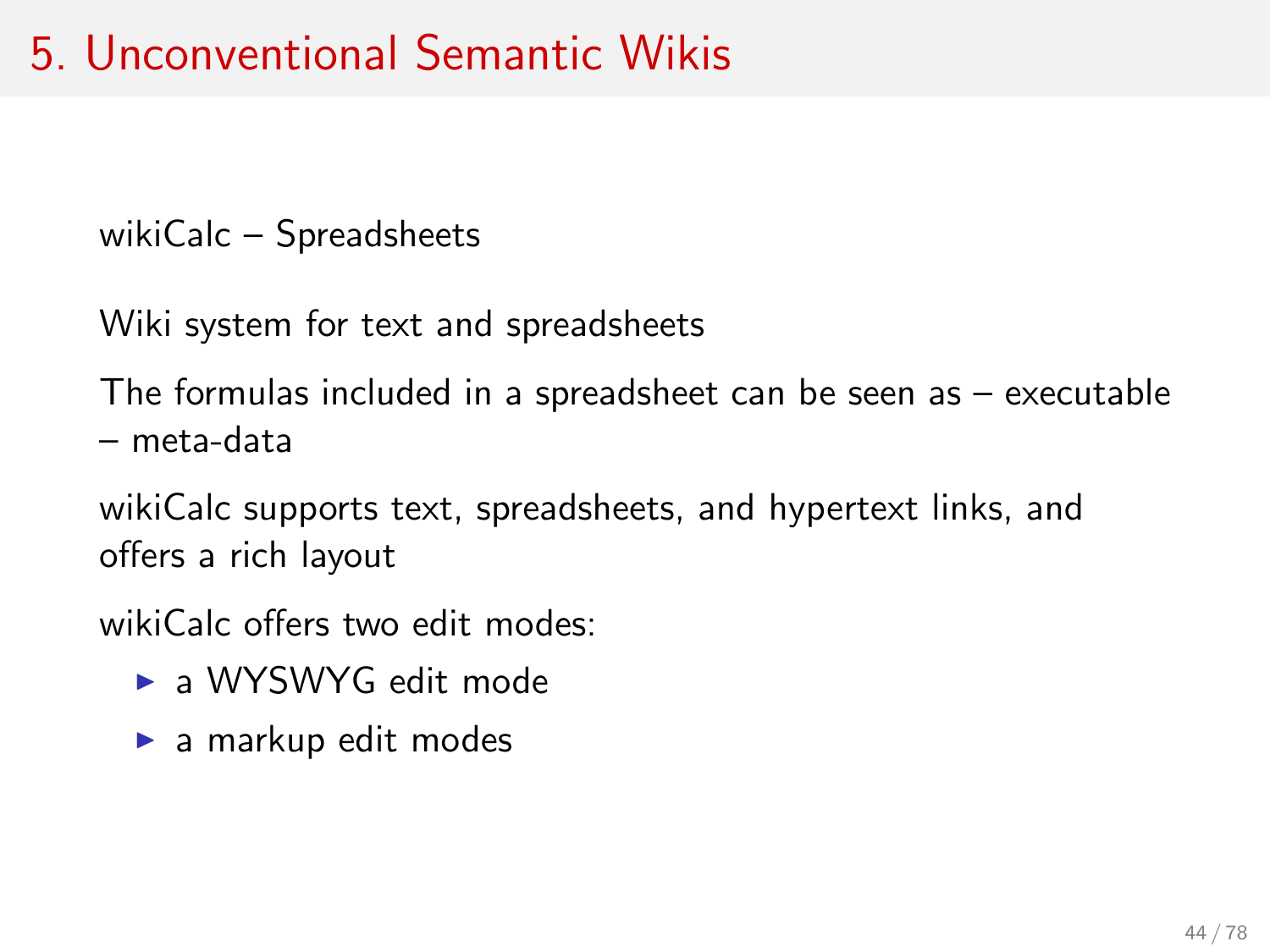- $-2005$ 
	- $\bullet$  Freebase, Inconsistency-Tolerance
	- SWiki, Ontological Linking
- $-2006$ 
	- GraphingWiki, Protocol Dependencies
	- OntoWiki, Ontology Editing, Maps and Calendars
	- OpenRecord, Tables
	- SweetWiki, Reified Conceptual Model and Folksonomies
	- Topincs Wiki, Topic Maps Ontology Editing
	- Yilvi, Spreadsheets
- $-2008$ 
	- ACEWiki, Controlled English
	- BoWiki, Consistency Check
	- Swooki, Peer-to-Peer for Mass Collaboration
	- $\bullet$  TaOPIs, F-Logic
- $-2010$ 
	- KnowWE, Decision Support Systems
- $-2011$ :
	- ShyWiki, Spatial Hypertext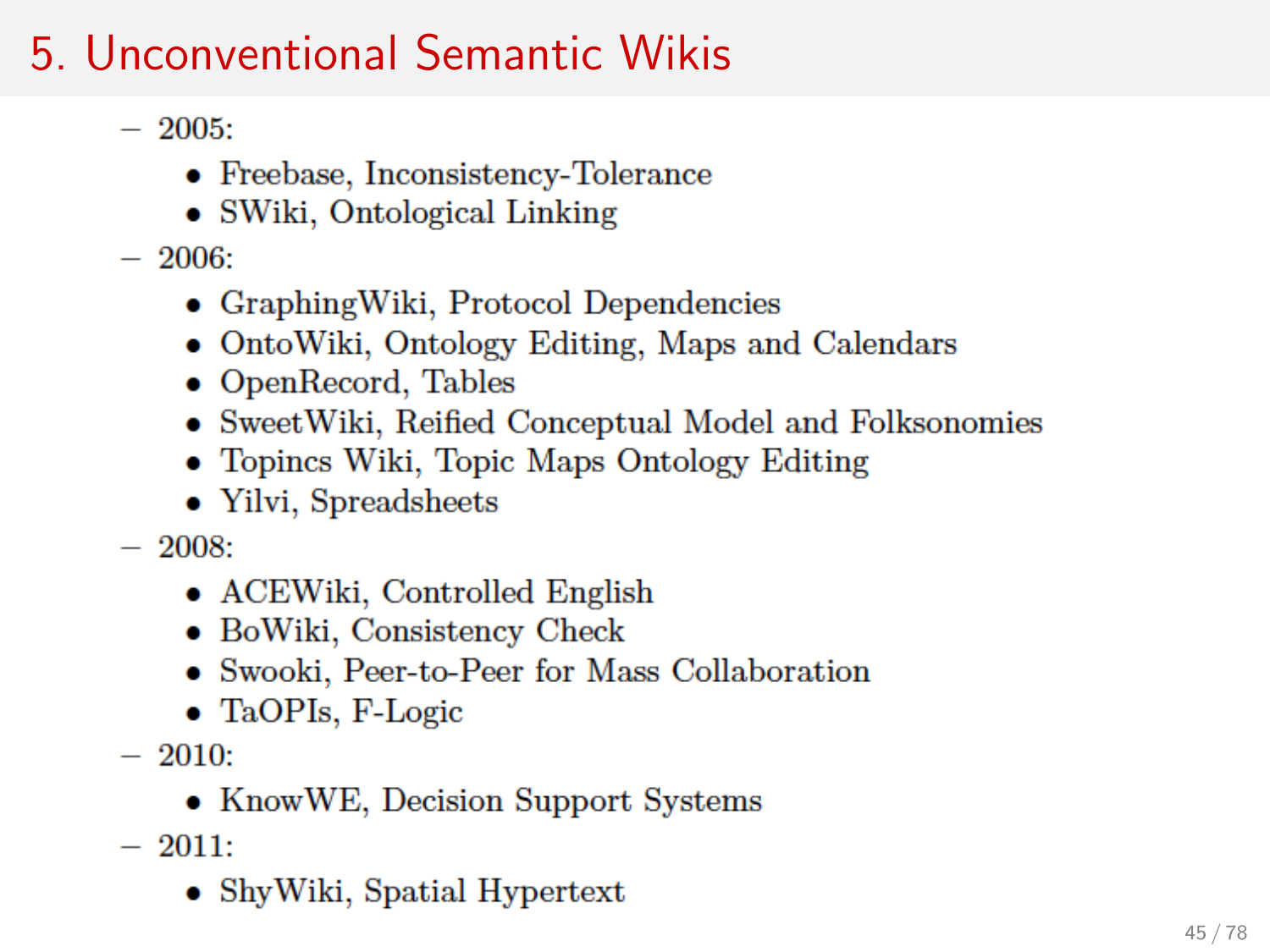# 6. Semantic Wiki Applications

Fully developped applications as well as sketched use cases

- $\blacktriangleright$  Knowledge Engineering
- $\blacktriangleright$  Encyclopaedias, Dictionaries, and Collections of Documents
- ▶ Content Management and Semantic Portals
- $\blacktriangleright$  Personal Information Management
- $\blacktriangleright$  Learning and Communities of Practice
- $\blacktriangleright$  Industrial Process Design
- $\blacktriangleright$  eGovernment
- $\blacktriangleright$  Corporate Intranet
- $\blacktriangleright$  Team Coordination
- $\blacktriangleright$  Software Development
- $\blacktriangleright$  Building Decision-Support Systems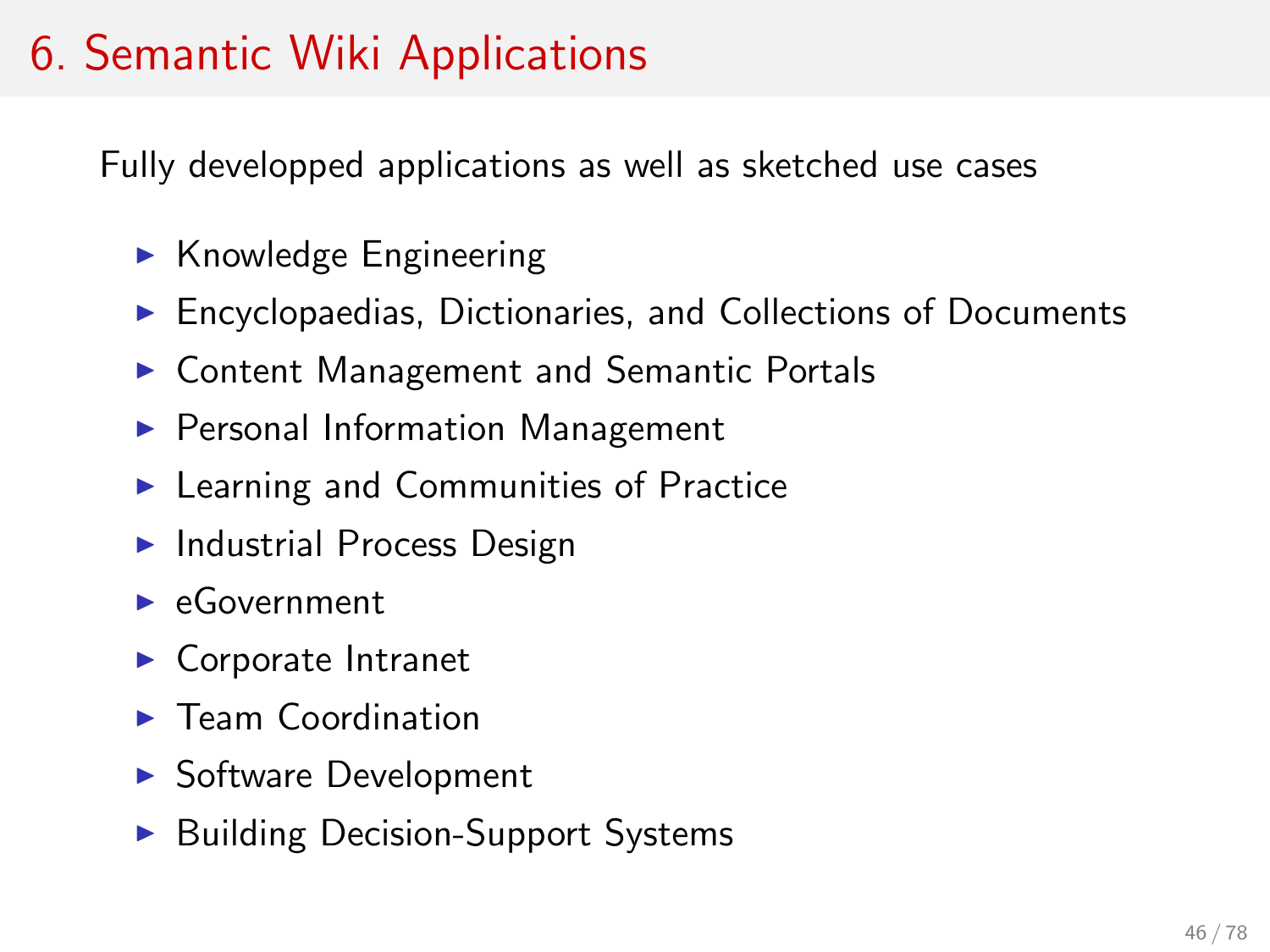Knowledge Engineering

Primary application area for semantic wikis

In-depth comparison of knowledge engineering with traditional approaches and with semantic wikis still missing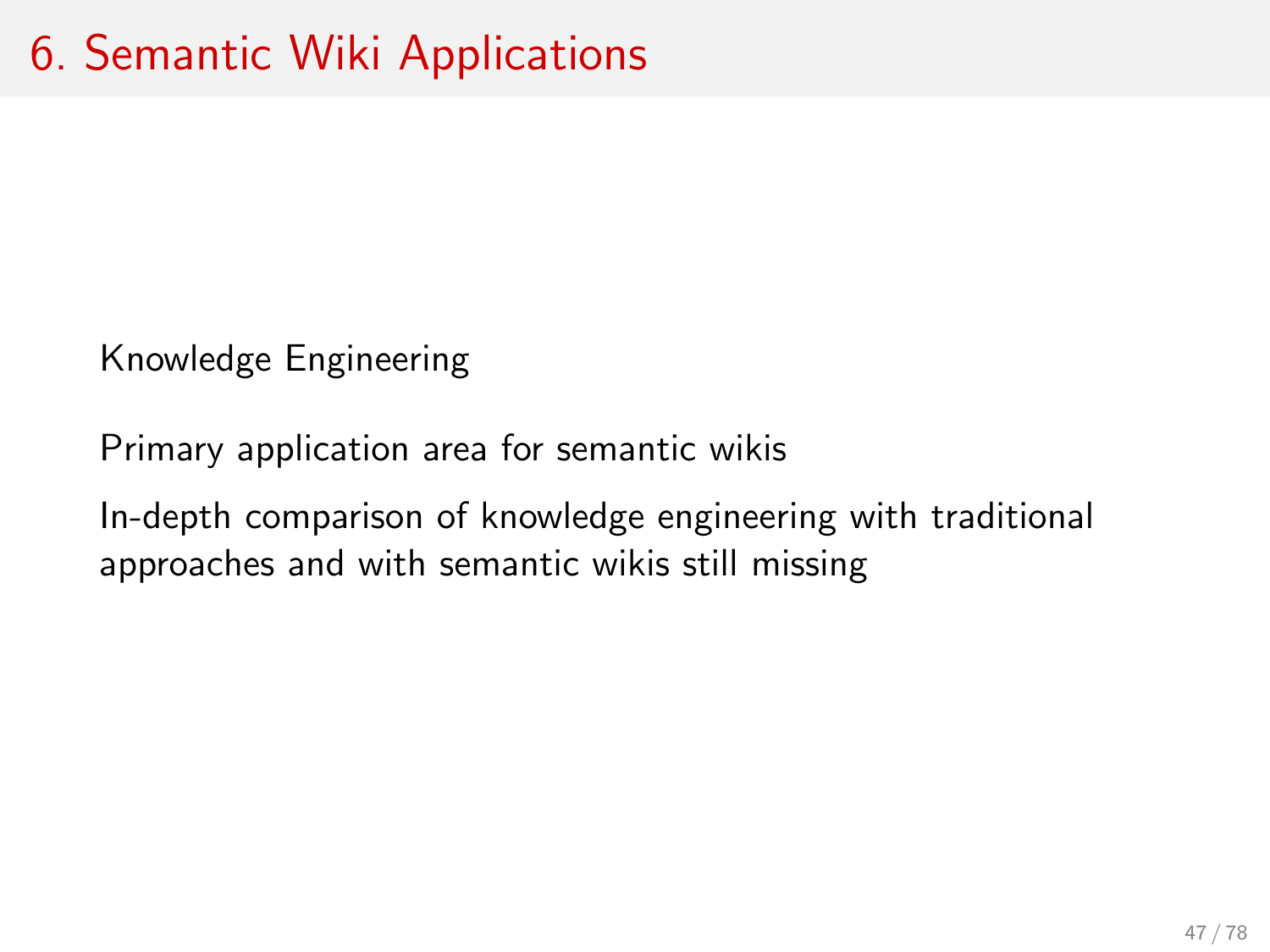# 6. Semantic Wiki Applications

Encyclopaedias, Dictionaries, and Collections of Documents

Wikipedia

- $\blacktriangleright$  made wikis popular
- $\blacktriangleright$  motivated semantic wikis

Applications investigated so far:

- $\triangleright$  A Japanese biology dictionary
- $\triangleright$  A bibliographical lexicon
- $\triangleright$  Cooking recipes (WikiTaaable with Semantic MediaWiki)
- $\blacktriangleright$  Software licenses
- $\blacktriangleright$  Information on a conference (First Semantic Wiki Workshop of 2006)
- $\triangleright$  "Mathematical knowledge management" (SWIM)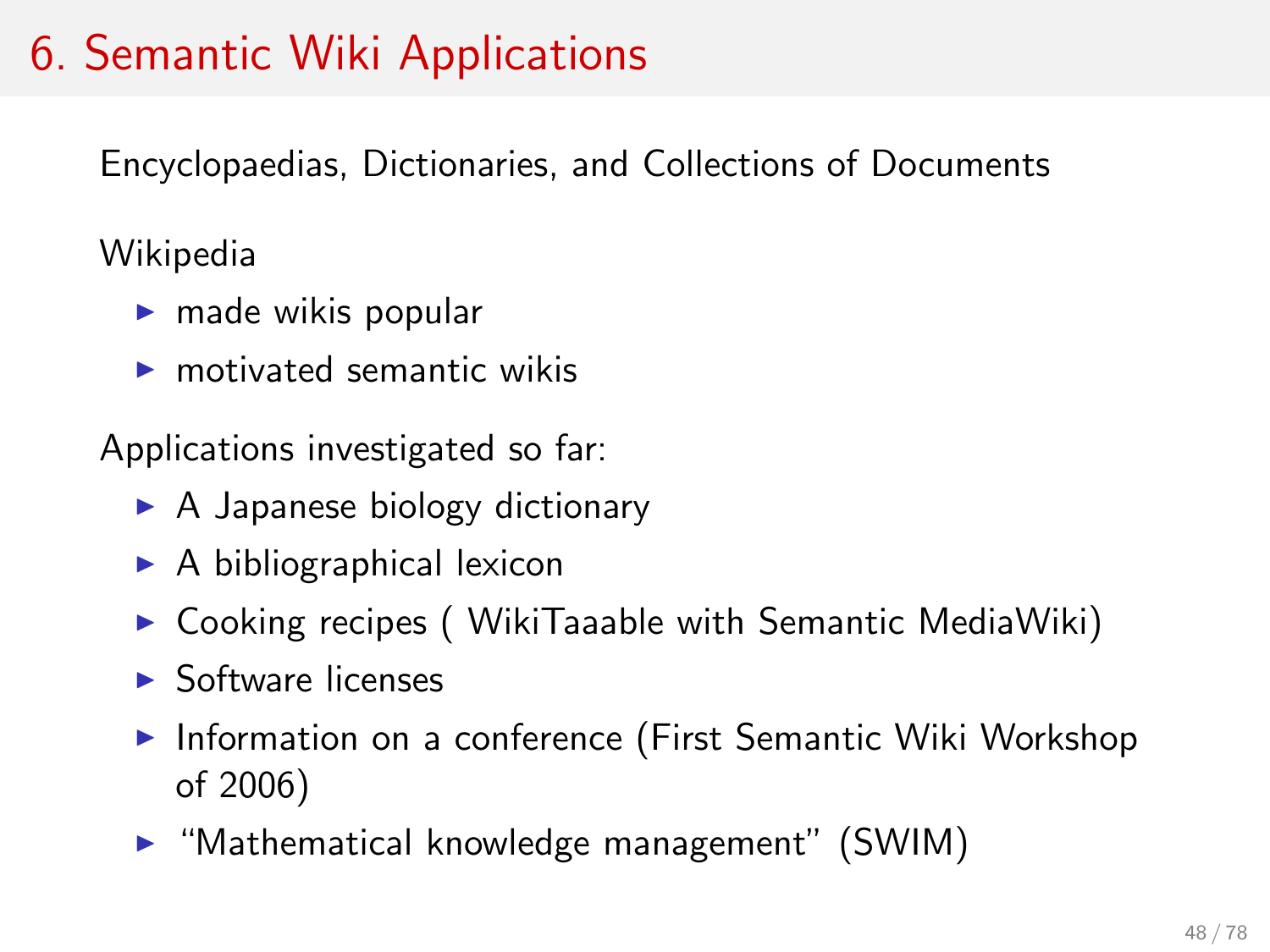Content Management and Semantic Portals

- $\triangleright$  Classical content management for collaborative edition and publication
- $\triangleright$  Semantic portal the content of which is described by an ontology

Example: AIFB web site powered by Semantic MediaWiki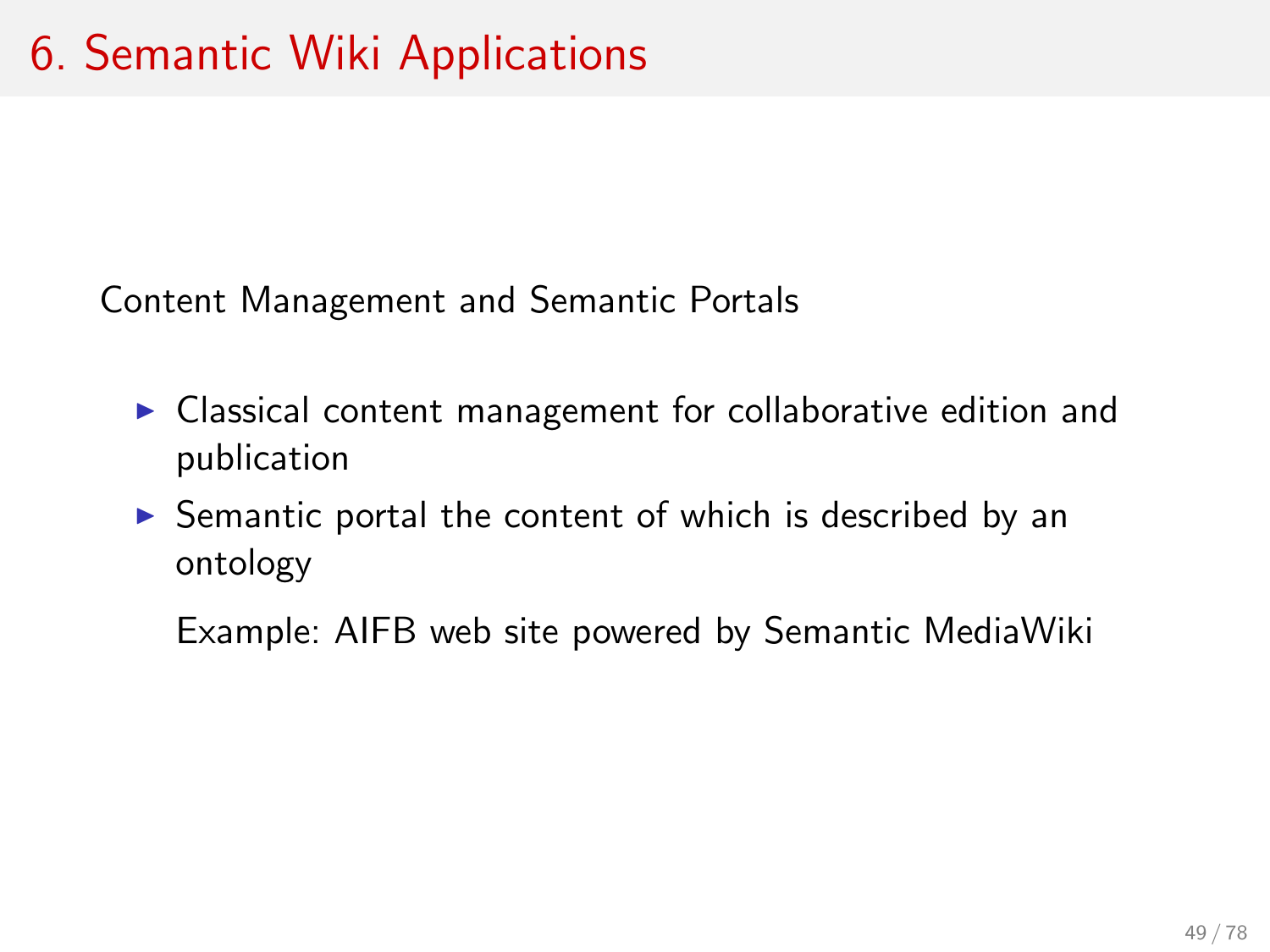# 6. Semantic Wiki Applications

Personal Information Management

Might seem strange an application for semantic wikis since no collaboration

Personal information management systems are often targeted at small groups

Personal information management systems (Chandler, Haystack, WikiPad, VoodooPad) are similar to semantic wikis:

- $\triangleright$  Data annotated with meta-data
- $\blacktriangleright$  links
- $\triangleright$  semantic properties for bringing together various kinds of contents like
	- $\blacktriangleright$  mail
	- $\blacktriangleright$  instant messages
	- $\blacktriangleright$  address books
	- $\triangleright$  notes-to-self

Personal information management benefits from instant updating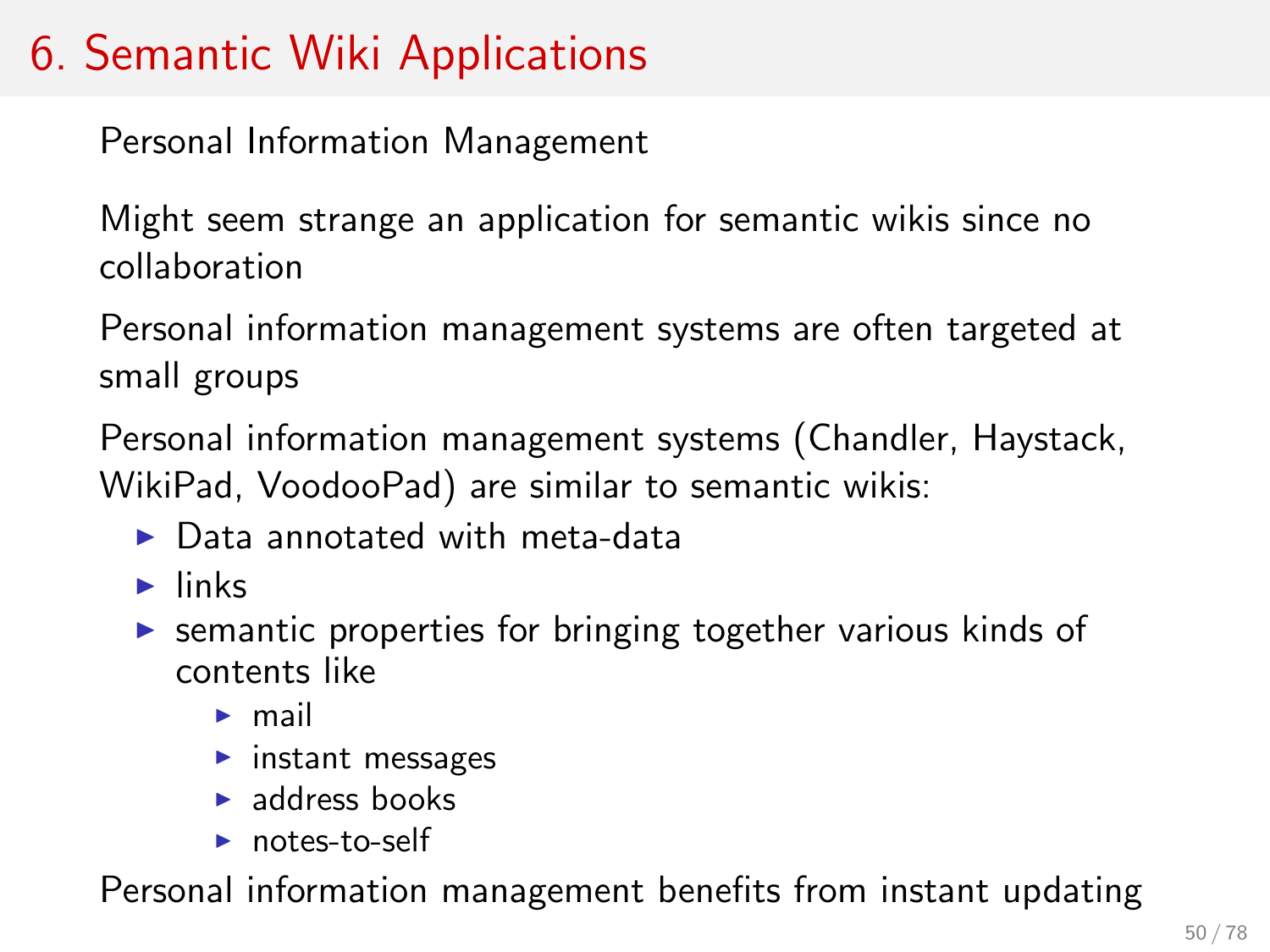Learning and Communities of Practice

Ther uses of wikis for learning and by communities of practice are similar

Community of practice:

- $\triangleright$  community of persons
- $\blacktriangleright$  a domain of knowledge
- $\triangleright$  shared activities (or practices)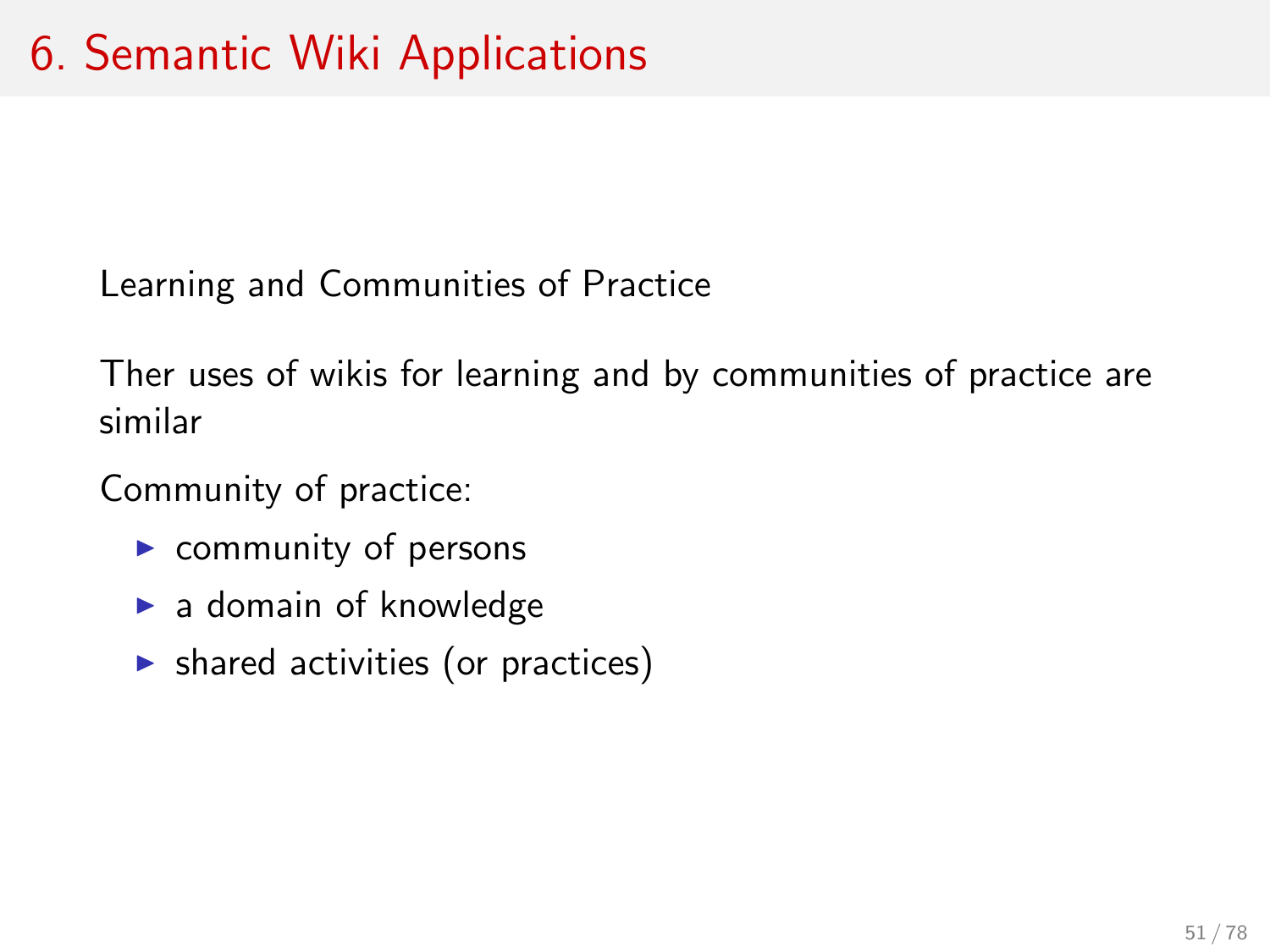Industrial Process Design

With the semantic wiki MewKISS

Requires temporal knowledge for specifying algorithms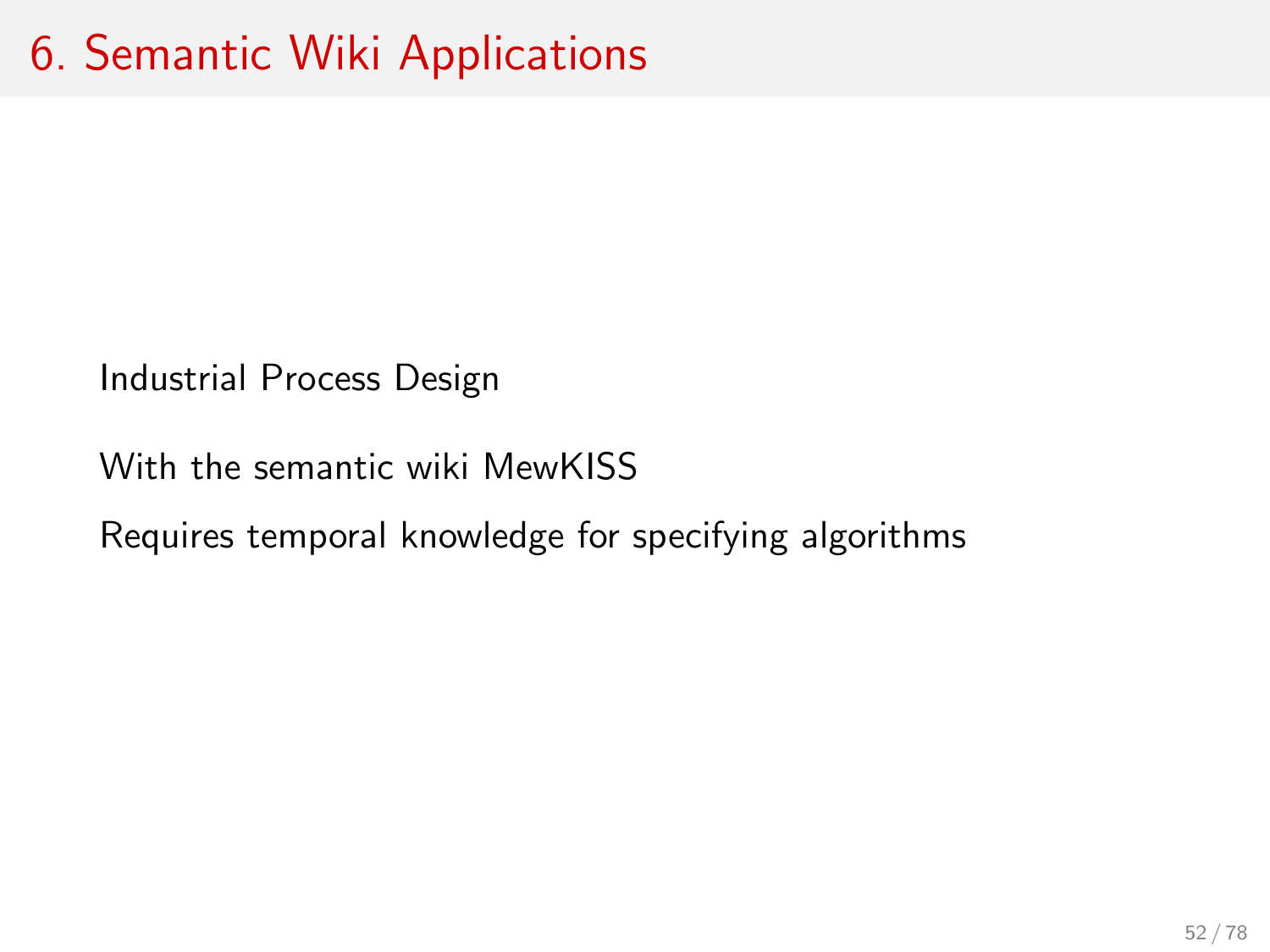eGovernment

Key issue in eGoverment: collect and aggregate data from different administrations

The variety of data, administrations and needs makes ontologies promising

Access model desirable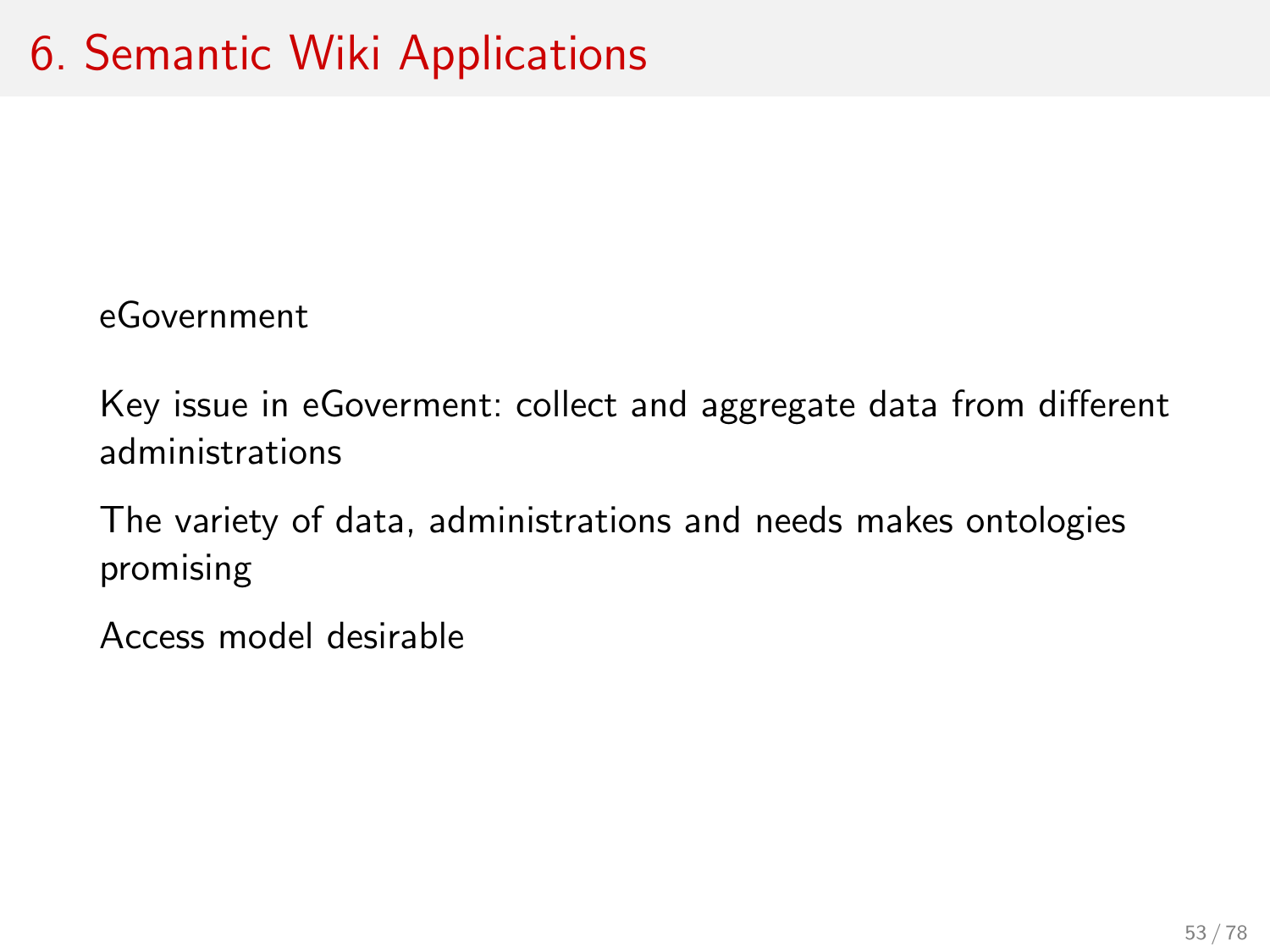Corporate Intranet

Kaukolu used as a communication platform on a corporate intranet Siocial media are deployed in corporation aiming at boosting communication between personal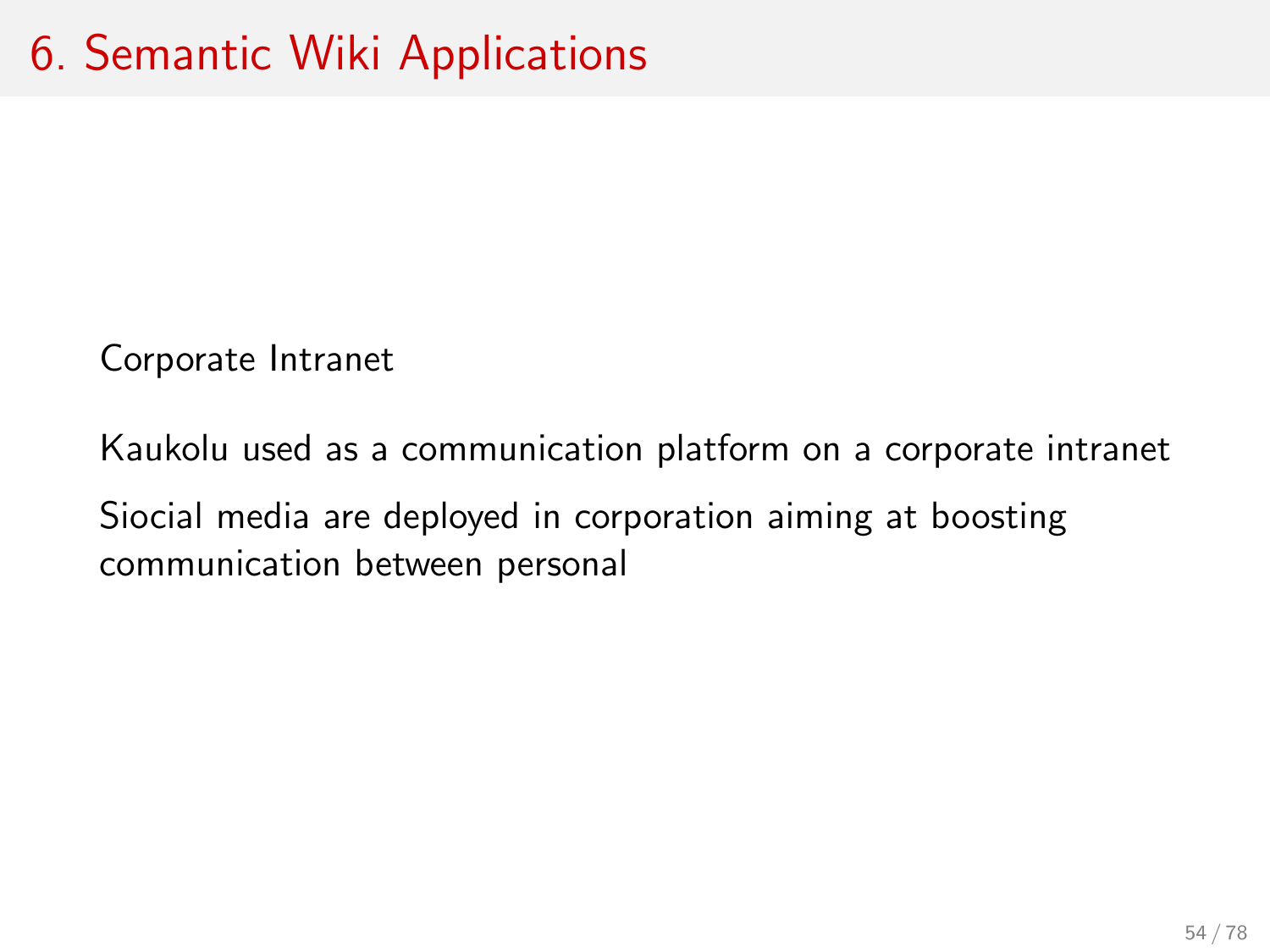# 6. Semantic Wiki Applications

#### Team Coordination

In the wiki, project members coordinate their activities, and describe their progress on their deliverables. This data can then be collected from the wiki and reused in other applications, e.g. to create monthly report figures, or even up-to-date status reports that are generated on request. As the semantic wiki reuses the companys metadata schema for documents and respects the associated constraints (e.g. no document must have more than one title and topics must stem from a predefined set of topics), the automatic integration into the corporate information infrastructure works smoothly.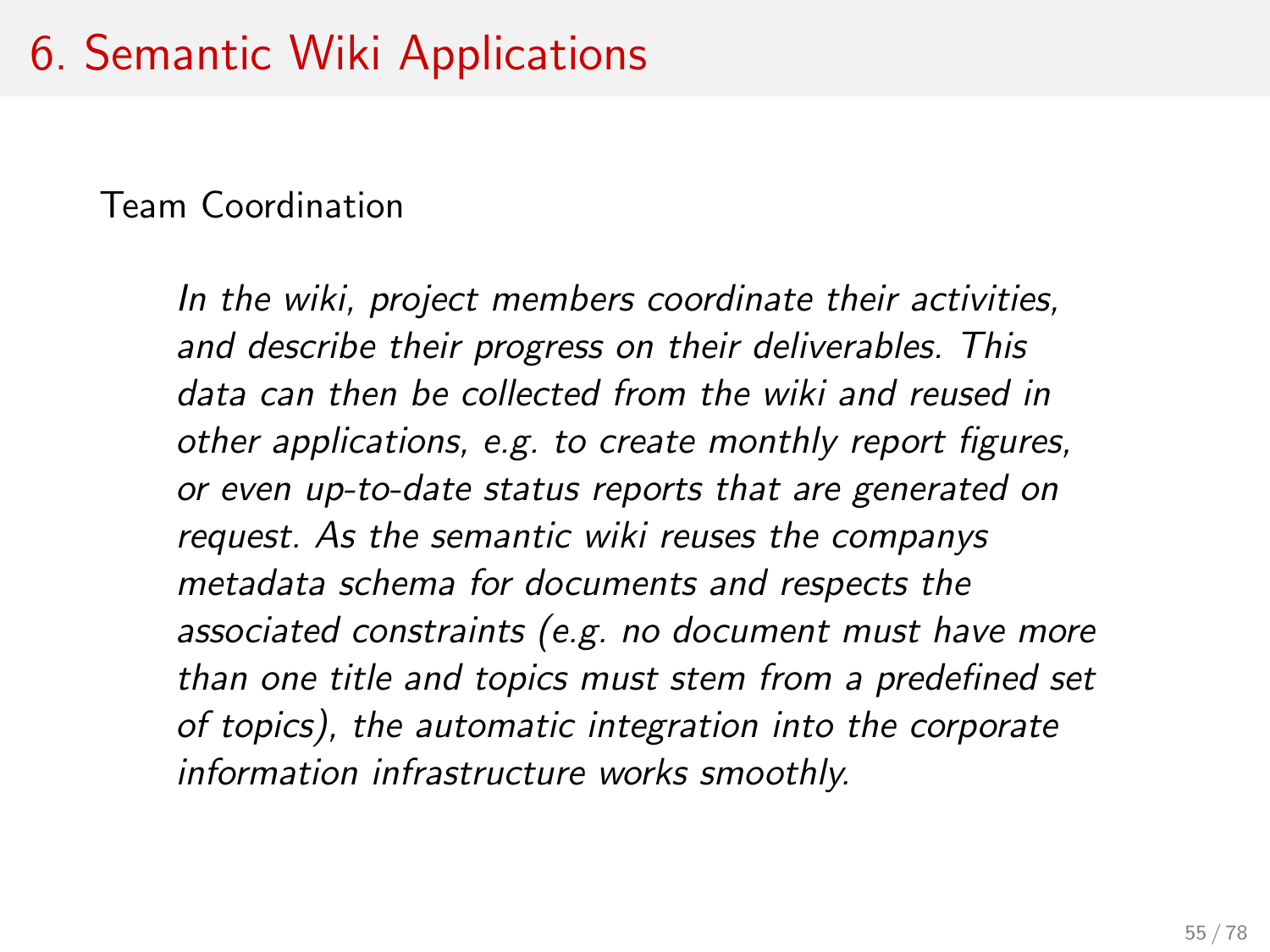Software Development

Many open-source projects are accompanied by a documentation wiki

Such a wiki can benefit in several ways from the use of semantics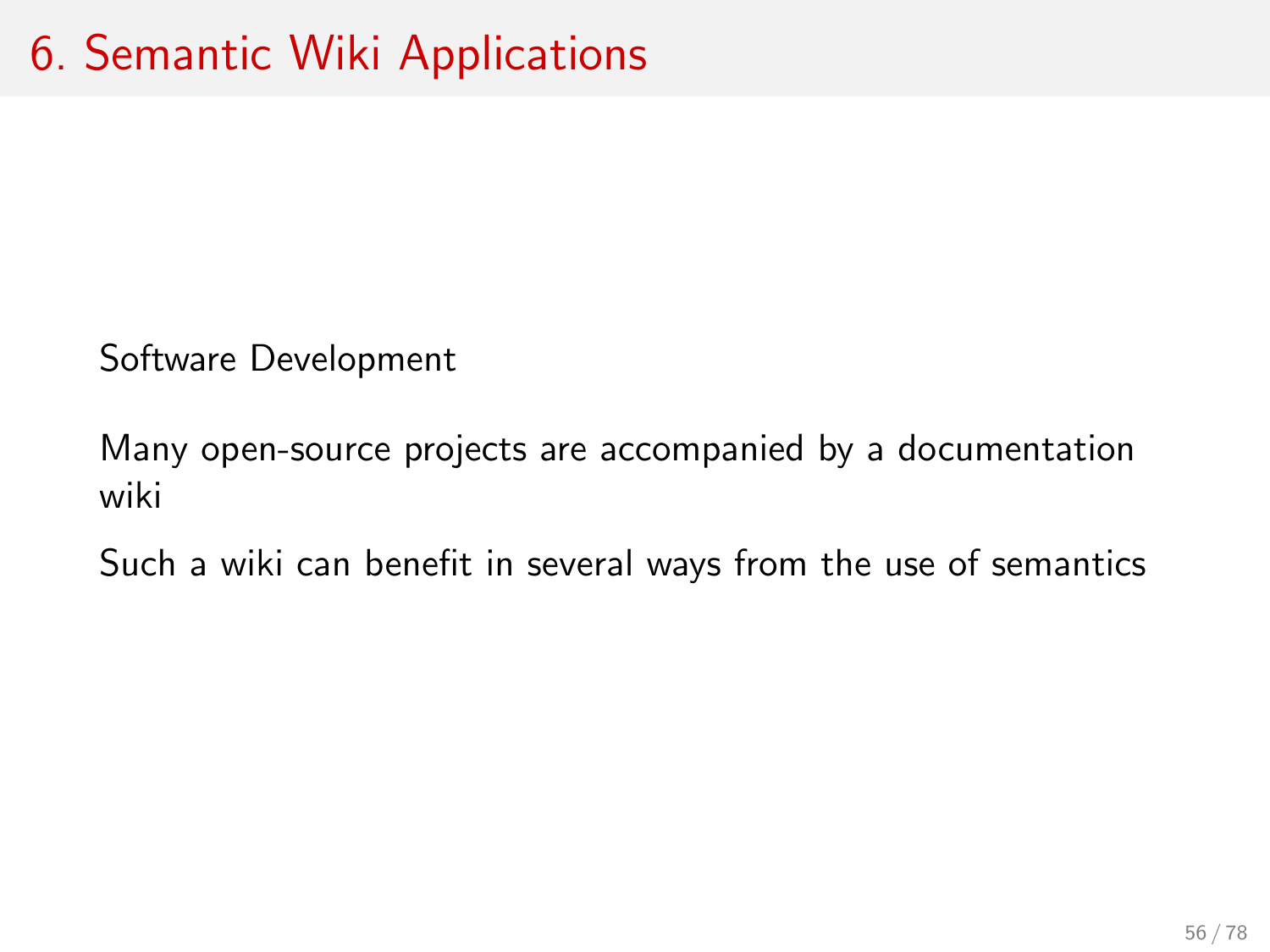Building Decision-Support Systems

KnowWE (mentioned above) provides support for

- $\blacktriangleright$  building and maintaining ontologies
- $\triangleright$  using them in building decision support systems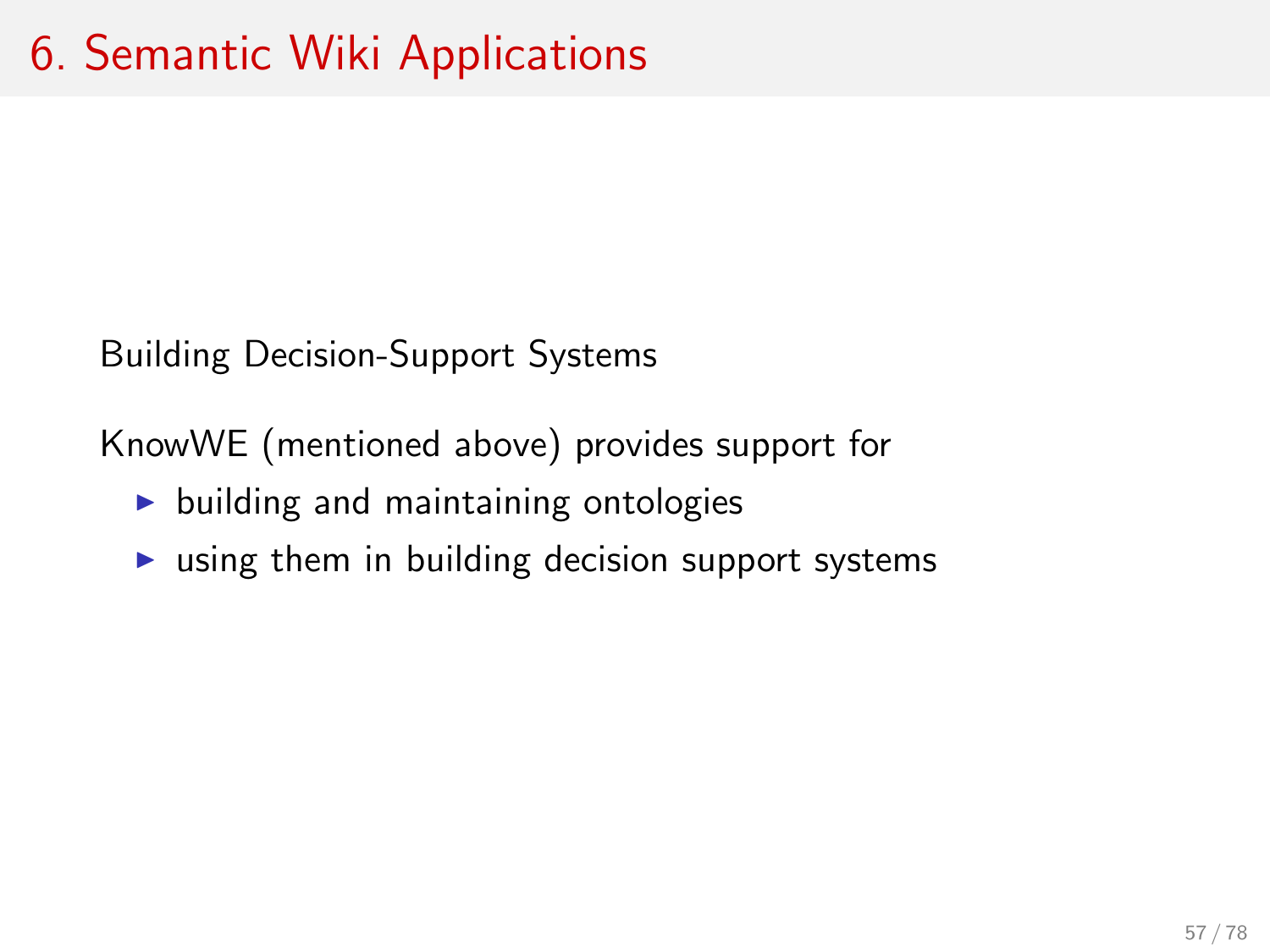# 7. Technologies Developed for Semantic Wikis

- $\triangleright$  Conceptual Models
- Ontology Convergence
- $\blacktriangleright$  Reasoning
- $\blacktriangleright$  Navigation, Querying and Search
- $\blacktriangleright$  Systems and Architectures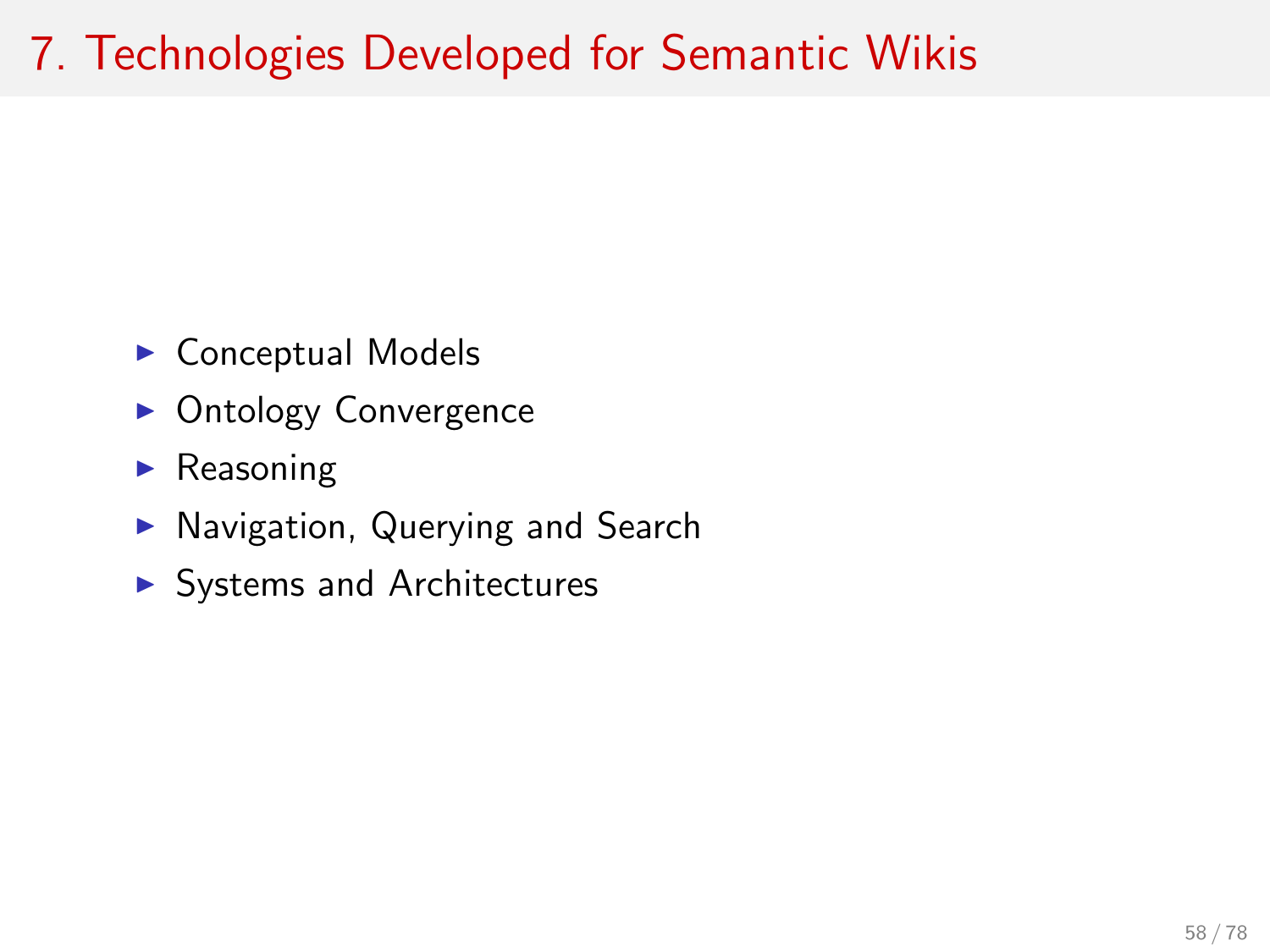# 7. Technologies Developed for Semantic Wikis

Conceptual Models

Conceptual models: How data and meta-data are seen by the wikis users

Issues addressed:

- $\blacktriangleright$  Page structure
- $\blacktriangleright$  Informal annotation/semantics
- $\triangleright$  Combining informal and formal semantics
- $\triangleright$  Representing wiki users in the wiki
- $\blacktriangleright$  Tracking inconsistencies
- $\blacktriangleright$  Inconsistency-tolerant reasoning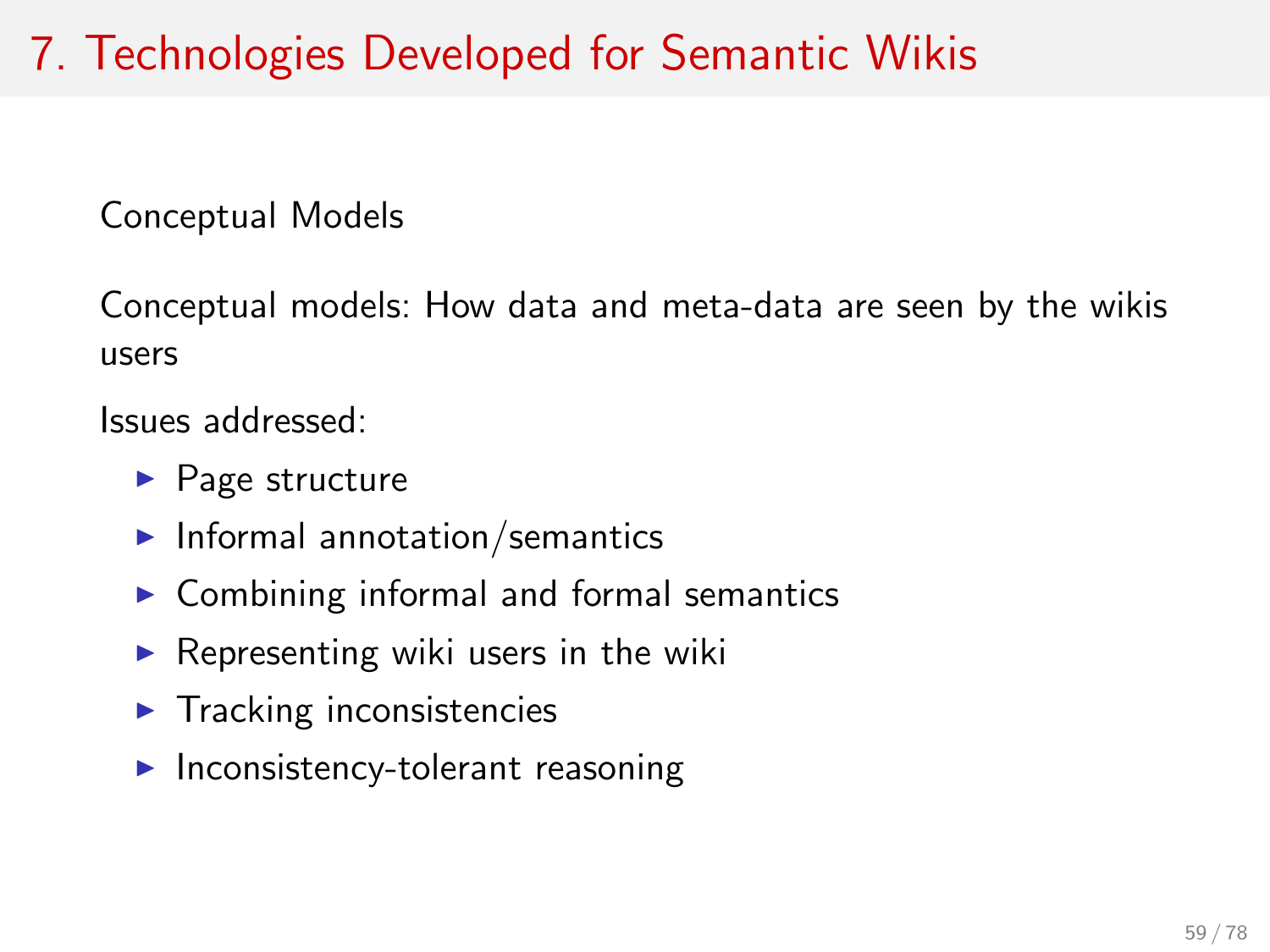Ontology Convergence

How the "types" of pages and links expressed as (subject-predicate-object) can evolve over time into an ontology:

We find that seeding a Wiki with typed pages and links has a strong effect on the quality of the emerging structure and that [ontology] convergence tools have the potential to replicate that effect with an unseeded Wiki.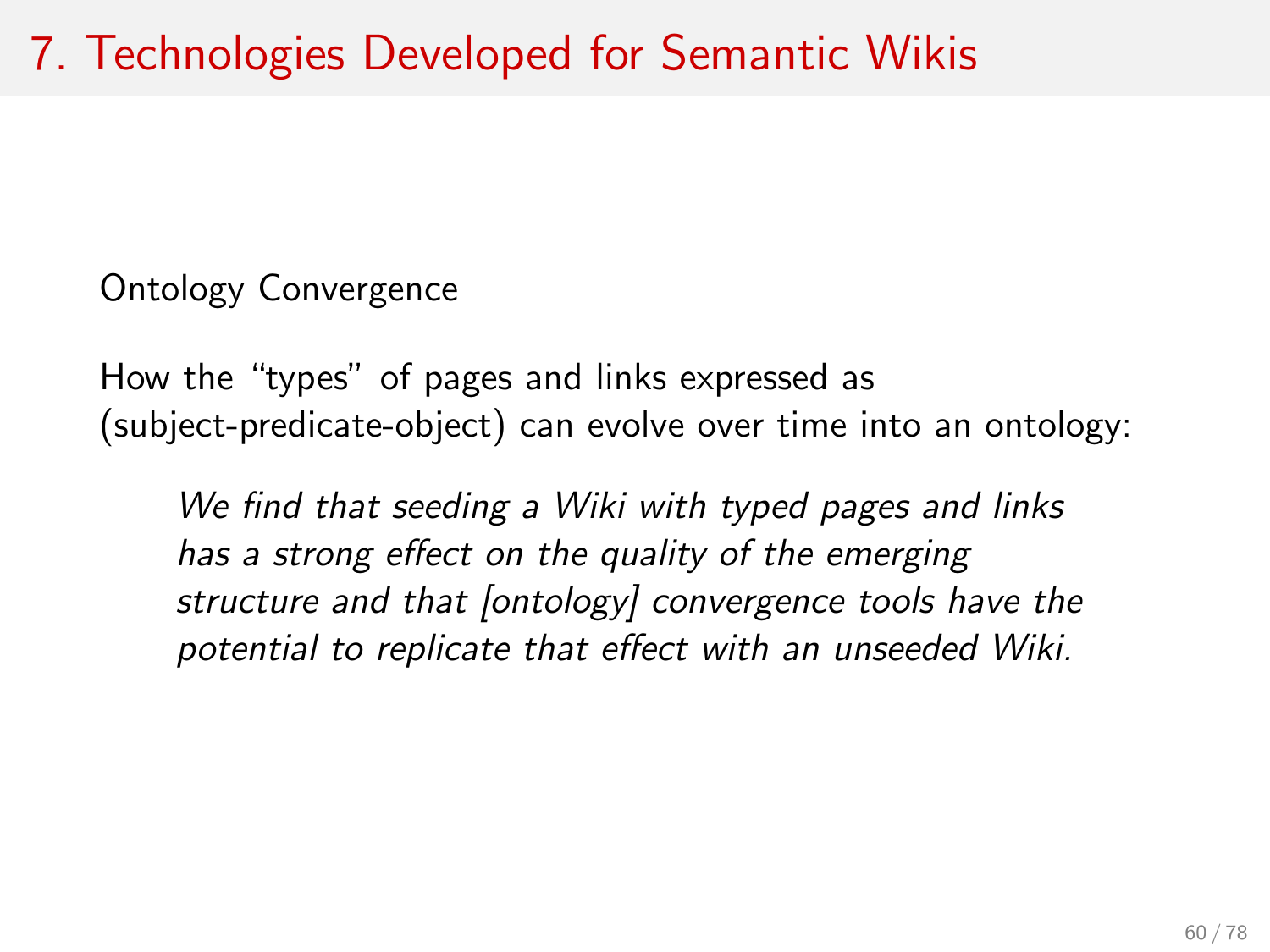Reasoning

View maintenance: Updating a view (data derived by answering a query) after the queried data have changed

Refers to formerly developed techniques:

- $\blacktriangleright$  reason maintenance (AI)
- belief revision  $(AI)$
- $\triangleright$  view updates (DB)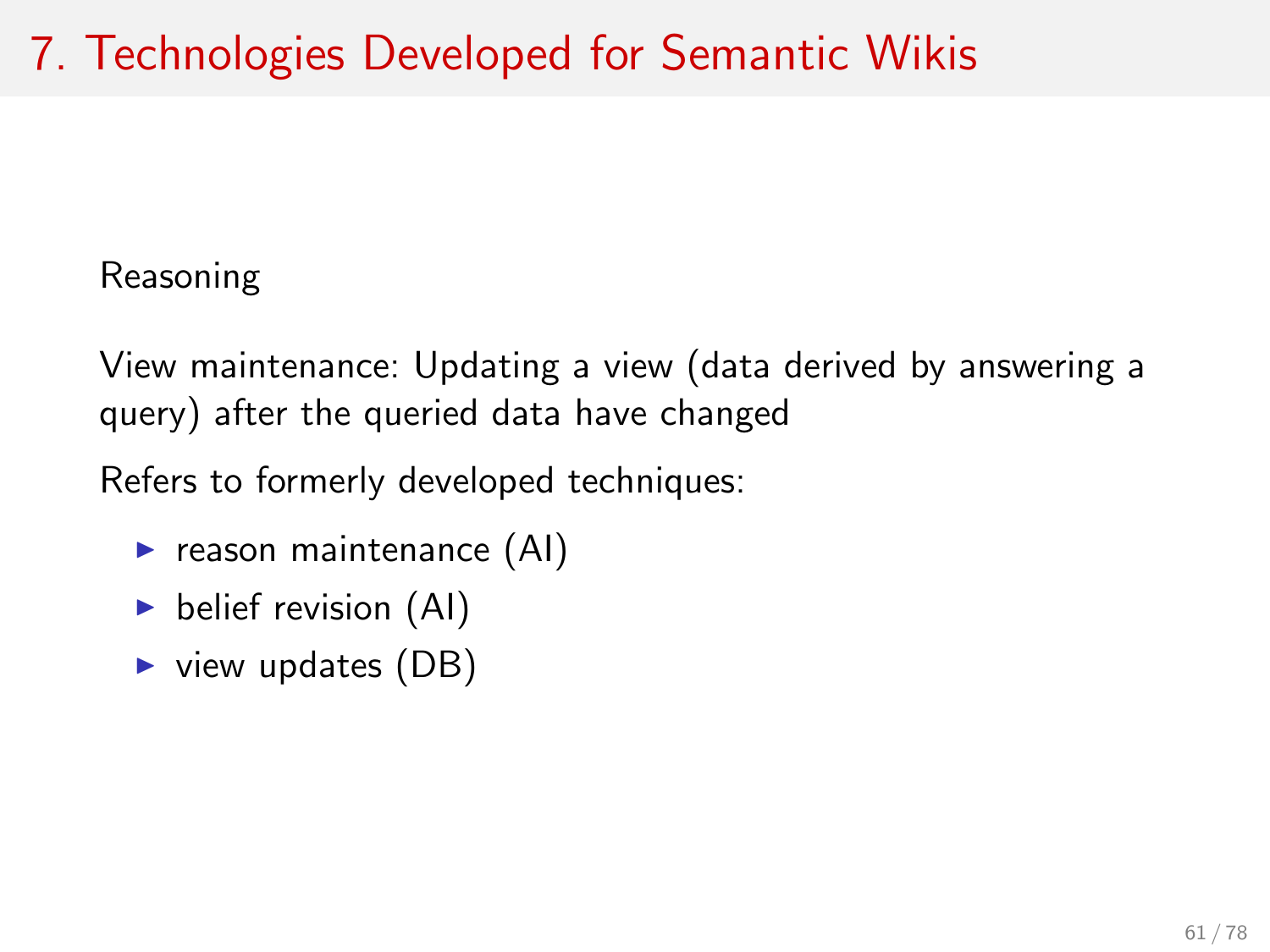## 7. Technologies Developed for Semantic Wikis

Navigation, Querying and Search

 $\blacktriangleright$  Facetted browsing – facts, or properties of the data, automatically derived Convenient facets: frequent, uniformly distributed, occur in a manageable number of pages

 $\triangleright$  Querying of text or RDF meta-data with SPARQL or specific query languages

- ▶ Reasoning: query language KAON of COW
- $\triangleright$  Rhizome: query language RxPath for easy RDF queries
- $\triangleright$  WikSAR: queries as series of predicate-object pairs
- $\triangleright$  Semantic Media-Wiki: (1) SMW-QL queries similar to mark-up and close-world assumption, (2) keywords over RDF
- $\triangleright$  KWQL of KiWi: from keyword search to web querying powered by the semantic ranking PEST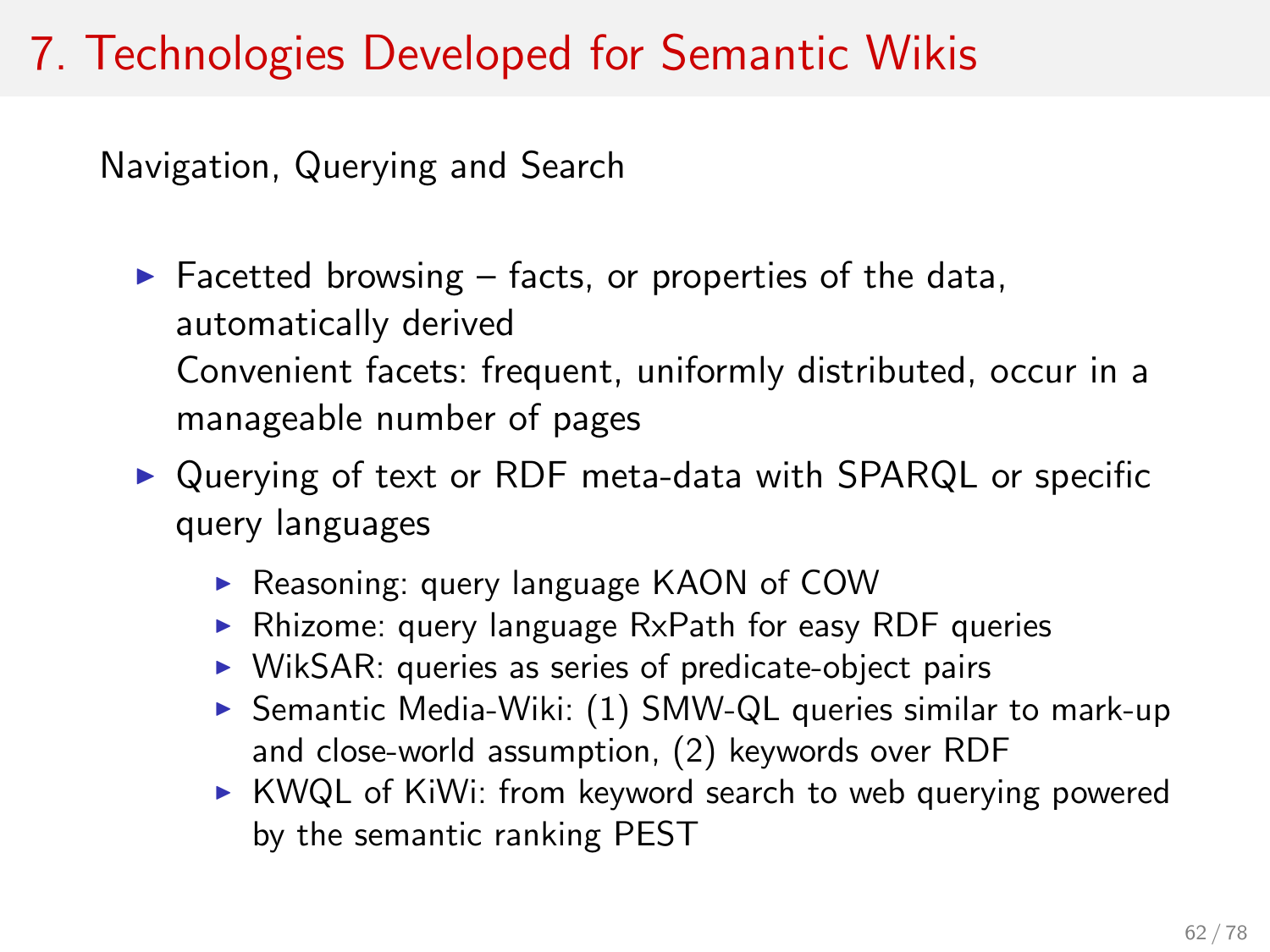## 7. Technologies Developed for Semantic Wikis

Systems and Architectures

- $\triangleright$  Specific triple store for semantic wikis with access right model
- $\triangleright$  Semantic wiki farm UfoWiki (using the triple store 3store)
- $\triangleright$  PIWiki (extension to DokuWiki): Software for realising semantic wiki systems Reasoning can be specified in Prolog, in RDF, or in OWL
- $\triangleright$  KiWi: an extensible and adaptable software for building different kinds of social semantic systems, amongst other semantic wiki systems Façading mechanism providing different Java views on data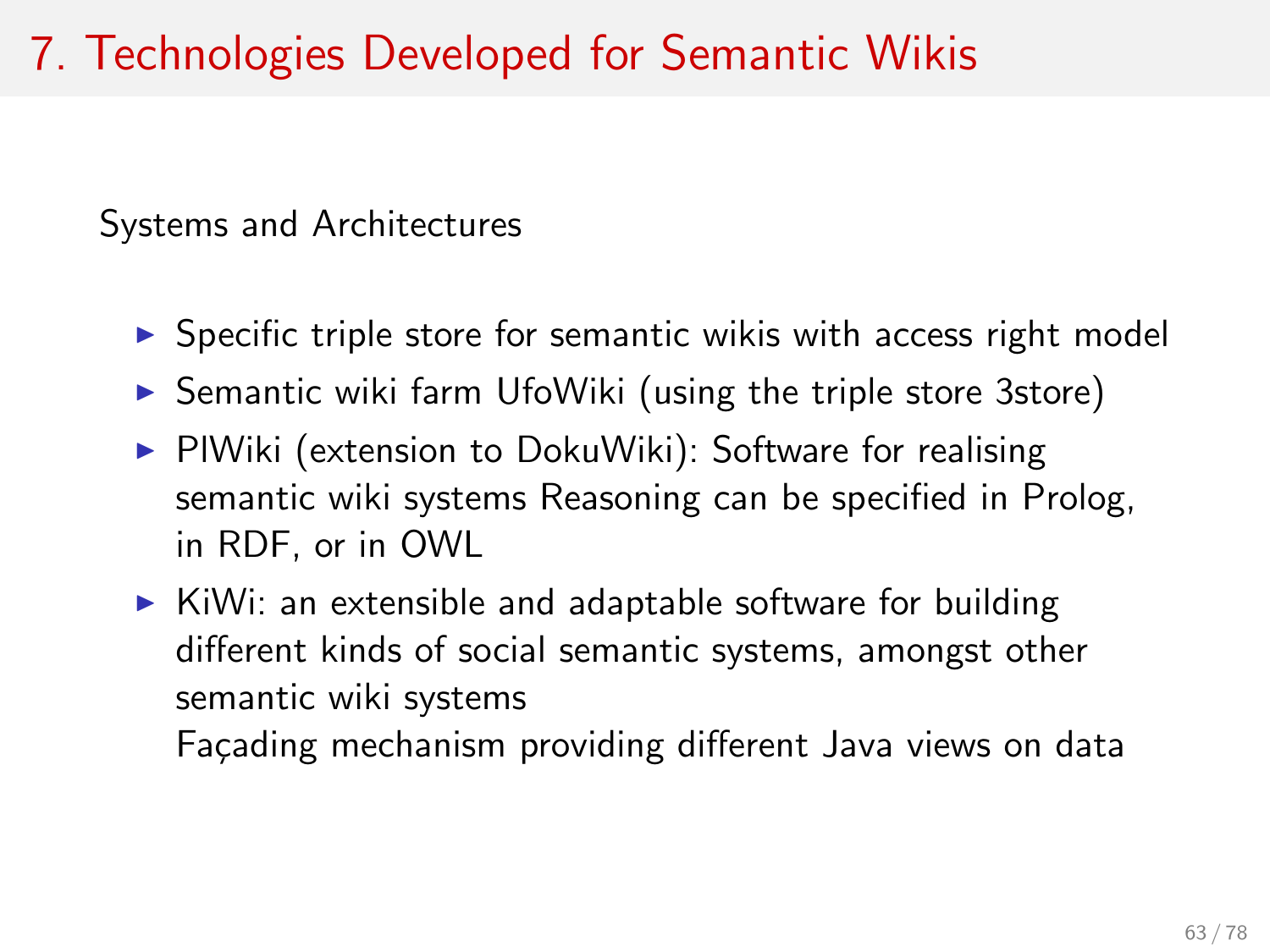### 8. Possible Ways Ahead

- $\triangleright$  Keeping Layout and Logic Apart
- $\triangleright$  User Definable Navigation Aids
- $\triangleright$  A Wiki Way for Rule Programming
- $\blacktriangleright$  Higher Semantic Layers or Meta-Circularity
- $\blacktriangleright$  Collage Wiki
- $\blacktriangleright$  Editable Inferences
- $\blacktriangleright$  Simple Reasoning
- $\triangleright$  Querying
- ▶ Marrying Informal and Formal Meta-Data
- Document Interpretation of Ontologies
- $\blacktriangleright$  Engineering Semantic Wikis
- $\triangleright$  Novel Semantic Wiki Applications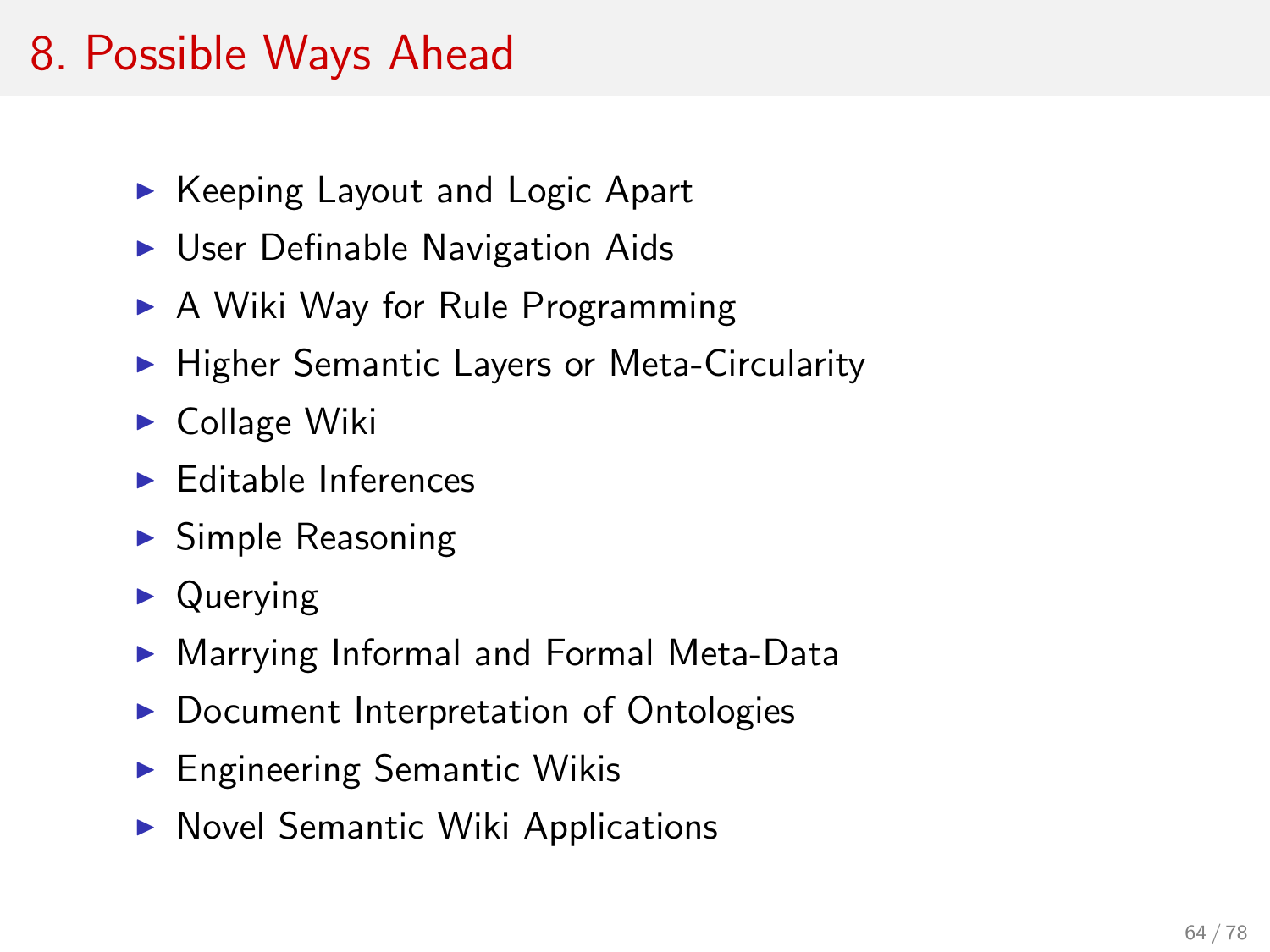Keeping Layout and Logic Apart

A wiki's simplified markup does not distinguish between layout and structure

For semantic wikis, distinguishing layout and structure would be beneficial:

- $\triangleright$  Structure expresses semantics
- $\blacktriangleright$  Enables context-dependent renderings

Research Challenge: Design of a simple, wiki-ish stylesheet language (inspired from CSS?)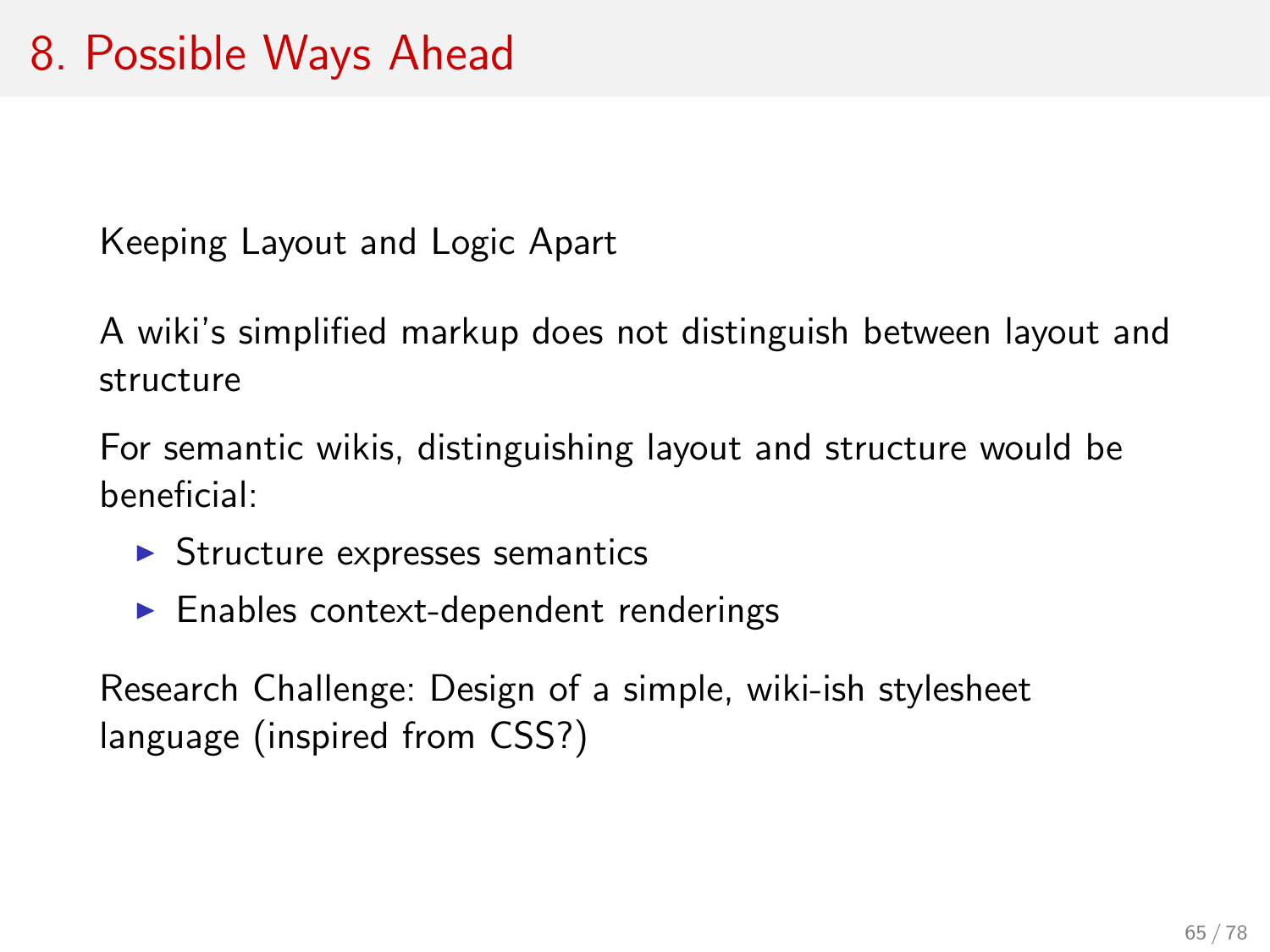#### 8. Possible Ways Ahead

User Definable Navigation Aids

Prominent feature of most semantic wikis: Semantics-based navigation aid

This aid is so far predefined

Semantic notions like "related", "personally relevant", or "context" could be defined by, and computed from, rules, making the navigation aid user-definable

Research Challenges:

- $\triangleright$  Design of a language requiring no programming skills
- $\blacktriangleright$  Make the language error tolerant
- $\blacktriangleright$  Ensure termination without compromising the language expressiveness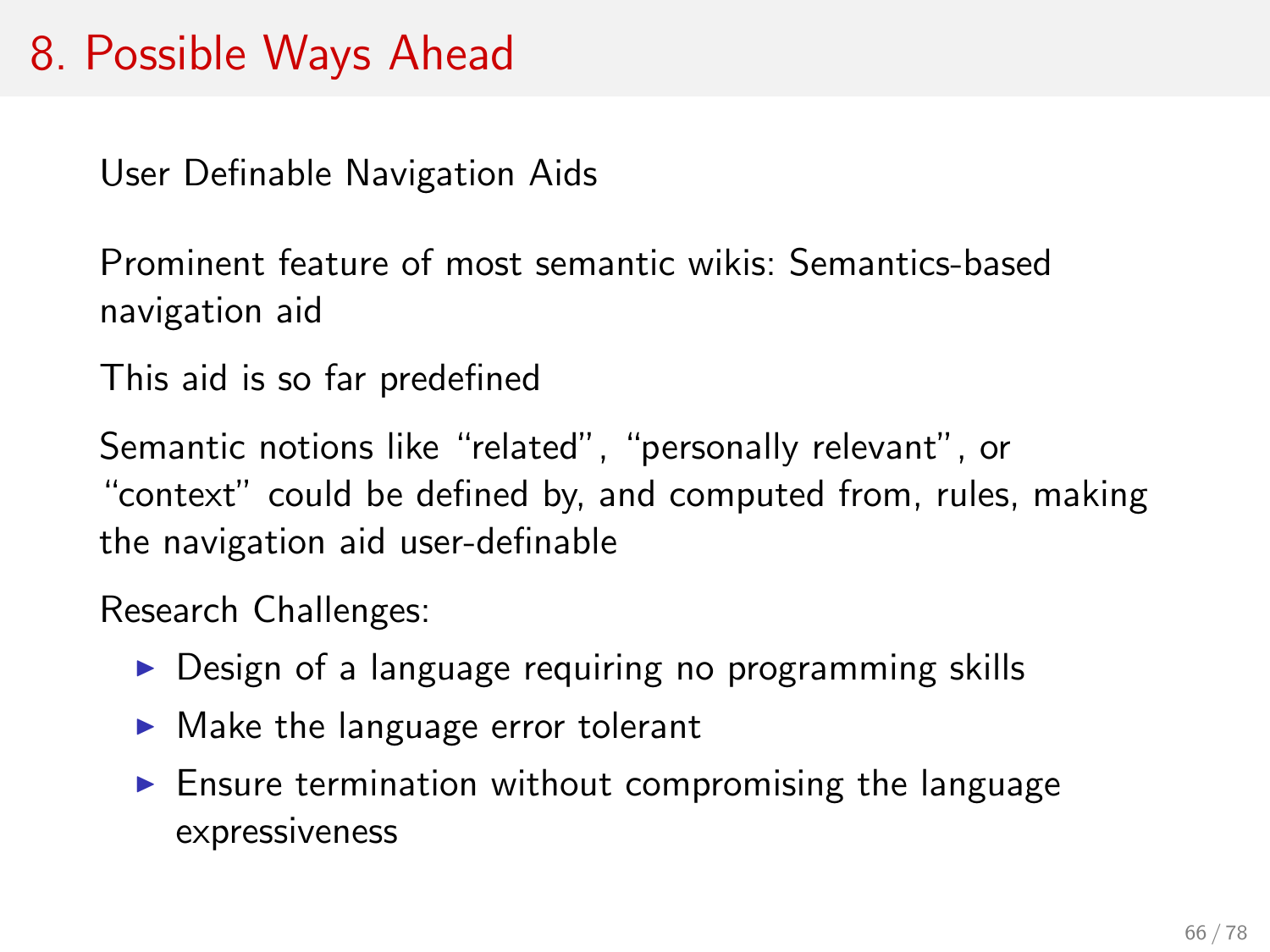A Wiki Way for Rule Programming

Rule programming for semantic made easy through convenient syntax and semantics and program analysis for

- $\blacktriangleright$  suggesting data type
- $\triangleright$  suggesting language constructs
- $\triangleright$  detecting properties like type mismatches and dependencies

Research Challenge: Offering this the Wiki Way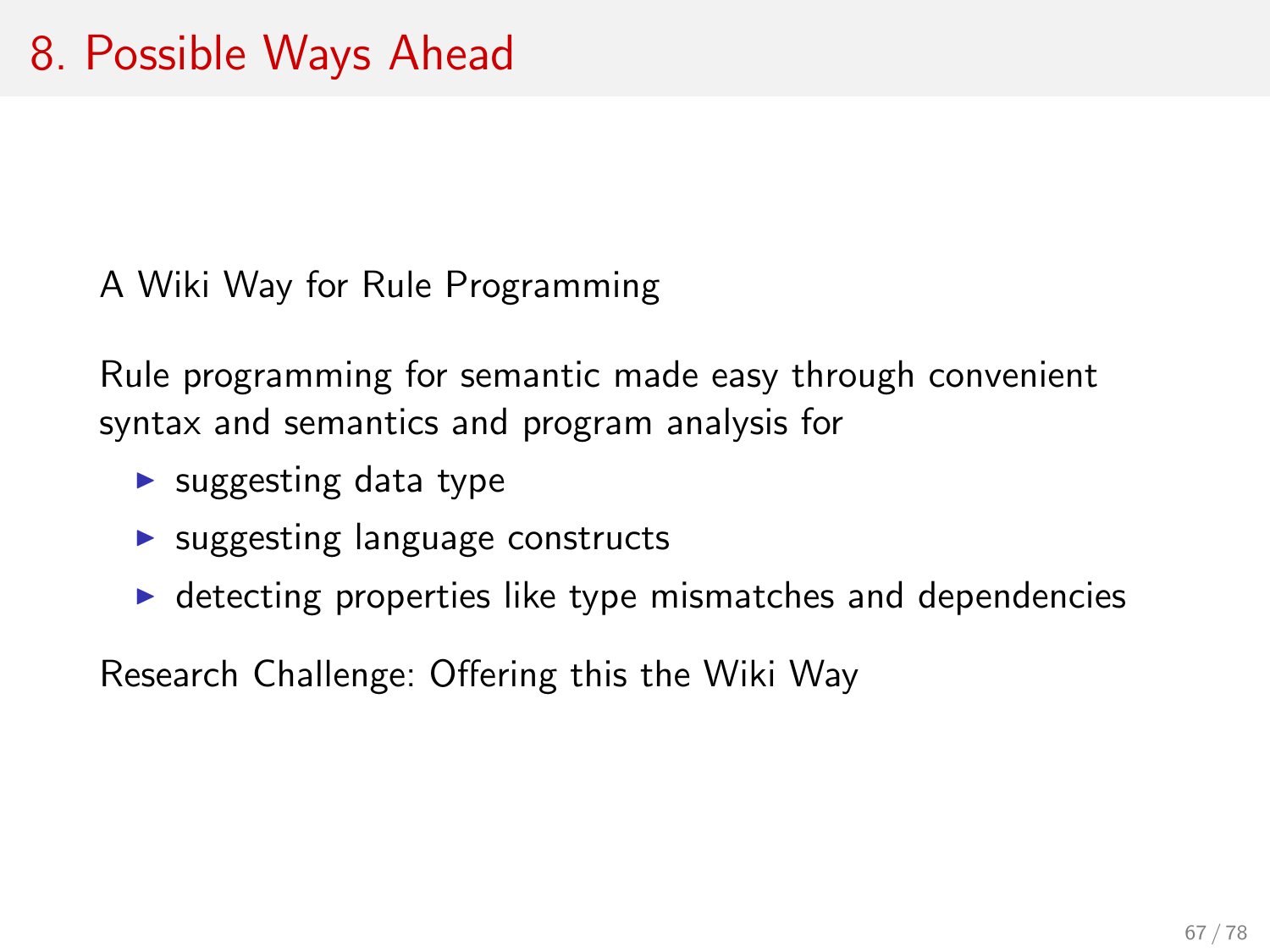Higher Semantic Layers or Meta-Circularity

If meta-data are useful, then meta-data for meta-data are useful, too

Research Challenges:

- $\triangleright$  A conceptual framework for meta-data at any possible depth which is wiki-ish, that is:
	- $\blacktriangleright$  easy to understand
	- $\blacktriangleright$  easy to use
- $\triangleright$  A rule language for a semantic wiki offering meta-circularity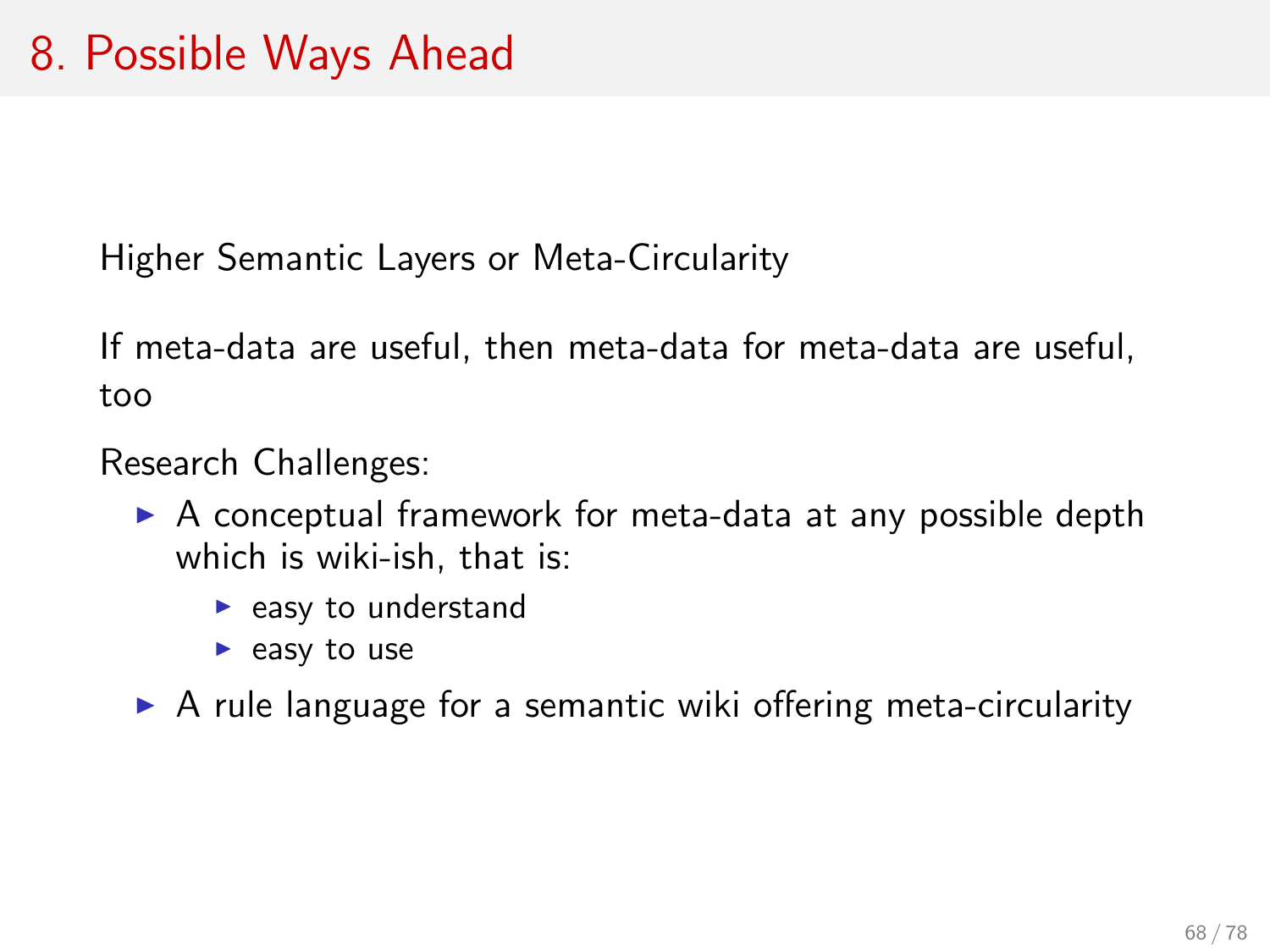#### 8. Possible Ways Ahead

Collage Wiki

Multimedia support in wikis and semantic wikis is so far basic

Multimedia beyond images (videos, graphics, etc.) is rarely supported by wikis

Emerging technologies and standards (HTML5, the Media Fragments URI21 and the Ontology for Media Resources22) make possible treating multimedia content the wiki way

Research Challenges:

- $\triangleright$  A multimedia wiki for collages (or mashups) of multimedia f
- $\blacktriangleright$  Relate collage and semantics
- ▶ Use cases (simple "story telling"? advanced broadcaster archives?)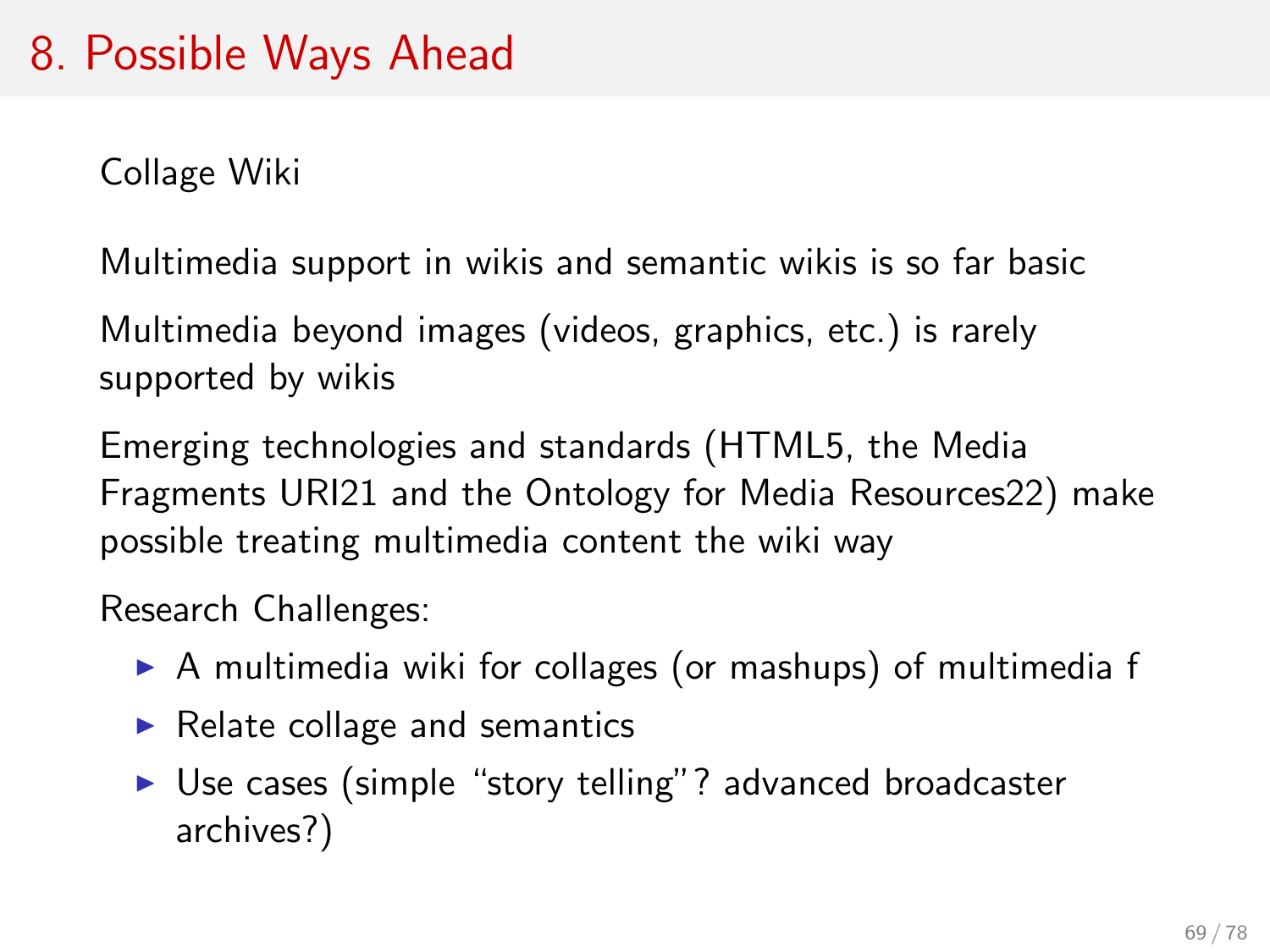Editable Inferences

View: Content defined by a query and generated either when the view is specifi ed, or when it is accessed

Explain to users how such data are generated or infered

Editable inferences

Research challenges:

- $\triangleright$  Go beyond a mere "inference tracking"
- Easy to use editor for view update / belief revision / view update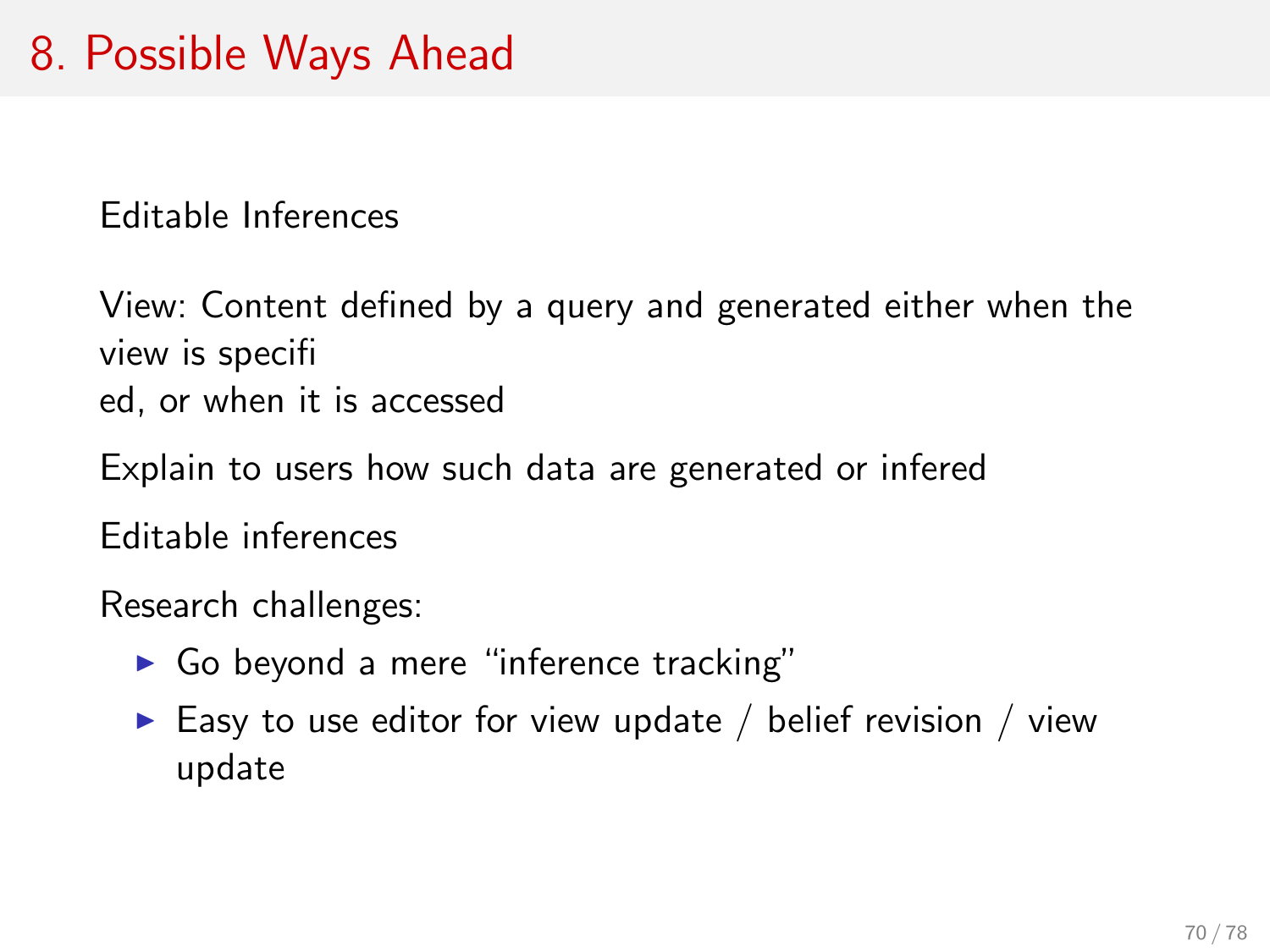## 8. Possible Ways Ahead

Simple Reasoning

Rule language as simple as possible speci cally designed for semantic wikis.

Research challenges:

- $\triangleright$  default (or non-monotonic) negation
- $\blacktriangleright$  classical logic negation
- $\blacktriangleright$  inference by excluded middle
- $\blacktriangleright$  meta-circularity
- $\triangleright$  bnodes and leanness (in the sense of RDF)
- $\blacktriangleright$  state changes
- $\blacktriangleright$  consistency
- $\blacktriangleright$  recursion
- $\blacktriangleright$  termination
- $\blacktriangleright$  bounded complexity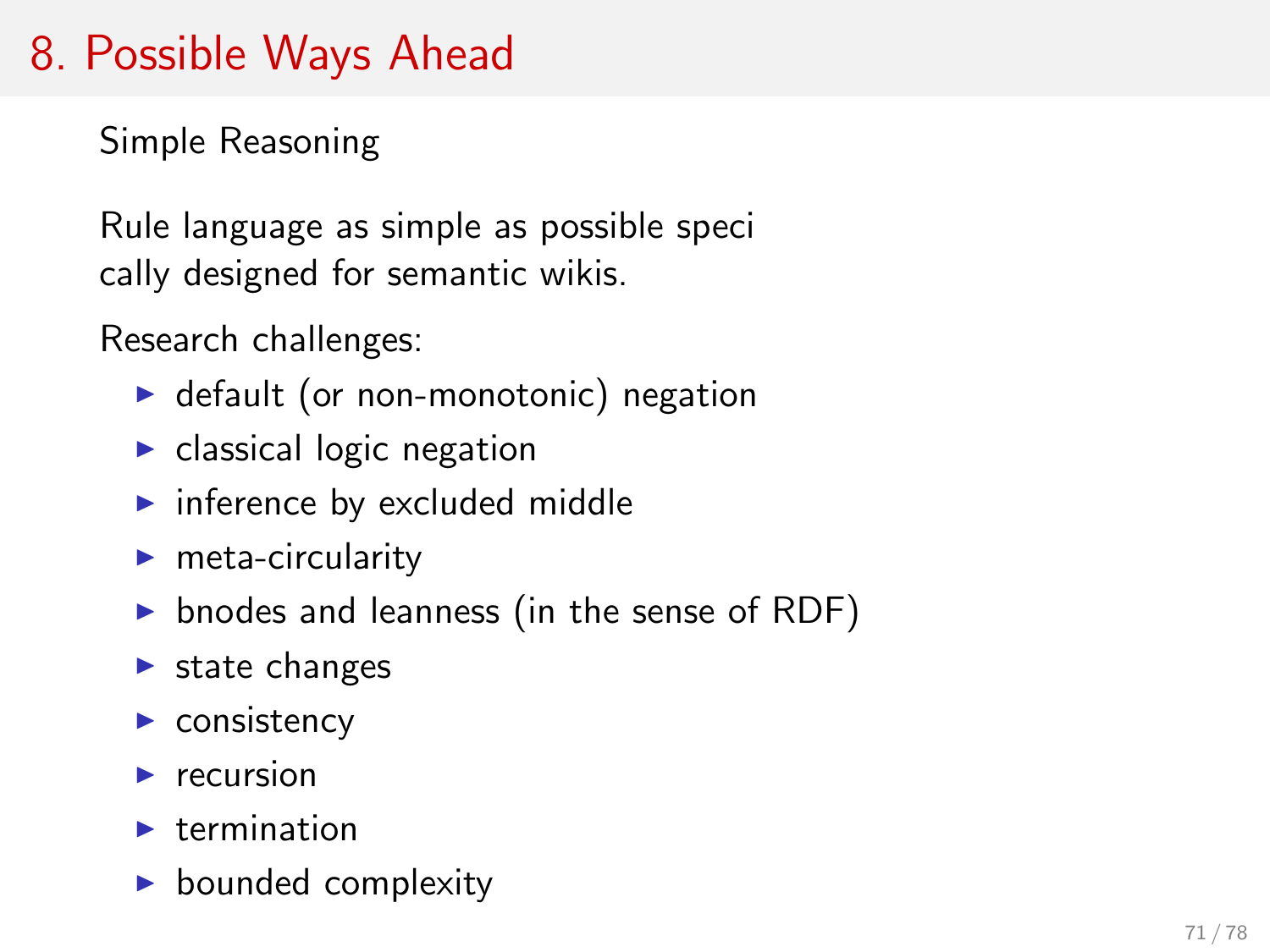Querying

Unified approach to query the data and the meta-data of a semantic wiki

Research Challenges:

- $\blacktriangleright$  Reasoning-aware query answering
- $\blacktriangleright$  Bringing together querying and search
- $\blacktriangleright$  Simple query languages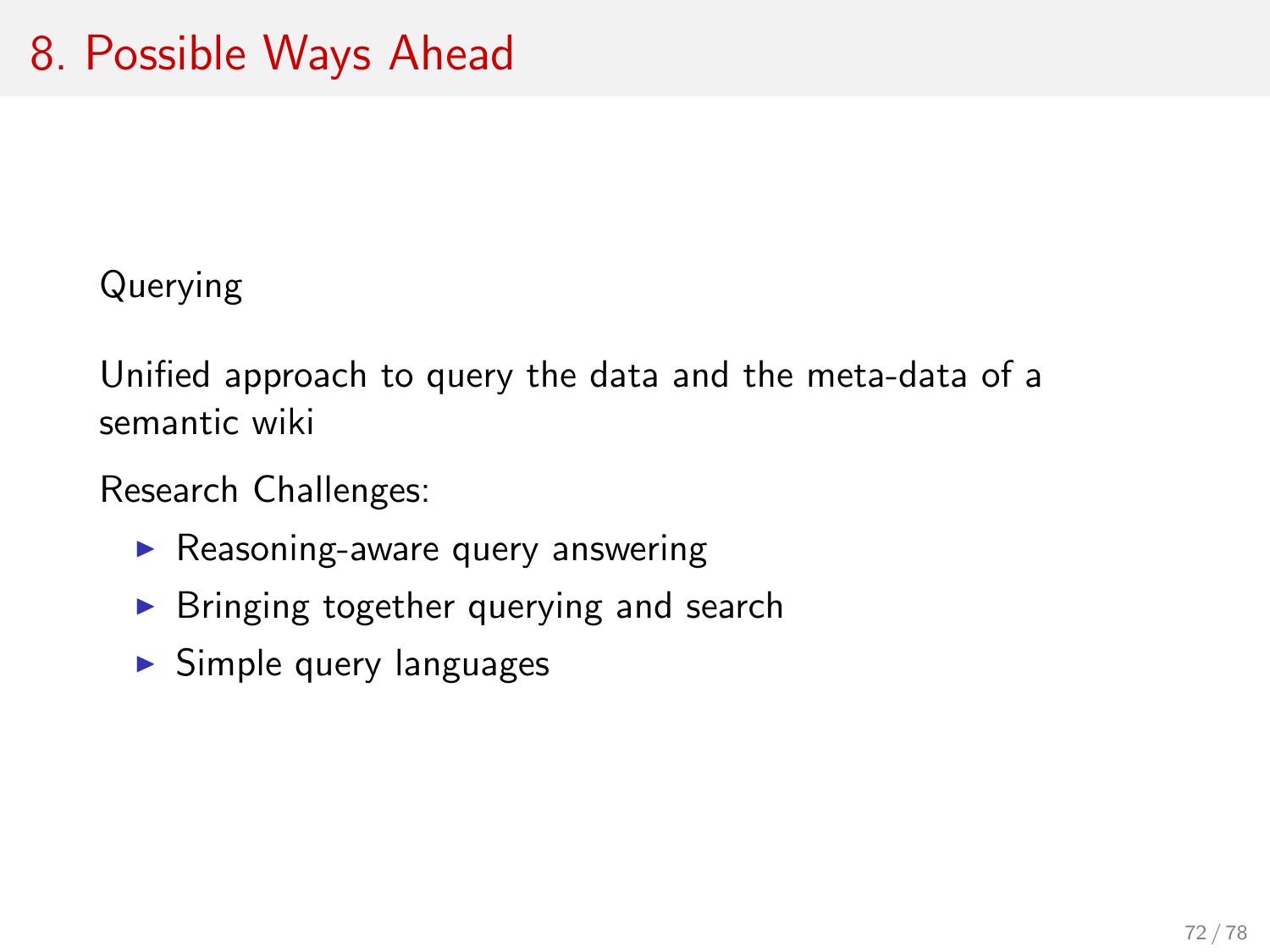Marrying Informal and Formal Meta-Data

Knowledge maturing

Research challenges:

- $\triangleright$  Develop an approach
- $\triangleright$  Demonstrate its practicability on use cases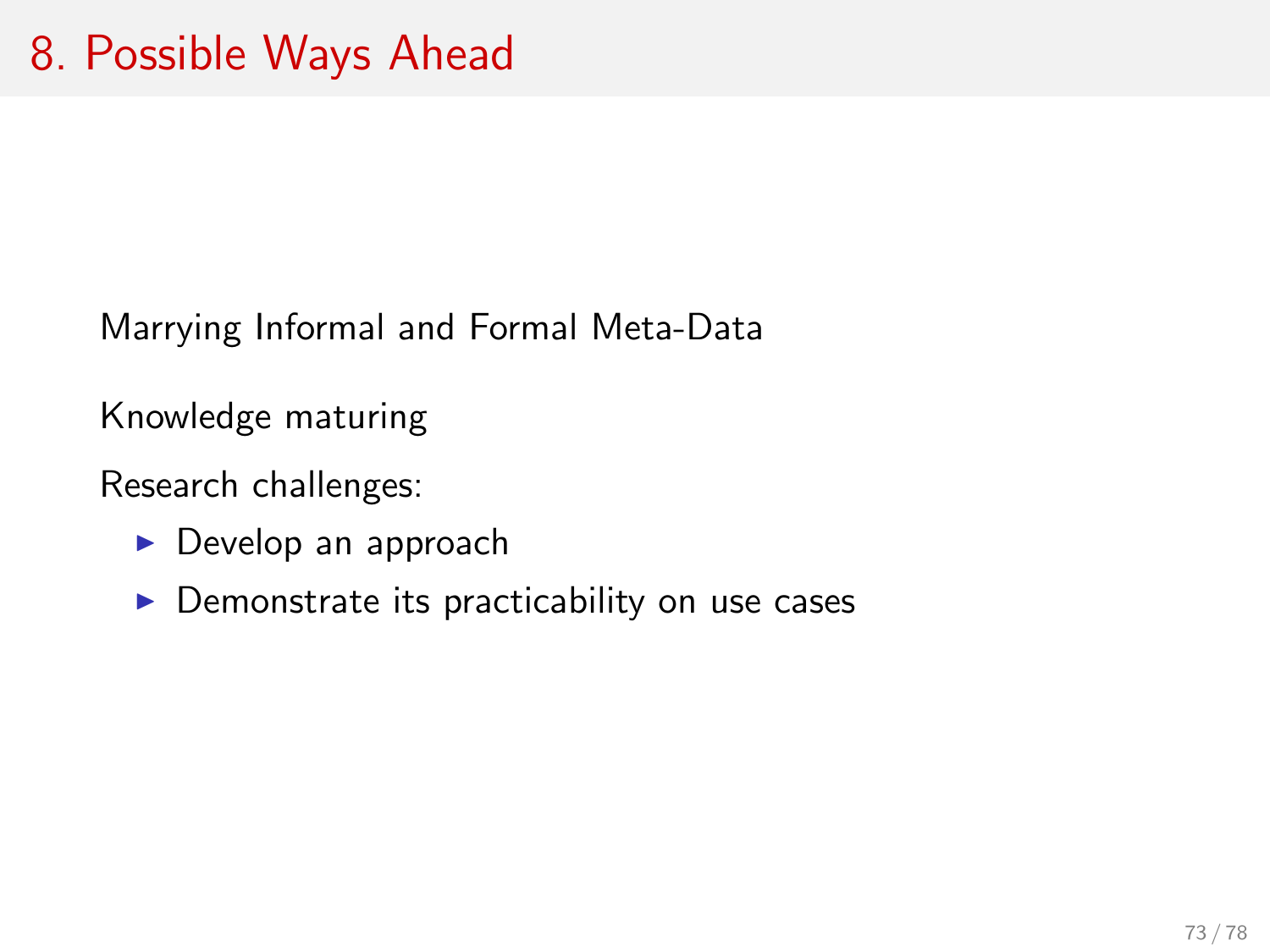## 8. Possible Ways Ahead

Document Interpretation of Ontologies

Partly or fully automatic generation of textual documentation for ontologes

Refer to ontology verbalisation

Research challenges:

- If P1 is the wiki page of a concept C1, P2 the wiki page of a concept C2, then how could the page of the concept that is the intersection of C1 and C2 be built using the pages P1 and P2?
- $\blacktriangleright$  How would wiki pages of classes / concepts be related and linked to that of instances of these classes?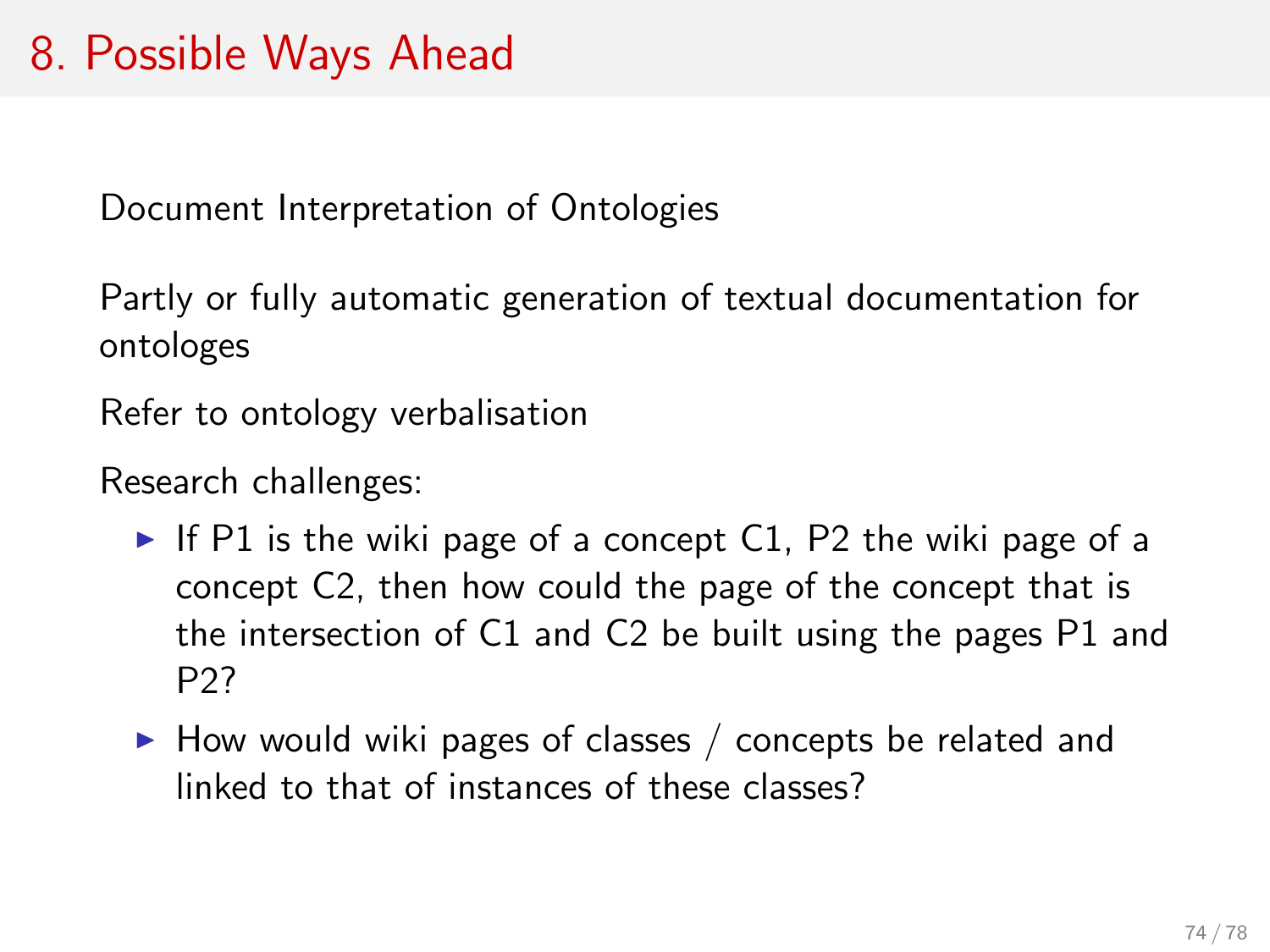Engineering Semantic Wikis

Sort of Model-View-Controller model and programming framework for an easy implementation of semantic wiki systems

Research challenges:

- $\triangleright$  Work out a Model
- $\triangleright$  Work out generic components
- $\triangleright$  Choose the programming language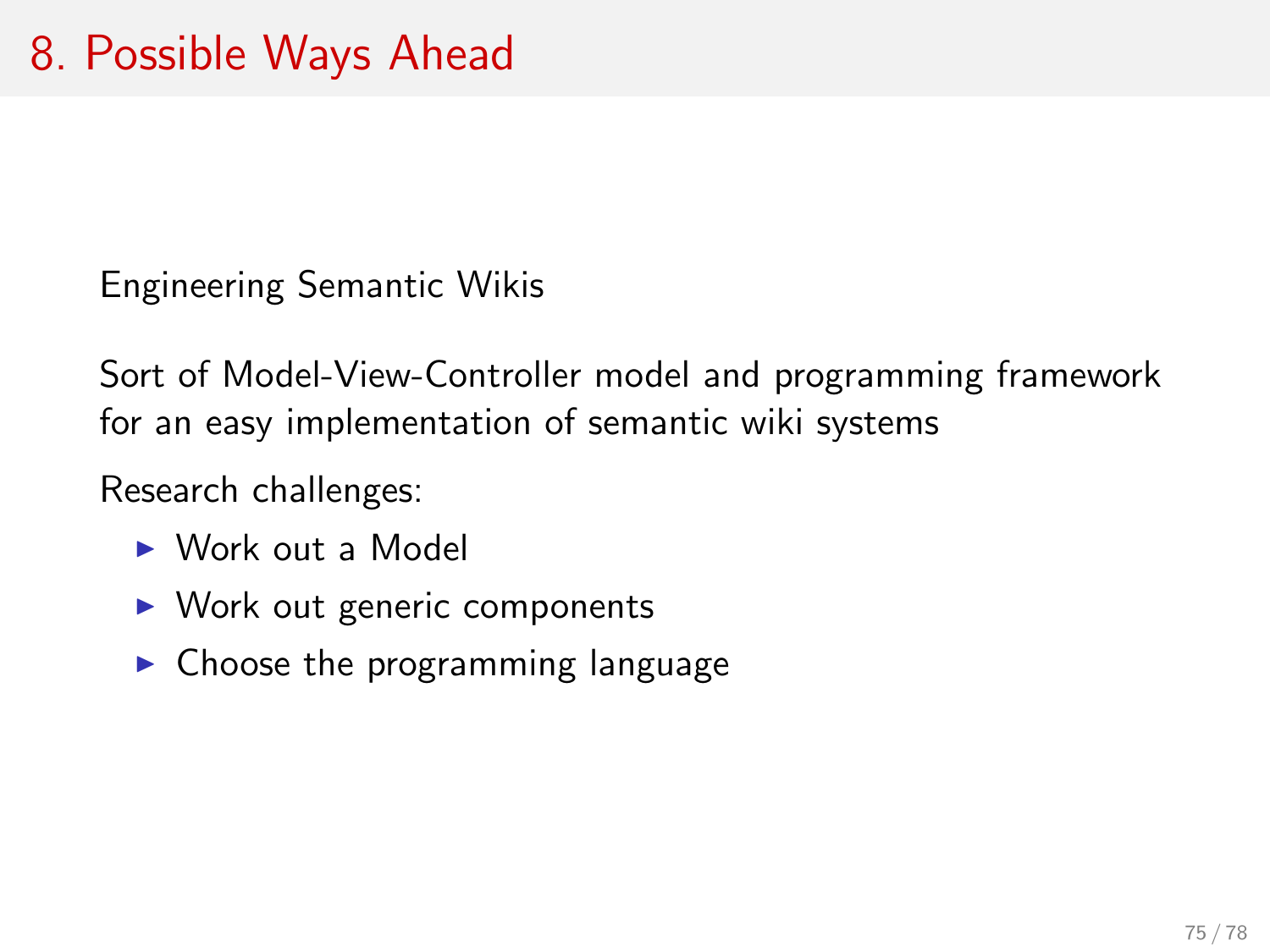Novel Semantic Wiki Applications

- $\blacktriangleright$  Translation or semantic wikis for internationalization
- $\triangleright$  Reasoning for advanced calendars

Research challenge: Good balance between application development and scientific research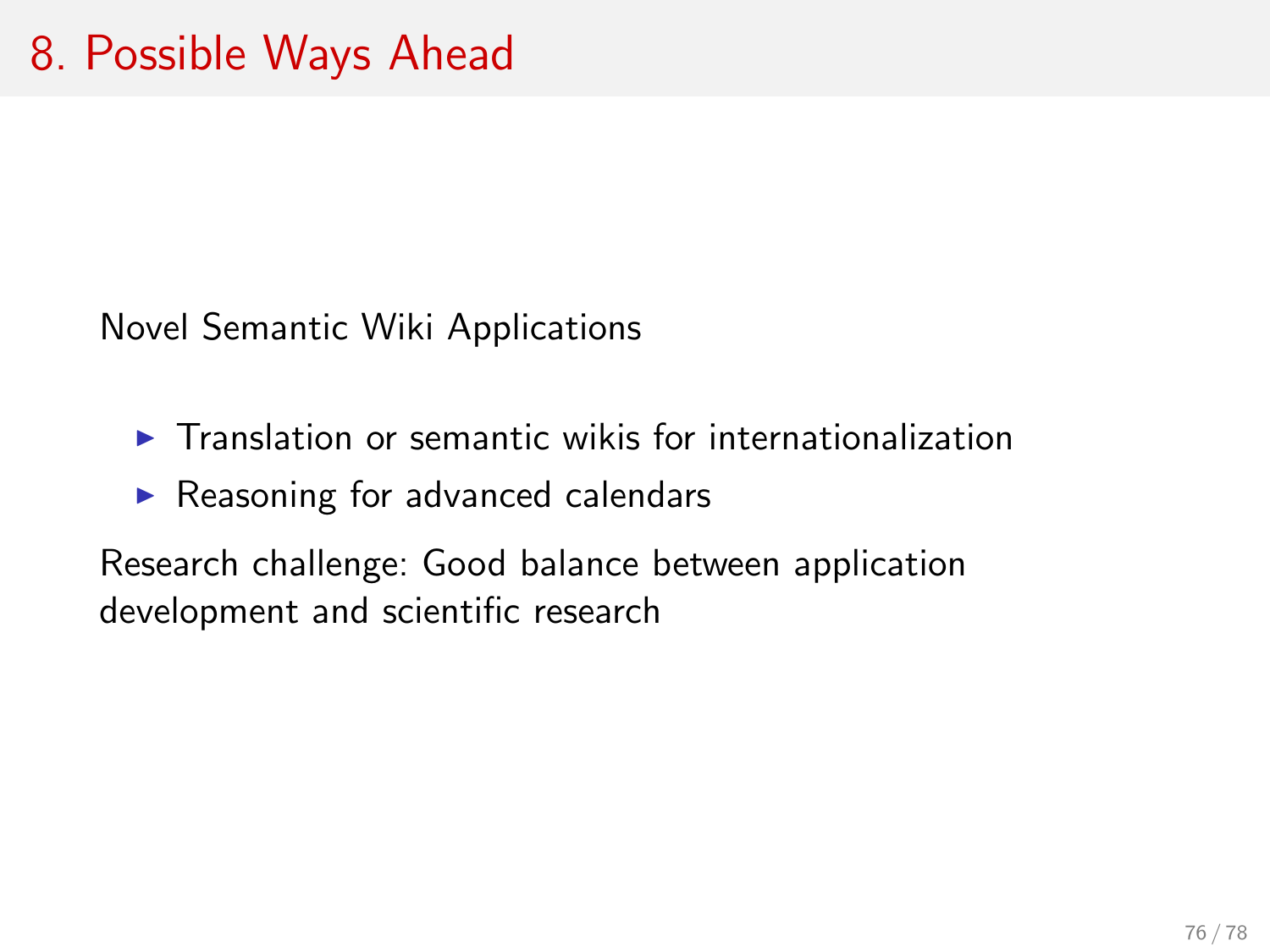## 9. Project Sketching

Suggested work plan:

- $\triangleright$  Choose an issue and advertise it (10–15 mn)
- $\triangleright$  Build teams (3 to 5 persons) each to work out one issue
- Investigate the issue considering
	- $\blacktriangleright$  Its practical relevance
	- $\blacktriangleright$  Its research relevance
	- <sup>I</sup> Minimal prototype needed for an evaluation
	- $\triangleright$  Use case(s) needed for an evaluation
- Present the team's outcome  $(20-30 \text{ mn})$
- $\triangleright$  Provide constructive criticisms of the work of others